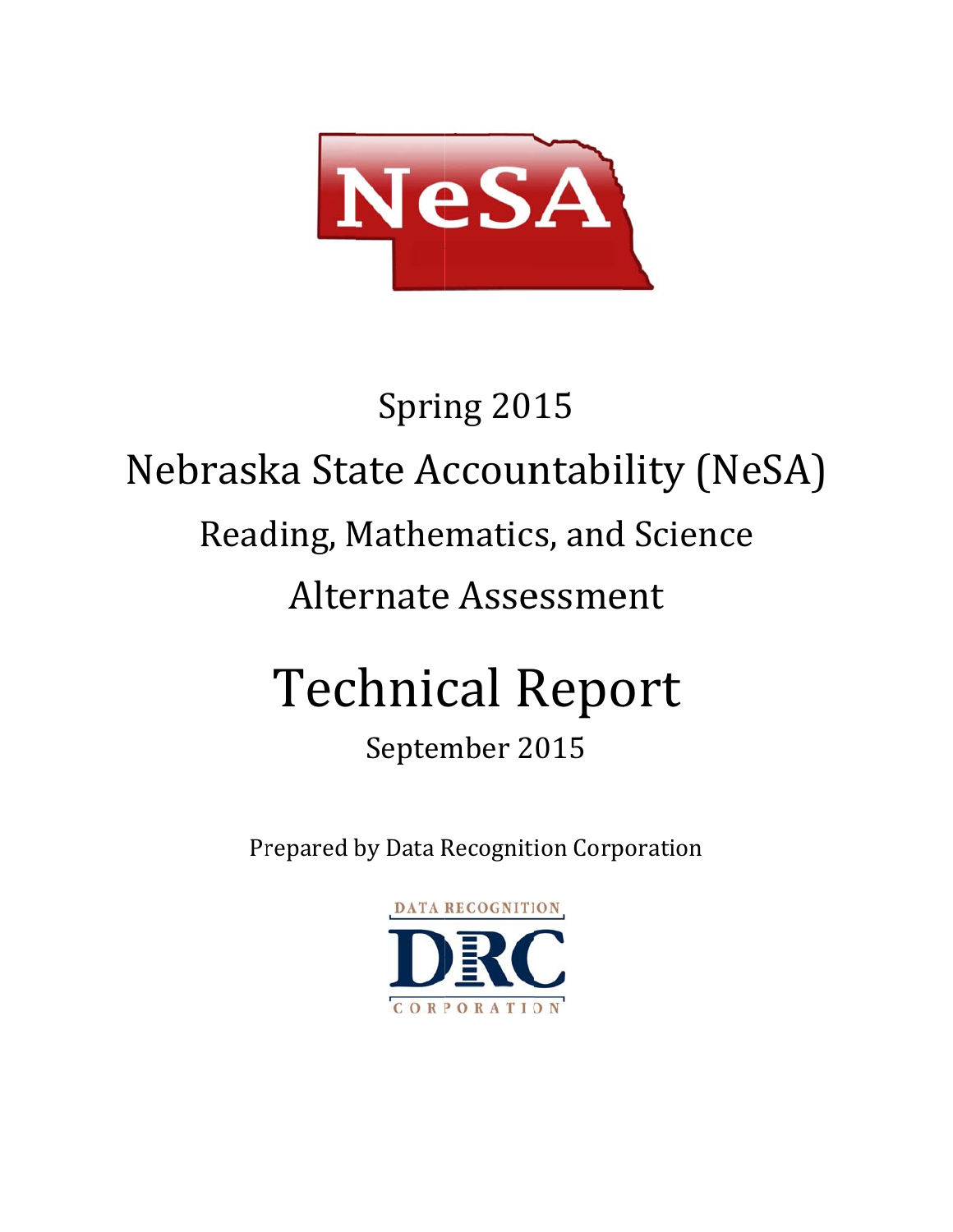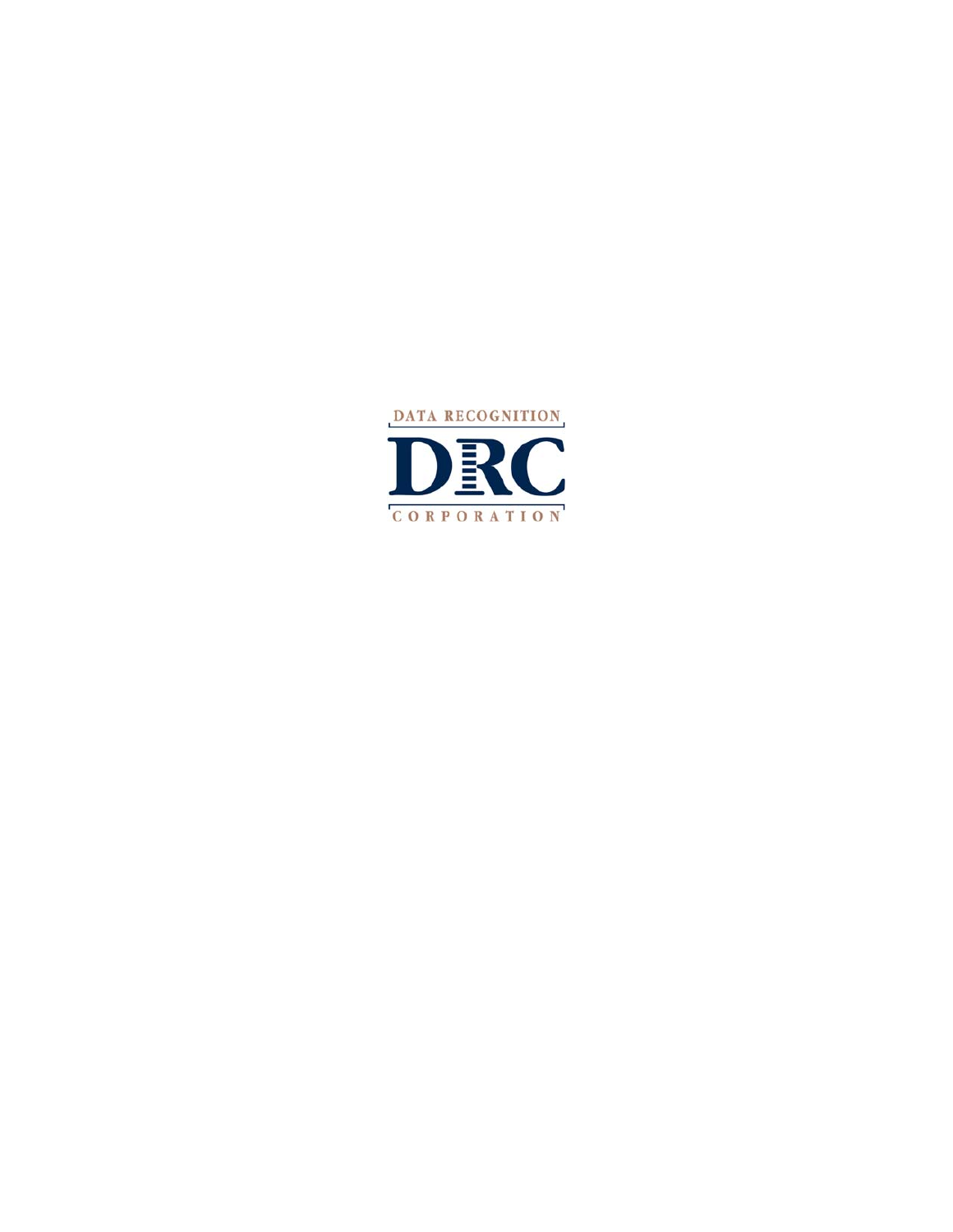# 2015 NEBRASKA STATE ACCOUNTABILITY (NeSA) ALTERNATE ASSESSMENT TECHNICAL REPORT TABLE OF CONTENTS

# 1. BACKGROUND

| Previous Nebraska Alternate Assessments         |  |
|-------------------------------------------------|--|
| Purpose of the NeSA                             |  |
| Phase-In Schedule for NeSA Alternate Assessment |  |
| <b>Advisory Committees</b>                      |  |
|                                                 |  |
| 2. ITEM AND TEST DEVELOPMENT                    |  |
|                                                 |  |
|                                                 |  |
|                                                 |  |
|                                                 |  |
| Item Writer Training<br>$\bullet$               |  |
| Item Writing<br>$\bullet$                       |  |
| Item Review                                     |  |
| <b>Editorial Review of Items</b>                |  |
| Universally Designed Assessments                |  |
| Depth of Knowledge                              |  |
|                                                 |  |
|                                                 |  |
| Review of the Items and Test Forms<br>$\bullet$ |  |
|                                                 |  |
| <b>Test Design</b>                              |  |
| <b>Equating Design</b>                          |  |
|                                                 |  |
| <b>Test Design</b><br>$\bullet$                 |  |
| <b>Equating Design</b><br>٠                     |  |
|                                                 |  |
| <b>Test Design</b>                              |  |
| <b>Equating Design</b>                          |  |
|                                                 |  |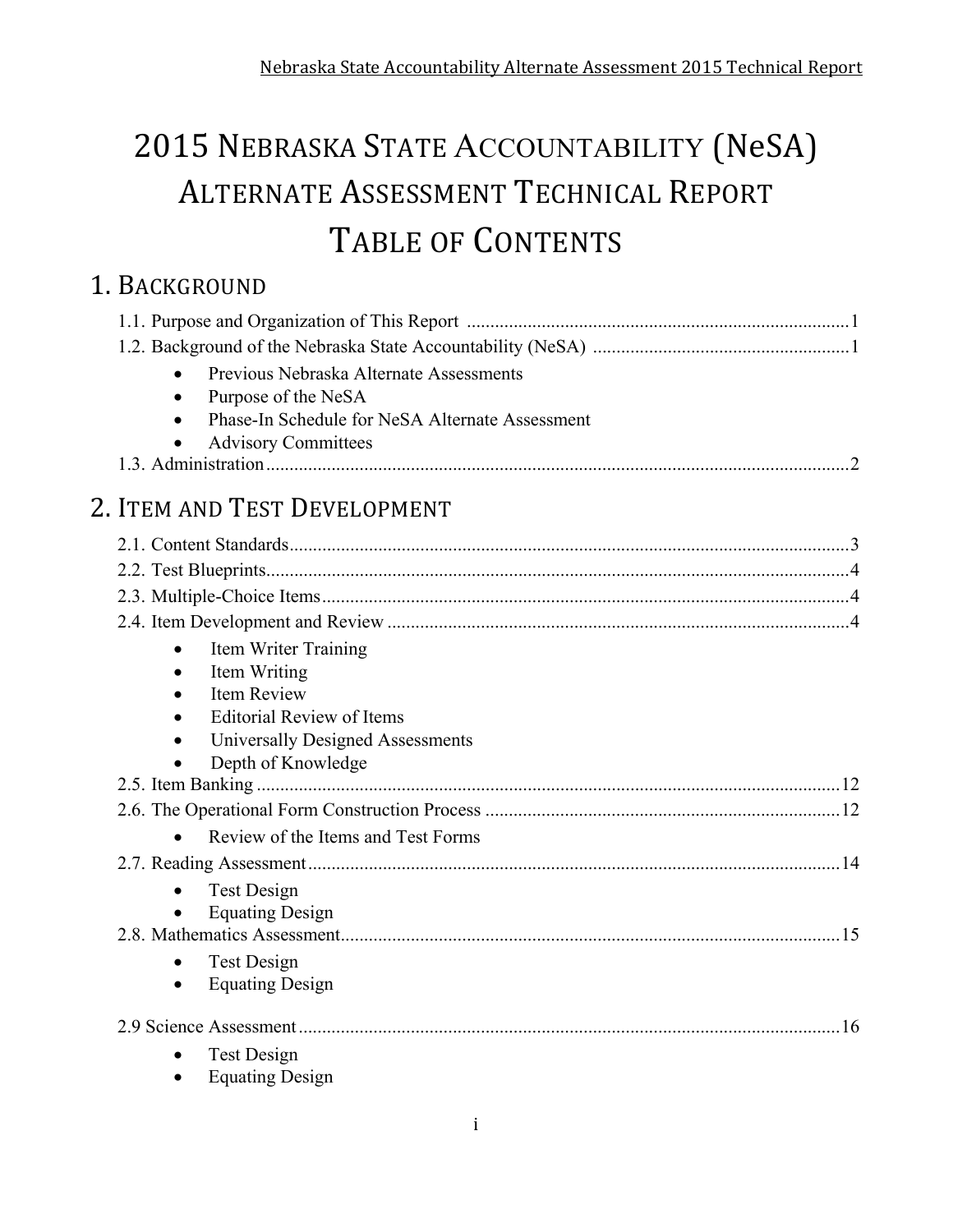| 4. CLASSICAL ITEM STATISTICS                                      |  |
|-------------------------------------------------------------------|--|
|                                                                   |  |
|                                                                   |  |
|                                                                   |  |
|                                                                   |  |
| 5. RASCH ITEM CALIBRATION                                         |  |
|                                                                   |  |
|                                                                   |  |
| Unidimensionality                                                 |  |
| Local Independence<br>Item Fit                                    |  |
|                                                                   |  |
| 6. EQUATING AND SCALING                                           |  |
|                                                                   |  |
|                                                                   |  |
| 7. FIELD TEST ITEM DATA SUMMARY                                   |  |
|                                                                   |  |
| 8. RELIABILITY                                                    |  |
|                                                                   |  |
|                                                                   |  |
|                                                                   |  |
|                                                                   |  |
| 9. VALIDITY                                                       |  |
|                                                                   |  |
|                                                                   |  |
| <b>Item-Test Correlations</b>                                     |  |
| Item Response Theory Dimensionality<br><b>Strand Correlations</b> |  |
|                                                                   |  |
|                                                                   |  |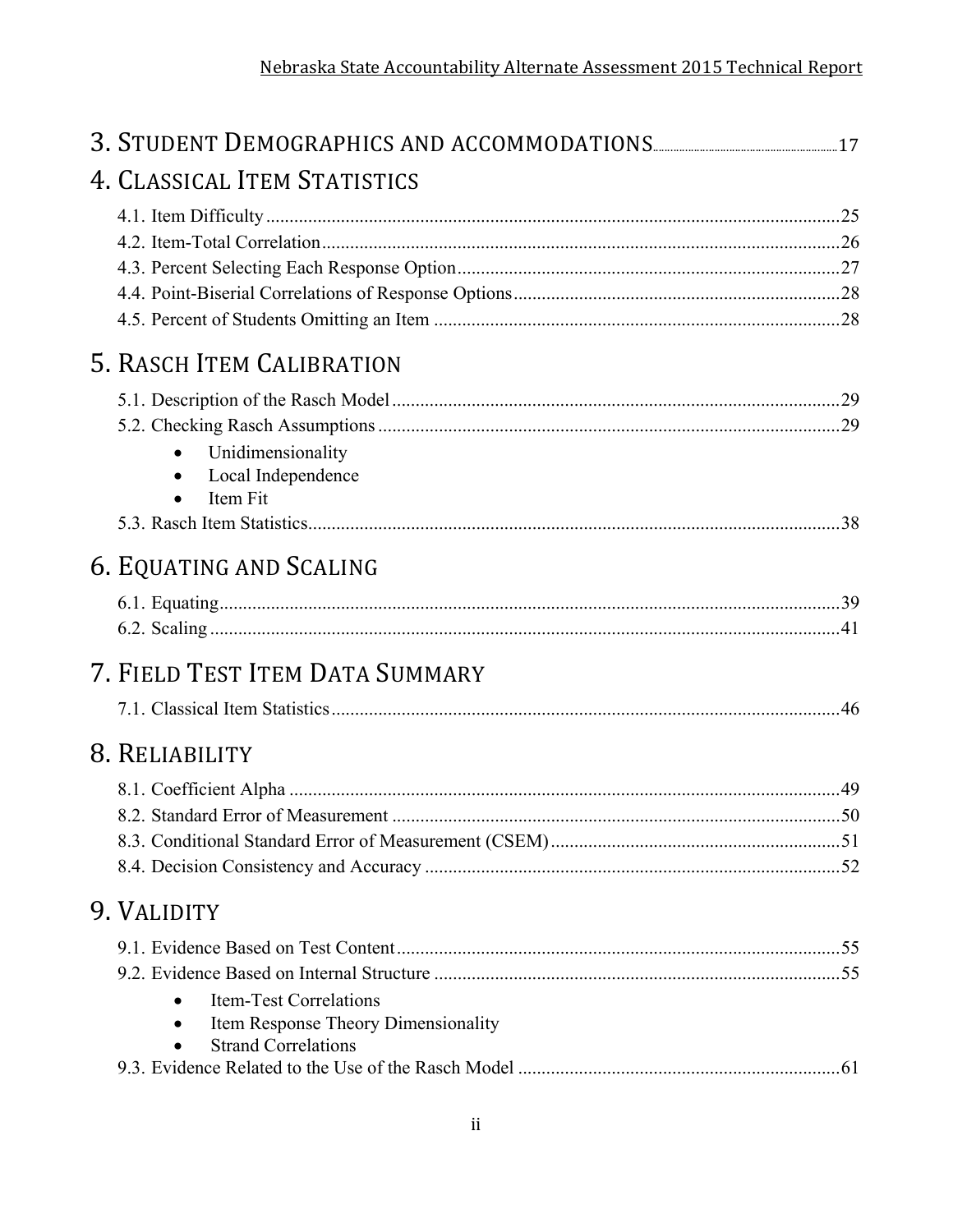| 10. |                                                                                        |  |
|-----|----------------------------------------------------------------------------------------|--|
| 11. | APPENDICES                                                                             |  |
|     |                                                                                        |  |
|     |                                                                                        |  |
|     |                                                                                        |  |
|     |                                                                                        |  |
|     |                                                                                        |  |
|     |                                                                                        |  |
|     |                                                                                        |  |
|     |                                                                                        |  |
|     | $\mathbf{I}$                                                                           |  |
|     | Reading, Mathematics, and Science Operational Form Calibration Summaries167<br>$J_{-}$ |  |
|     |                                                                                        |  |
|     |                                                                                        |  |
|     |                                                                                        |  |
|     |                                                                                        |  |
|     |                                                                                        |  |
|     |                                                                                        |  |
|     | Q. Reading Raw-to-Scale Conversion Tables and Distributions of Ability205              |  |
|     | R. Mathematics Raw-to-Scale Conversion Tables and Distributions of Ability 212         |  |
|     | Science Raw-to-Scale Conversion Tables and Distributions of Ability219<br>S.           |  |
|     | T. Reading, Mathematics, and Science Demographic Summary Sheets 222                    |  |
|     | U. Reading, Mathematics, and Science Strand Reliability and SEM239                     |  |
|     |                                                                                        |  |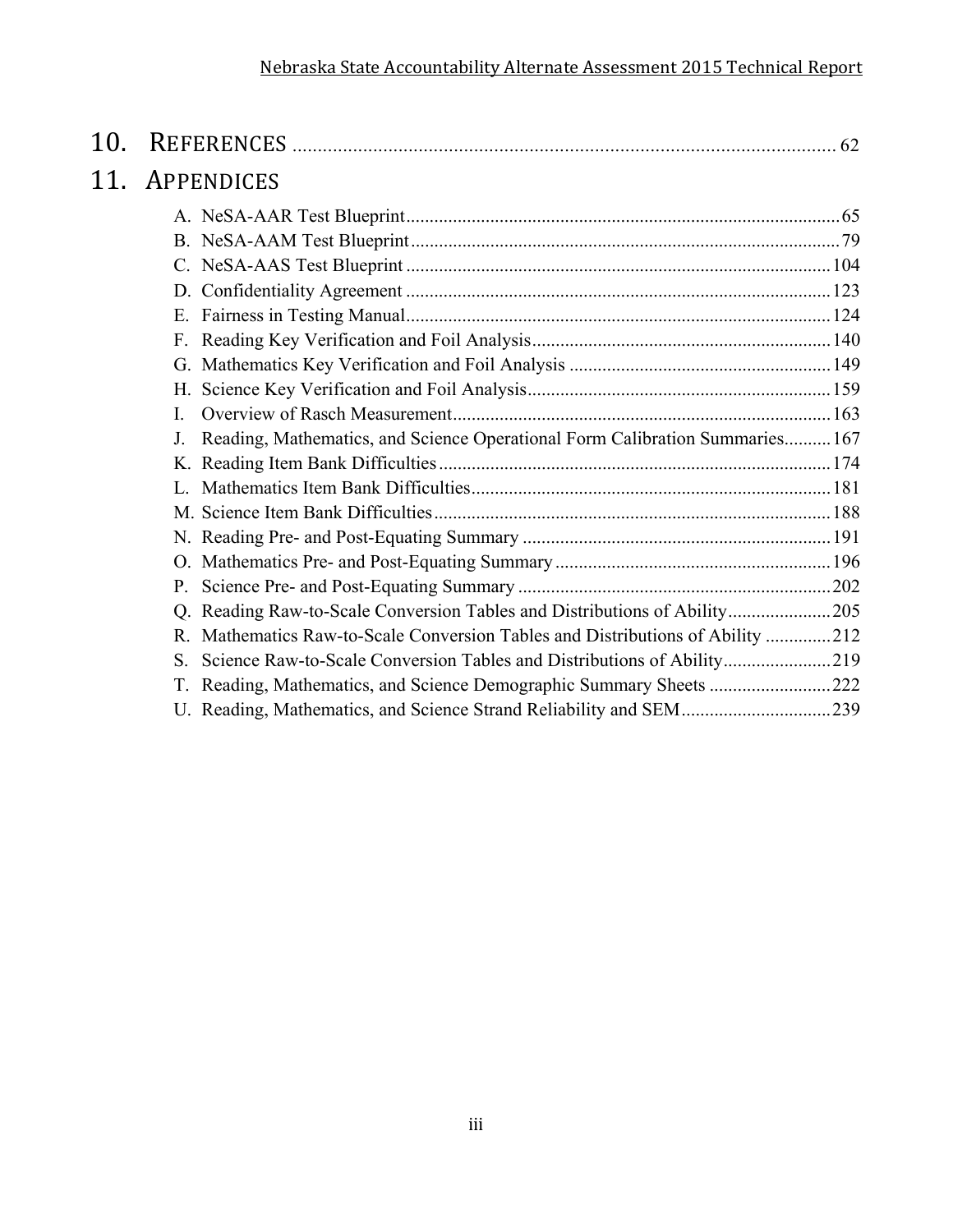Nebraska State Accountability Alternate Assessment 2015 Technical Report 

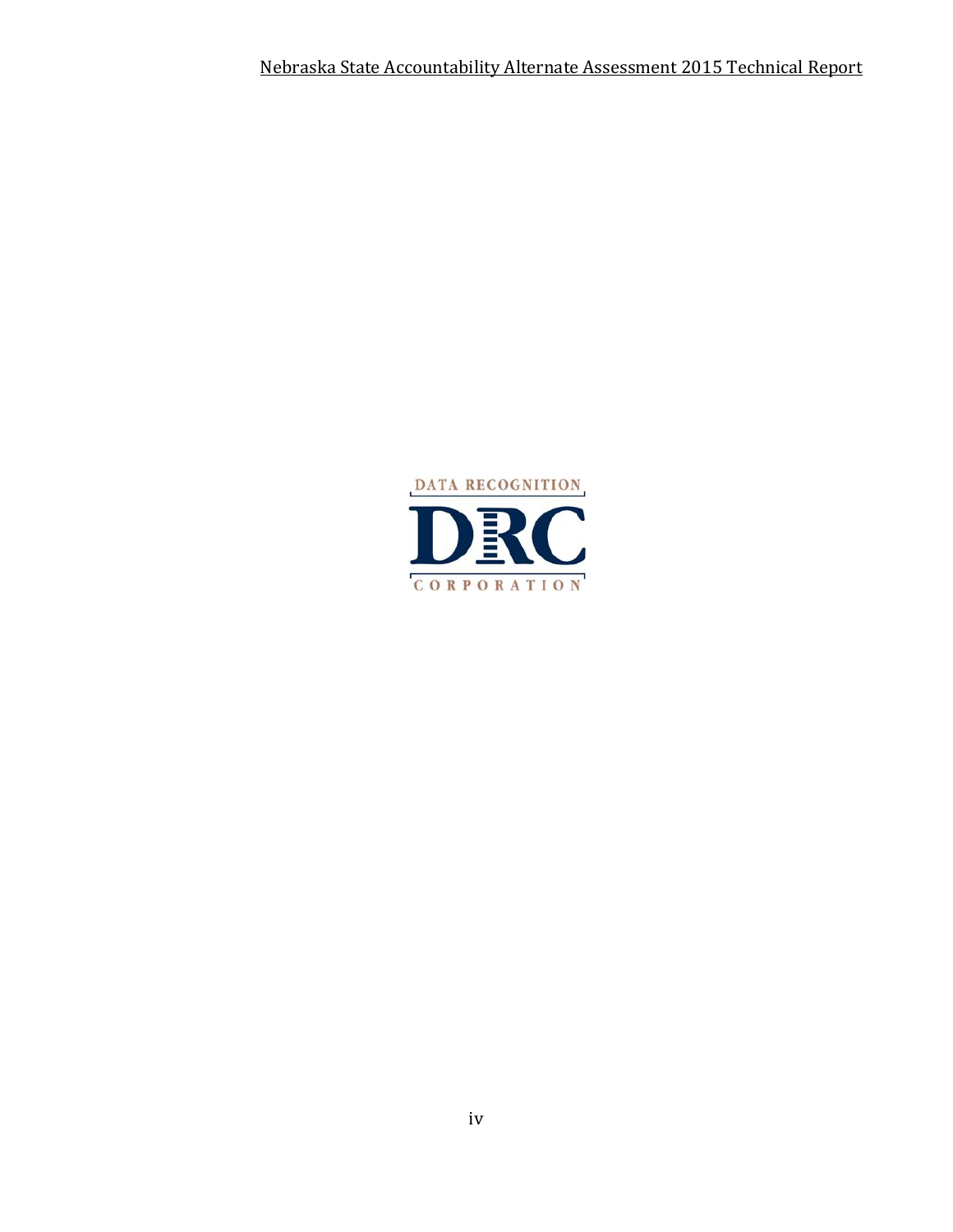# 1. BACKGROUND

### 1.1 PURPOSE AND ORGANIZATION OF THIS REPORT

This report documents the technical aspects of the 2015 Nebraska Alternate Assessment Reading (NeSA-AAR), Mathematics (NeSA-AAM), and Nebraska Science (NeSA-AAS) operational tests, along with the NeSA-AAR, NeSA-AAM and NeSA-AAS embedded field tests, covering details of item and test development process, administration procedures, and psychometric methods and summaries.

# 1.2 BACKGROUND OF THE NEBRASKA STATE ACCOUNTABILITY (NESA)

Previous Nebraska Alternate Assessments: Prior to 2009, Alternate Assessments were not required. Districts had the ability to locally administer Alternate Assessments to students of their districts.

Purpose of the NeSA: Legislative Bill 1157 passed by the 2008 Nebraska Legislature (http://www.legislature.ne.gov/laws/statutes.php?statute=79-760.03) required a single statewide assessment of the Nebraska academic content standards for reading, mathematics, science, and writing in Nebraska's K-12 public schools. The new assessment system was named NeSA (Nebraska State Accountability), with NeSA-AAR for alternate reading assessments, NeSA-AAM for alternate mathematics, NeSA-AAS for alternate science. The alternate assessments in reading and mathematics were administered in grades 3-8 and 11; science was administered in grades 5, 8, and 11.

The NeSA-Alternate Assessment (NeSA-Alt) consists entirely of multiple choice items and are administered in a paper pencil format. In January 2009, the NDE contracted with Data Recognition Corporation (DRC) to support the Department of Education with the administration, record keeping, and reporting of statewide student assessment and accountability.

Phase-In Schedule for NeSA Alternate Assessment: The NDE prescribed the regular and the Alternate assessments starting in the 2009-2010 school year to be phased in as shown in Table 1.1. The state intends to use the expertise and experience of in-state educators to participate, to the maximum extent possible, in the design and development of the new statewide assessment system.

| Table 1.1. Nesh Regular and Alternate Assessment Administration Schedule |                   |                            |                              |  |  |  |  |
|--------------------------------------------------------------------------|-------------------|----------------------------|------------------------------|--|--|--|--|
| <b>Subject</b>                                                           |                   | <b>Administration Year</b> | <b>Grades</b>                |  |  |  |  |
|                                                                          | <b>Field Test</b> | <b>Operational</b>         |                              |  |  |  |  |
| Reading                                                                  | 2009              | 2010                       | 3 through 8 plus high school |  |  |  |  |
| <b>Mathematics</b>                                                       | 2010              | 2011                       | 3 through 8 plus high school |  |  |  |  |
| Science                                                                  | 2011              | 2012                       | 5, 8 and 11                  |  |  |  |  |

### **Table 1.1: NeSA Regular and Alternate Assessment Administration Schedule**

Advisory Committees: Legislative Bill 1157 added a governor-appointed Technical Advisory Committee (TAC) with three nationally recognized experts in educational assessment, one Nebraska administrator, and one Nebraska teacher. The TAC reviewed the development plan for the NeSA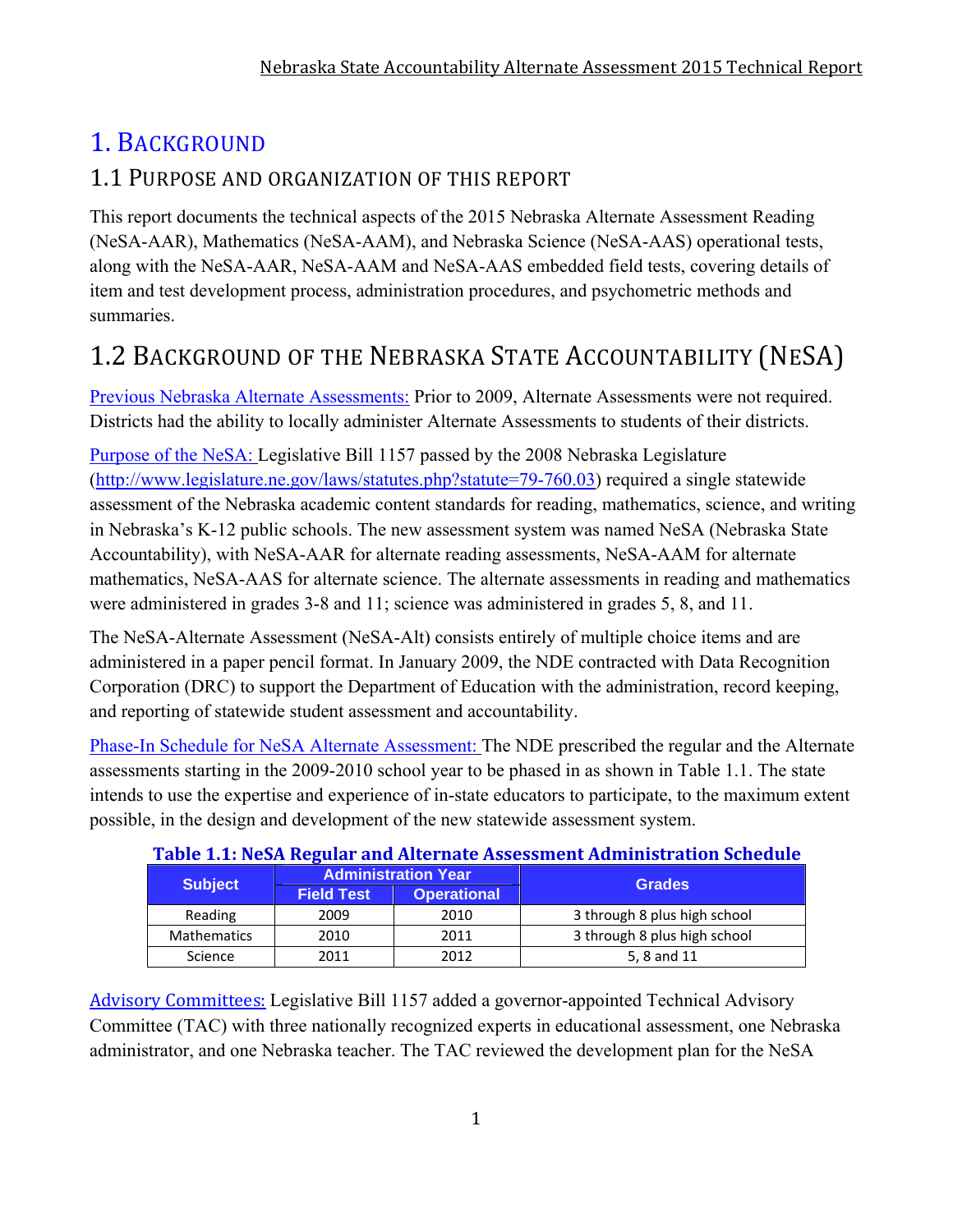Alternate Assessment, and provided technical advice, guidance, and research to help the NDE make informed decisions regarding standards, assessment, and accountability.

# 1.3 ADMINISTRATION

 The NeSA-Alt assessments are administered to students individually. The test administrator reads a prepared script for each item. As part of the assessment, the administrator may read the items multiple times and each student responds in their primary mode of communication. Test administrators record each response on the answer sheet. Students are able to utilize a full range of allowable accommodations that are detailed in documentation from the Nebraska Department of Education. If it becomes clear that a student is unable to respond to questions, the test administrator is required to record this on the answer sheet. Students who were administrated the test but unable to respond count as participants but receive a zero score.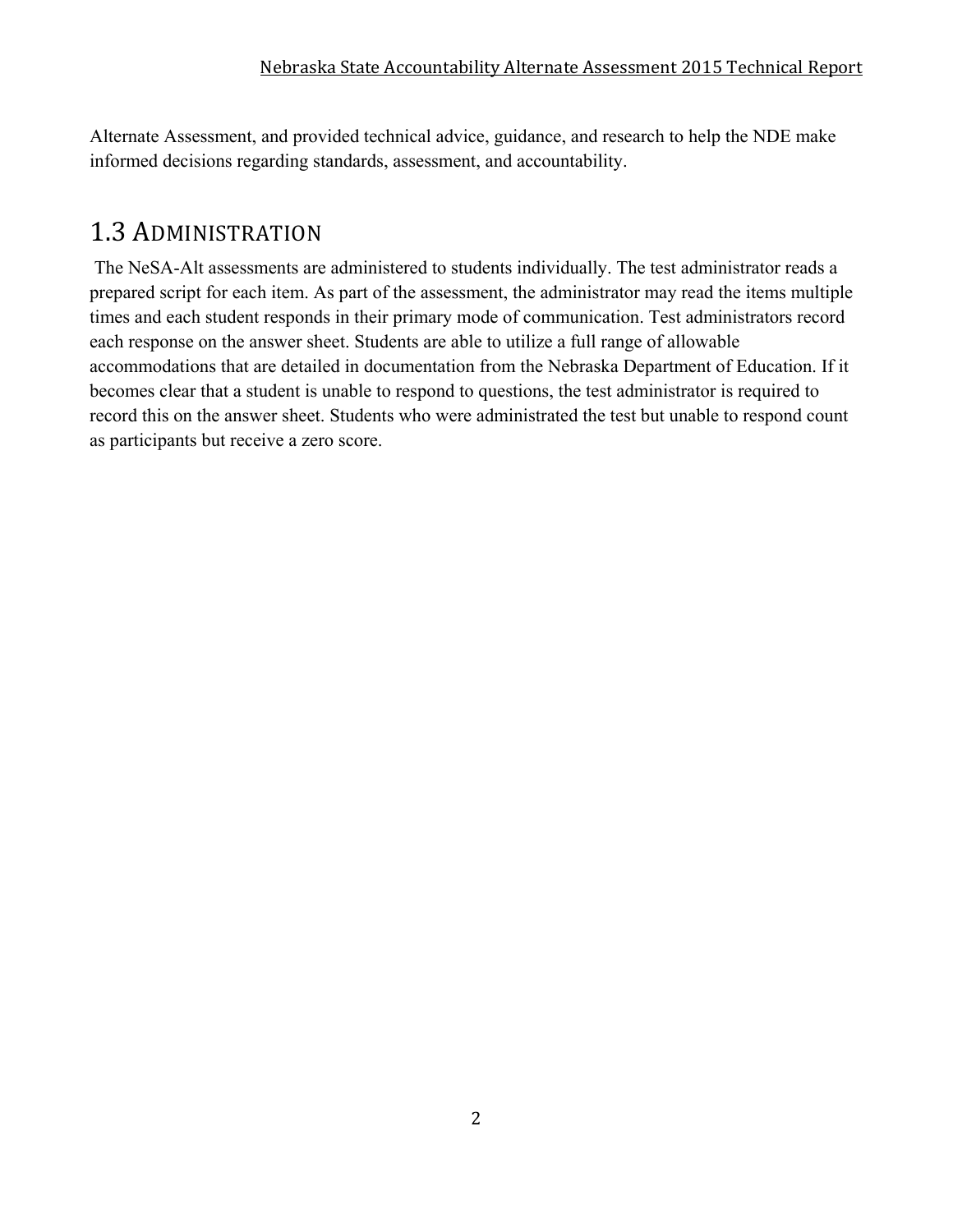# 2. ITEM AND TEST DEVELOPMENT

# 2.1 CONTENT STANDARDS

In April of 2008, the Nebraska Legislature passed into state law Legislative Bill 1157. This action changed previous provisions related to standards, assessment, and reporting. Specific to standards, the legislation stated:

- The State Board of Education shall adopt measurable academic content standards for at least the grade levels required for statewide assessment. The standards shall cover the content areas of reading, writing, mathematics, and science. The standards adopted shall be sufficiently clear and measurable to be used for testing student performance with respect to mastery of the content described in the state standards.
- The State Board of Education shall develop a plan to review and update standards for each content area every five years.
- The State Board of Education shall review and update the standards in reading by July 1, 2009, the standards in mathematics by July 1, 2010, and these standards in all other content areas by July 1, 2013.

The Nebraska Language Arts Standards are the foundation for NeSA-AAR. This assessment instrument is comprised of items that address standards for grades 3–8 and 12. The standards are assessed at grade-level with the exception of grade 12. The grade 12 standards are assessed on the NeSA-AAR tests at grade 11. The reading standards for each grade are represented in items that are distributed between two reporting categories: Vocabulary and Comprehension. The Vocabulary standards include word structure, context clues, and semantic relationships. The Comprehension standards include author's purpose, elements of narrative text, literary devices, main idea, relevant details, text features, genre, and generating questions while reading.

The mathematics component of the NeSA-AAM is composed of items that address indicators in grades 3–8 and high school. The standards are assessed at grade level with the exception of high school. The high school standards are assessed on the NeSA-AAM at grade 11. The assessable standards for each grade level are distributed among the four reporting categories: Number Sense Concepts, Geometric/Measurement Concepts, Algebraic Concepts, and Data Analysis/Probability Concepts.

The science component of the NeSA-AAS is composed of items that address indicators in grade-band strands 3–5, 6–8, and 9–12. The NeSA-AAS assesses the standards for each grade-band strand at a specific grade: 3–5 strand at grade 5, 6–8 strand at grade 8, and 9–12 strand at grade 11. The assessable standards for each grade level are distributed among the four reporting categories: Inquiry, The Nature of Science, and Technology; Physical Science; Life Science; and Earth and Space Sciences.

The NeSA-Alt are based on the same set of content standards that were extended by a team of special education specialists. The extended indicators detail underlying skills that students need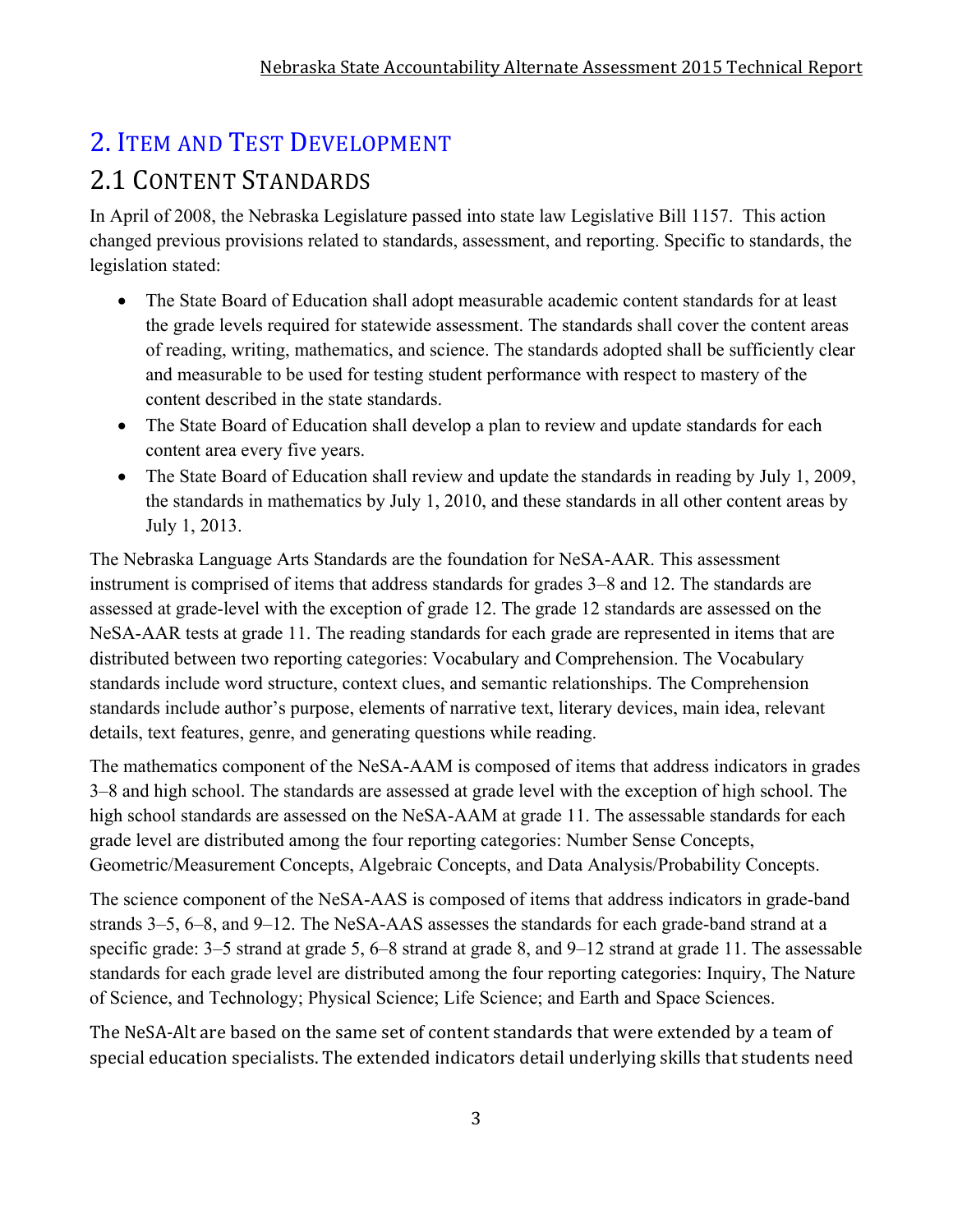to master prior to attaining mastery of the full standard. The NeSA-Alt are aligned to the extended indicators.

# 2.2 TEST BLUEPRINTS (TABLE OF SPECIFICATIONS)

The test blueprints, or Table of Specifications (TOS), for each assessment include lists of all the standards, organized by reporting categories. The test blueprints also contain the Depth of Knowledge (DOK) level ranges assigned to each standard and the range of test items to be part of the assessment by extended indicator. The NeSA-AAR test blueprint (Appendix A) was originally developed and approved in fall 2009. The NeSA-AAM test blueprint (Appendix B) was originally developed and approved in fall 2010. The NeSA-AAS test blueprint (Appendix C) was originally developed and approved in fall 2011.

As part of the maturation of the NeSA-Alt program, NDE undertook to clarify the TOS in fall 2013 based on a careful examination of the overall pool of items within the NeSA-Alt item bank and the characteristics of the previous successful operational administrations. As a result, clarifications were made to all three TOS to better reflect the historical content of the NeSA-Alt program, and the clarified TOS were posted to NDE's website in advance of the 2013-2014 school year. It is important to point out that the clarifications made to the TOS bring the NeSA-Alt TOS into alignment with the actual historical NeSA-Alt test blueprints but did not change the breadth or depth of the content assessed within the actual NeSA-Alt program.

# 2.3 MULTIPLE-CHOICE ITEMS

Each assessment incorporates multiple-choice (MC) items to assess the content standards. Students are required to select a correct answer from three response choices with a single correct answer. Each MC item is scored as right or wrong and has a value of one raw score point. MC items are used to assess a variety of skill levels in relation to the tested standards.

# 2.4 ITEM DEVELOPMENT AND REVIEW

The most significant considerations in the item and test development process are: aligning the items to the grade level extended indicators; determining the grade-level appropriateness; DOK; estimated difficulty level; and determining style, accuracy, and correct terminology. In addition, the *Standards for Educational and Psychological Testing* (AERA, APA, & NCME, 2014) and *Universal Design* (Thompson, Johnstone, & Thurlow, 2002) guided the following steps in the item development process:

- Analyze the grade-level extended indicators and test blueprints.
- Analyze item specifications and style guides.
- Select qualified item writers.
- Develop item-writing workshop training materials.
- Train Nebraska educators to write items.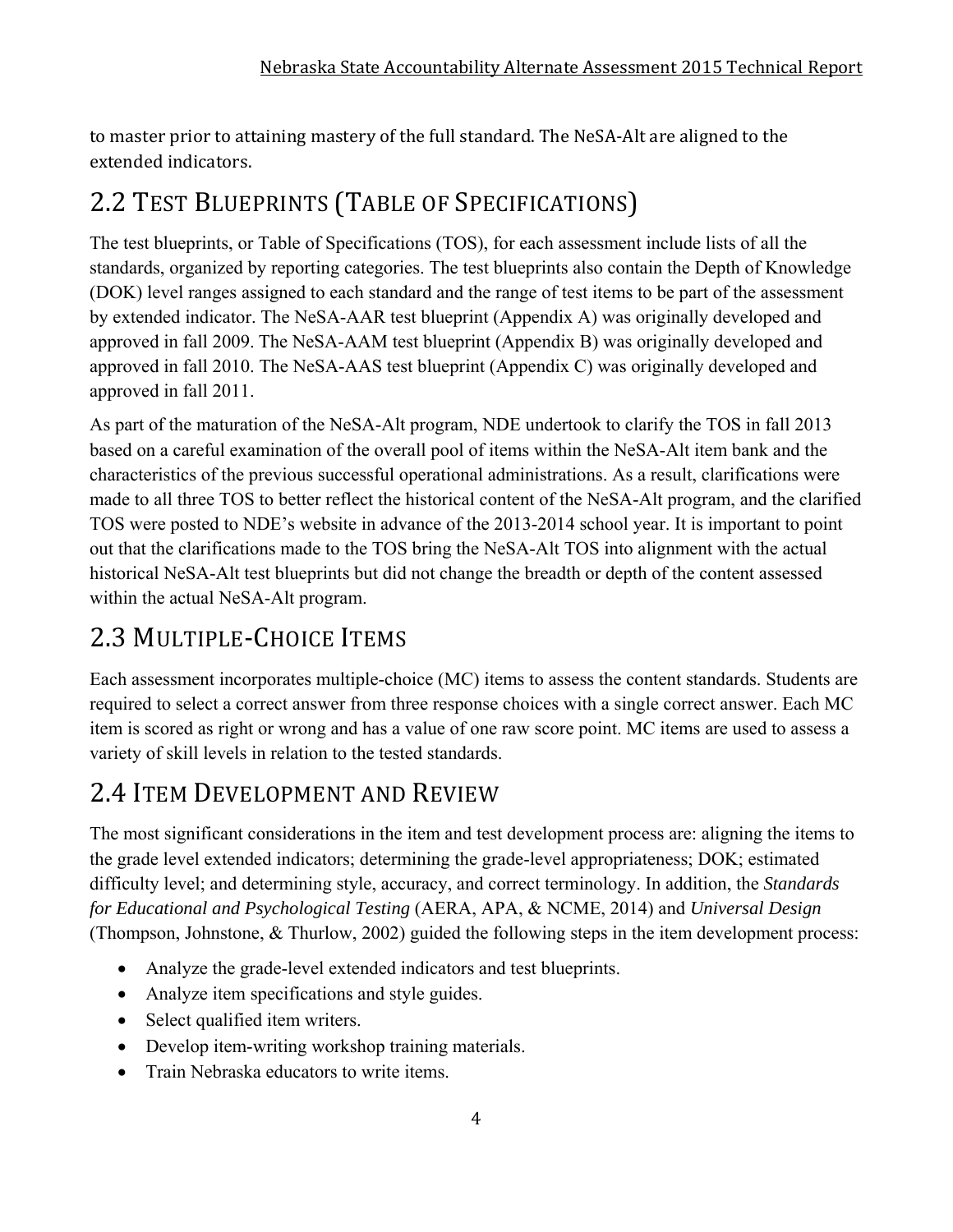- Write items that match the standards, are free of bias, and address fairness and sensitivity concerns.
- Conduct and monitor internal item reviews and quality processes.
- Select and assemble items for field testing.
- Field test items, score the items, and analyze the data.
- Review items and associated statistics after field testing, including bias statistics.
- Update item bank.

Item Writer Training: The test items were written by Nebraska educators who were recommended for the process by an administrator. Three criteria were considered in selecting the item writers: educational role, geographic location, and experience with item writing.

Prior to developing items for NeSA-Alt, a cadre of item writers was trained with regard to:

- Nebraska content standards and test blueprints;
- cognitive levels, including Depth of Knowledge (DOK);
- principles of Universal Design;
- skill-specific and balanced test items for the grade level;
- developmentally appropriate structure and content;
- item-writing technical quality issues;
- bias, fairness, and sensitivity issues; and
- style considerations and item specifications.

Item Writing: To ensure that all test items met the requirements of the approved target content test blueprint and were adequately distributed across subcategories and levels of difficulty, item writers were asked to document the following specific information as each item was written:

- Alignment to the Nebraska Standards: There must be a high degree of match between a particular question and the standard it is intended to measure. Item writers were asked to clearly indicate which extended indicator each item was measuring.
- Appropriate Grade Level, Item Context, and Assumed Student Knowledge: Item writers were asked to consider the conceptual and cognitive level of each item. They were asked to review each item to determine whether or not the item was measuring something that was important and could be successfully taught and learned in the classroom.
- MC Item Options and Distractor Rationale: Writers were instructed to make sure that each item had only one clearly correct answer. Item writers submitted the answer key with the item. All distractors were plausible choices that represented common errors and misconceptions in student reasoning.
- Face Validity and Distribution of Items Based upon DOK: Writers were asked to classify the DOK of each item, using a model based on Norman Webb's work on four DOK categories: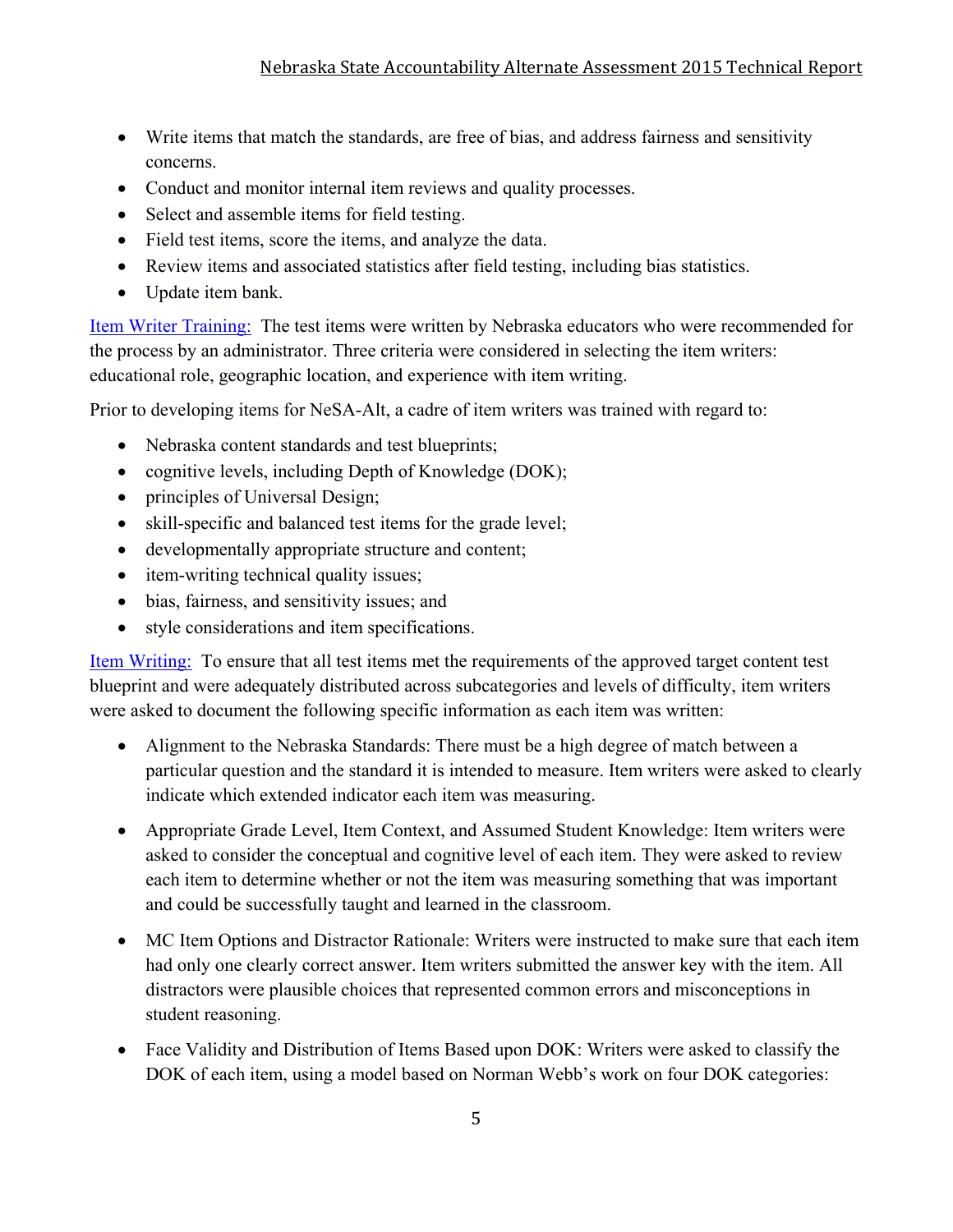recall, skill/concept, strategic thinking, and extended thinking (Webb, 2002). The NeSA-Alt items are classified based on DOK stages, subsets of the four categories. The stages include: responding, reproducing, recalling and basic reasoning.

- Readability: Writers were instructed to pay careful attention to the readability of each item to ensure that the focus was on the concepts; not on reading comprehension of the item. Resources writers used to verify the vocabulary level were the *EDL Core Vocabularies* (Taylor, Frackenpohl, White, Nieroroda, Browning, & Brisner, 1989) and the *Children's Writer's Word Book* (Mogilner, 1992). In addition, every test item was reviewed by grade-level experts. They reviewed each item from the perspective of the students they teach, and they determined the validity of the vocabulary used.
- Grammar and Structure for Item Stems and Item Options: All items were written to meet technical quality, including correct grammar, syntax, and usage in all items, as well as parallel construction and structure of text associated with each MC item.

Item Review: Throughout the item development process, independent panels of reading content experts and special education specialists reviewed the items. The following guidelines for reviewing assessment items were used during each review process.

A quality item should:

- have only one clear correct answer and contain answer choices that are reasonably parallel in length and structure;
- have a correctly assigned content code (item map);
- measure one main idea or problem;
- measure the objective or curriculum content standard it is designed to measure;
- be at the appropriate level of difficulty;
- be simple, direct, and free of ambiguity;
- make use of vocabulary and sentence structure that is appropriate to the grade level of the student being tested;
- be based on content that is accurate and current;
- when appropriate, contain stimulus material that are clear and concise and provide all information that is needed;
- when appropriate, contain graphics that are clearly labeled;
- contain answer choices that are plausible and reasonable in terms of the requirements of the question, as well as the students' level of knowledge;
- contain distractors that relate to the question and can be supported by a rationale;
- reflect current teaching and learning practices in the content area; and
- be free of gender, ethnic, cultural, socioeconomic, and regional stereotyping bias.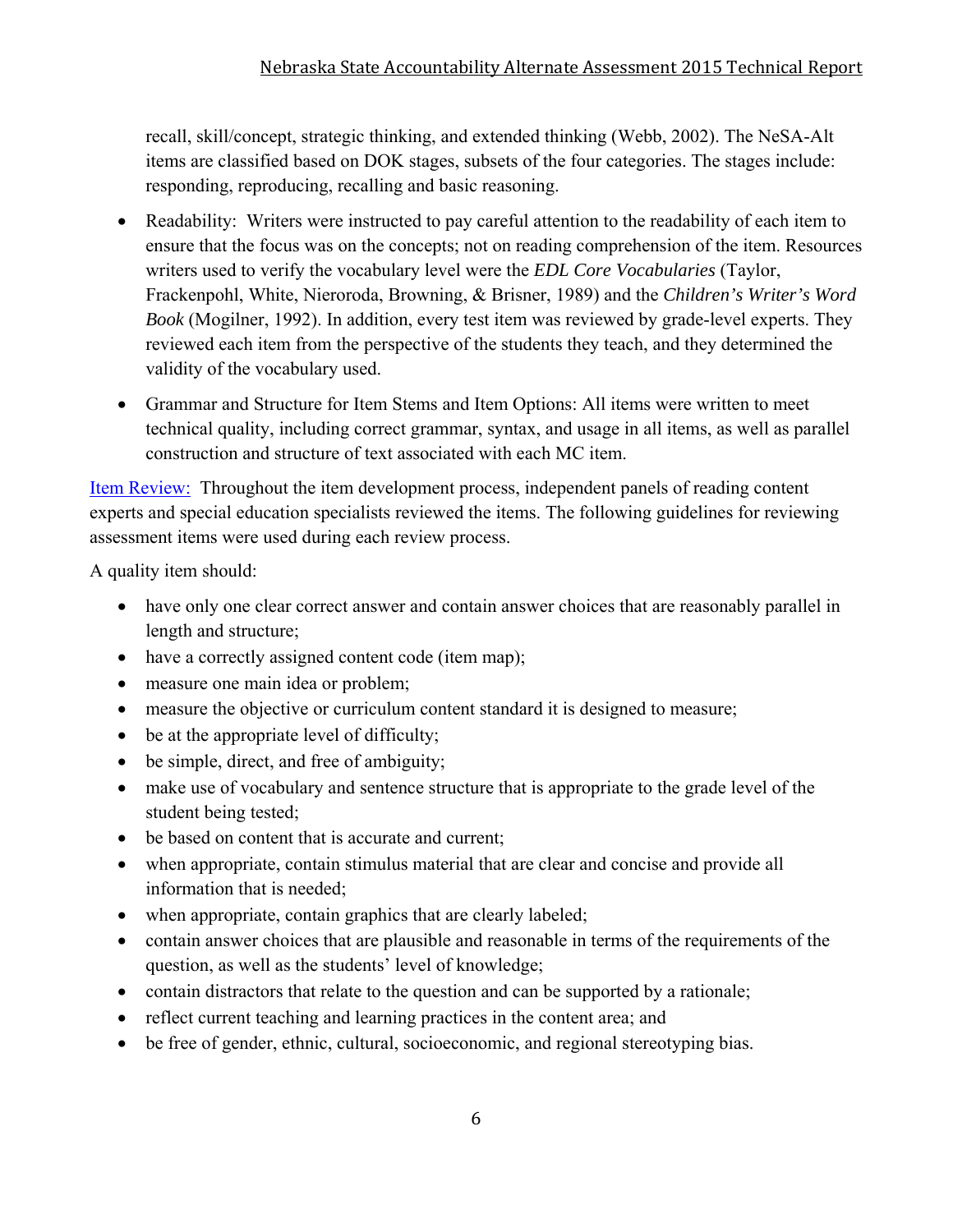#### Nebraska State Accountability Alternate Assessment 2015 Technical Report

Following each review process, the item writer group and the item review panel discussed suggestions for revisions related to each item. Items were revised only when both groups agreed on the proposed change.

Editorial Review of Items: After items were written and reviewed, the NDE test development specialists reviewed each item for item quality, making sure that the test items were in compliance with guidelines for clarity, style, accuracy, and appropriateness for Nebraska students. Additionally, DRC test development content experts worked collaboratively with the NDE to review and revise the items prior to field testing to ensure highest level of quality possible.

Universally Designed Assessments: Universally designed assessments allow participation of the widest possible range of students and result in valid inferences about performance of all students who participate and are based on the premise that each child in school is a part of the population to be tested, and that testing results should not be affected by disability, gender, race, or English language ability (Thompson, Johnstone, & Thurlow, 2002). The NDE and DRC are committed to the development of items and tests that are fair and valid for all students. At every stage of the item and test development process, procedures ensure that items and tests are designed and developed using the elements of universally designed assessments that were developed by the National Center on Educational Outcomes (NCEO).

Federal legislation addresses the need for universally designed assessments. The *No Child Left Behind Act* (Elementary and Secondary Education Act) requires that each state must "provide for the participation in [statewide] assessments of all students" [Section 1111(b)(3)(C)(ix)(l)]. Both Title 1 and IDEA regulations call for universally designed assessments that are accessible and valid for all students including students with disabilities and students with limited English proficiency. The NDE and DRC recognize that the benefits of universally designed assessments not only apply to these groups of students, but to all individuals with wide-ranging characteristics.

The NDE test development team and Nebraska item writers have been trained in the elements of Universal Design as it relates to developing large-scale statewide assessments. Additionally, the NDE and DRC partner to ensure that all items meet the Universal Design requirements during the item review process.

After a review of research relevant to the assessment development process and the principles of Universal Design (Center for Universal Design, 1997), NCEO has produced seven elements of Universal Design as they apply to assessments (Thompson, Johnstone, & Thurlow, 2002).

Inclusive Assessment Population

When tests are first conceptualized, they need to be thought of in the context of who will be tested. If the test is designed for state, district, or school accountability purposes, the target population must include every student who will participate in accountability through an alternate assessment. The NDE and DRC are fully aware of increased demands that statewide assessment systems must include and be accountable for ALL alternate students.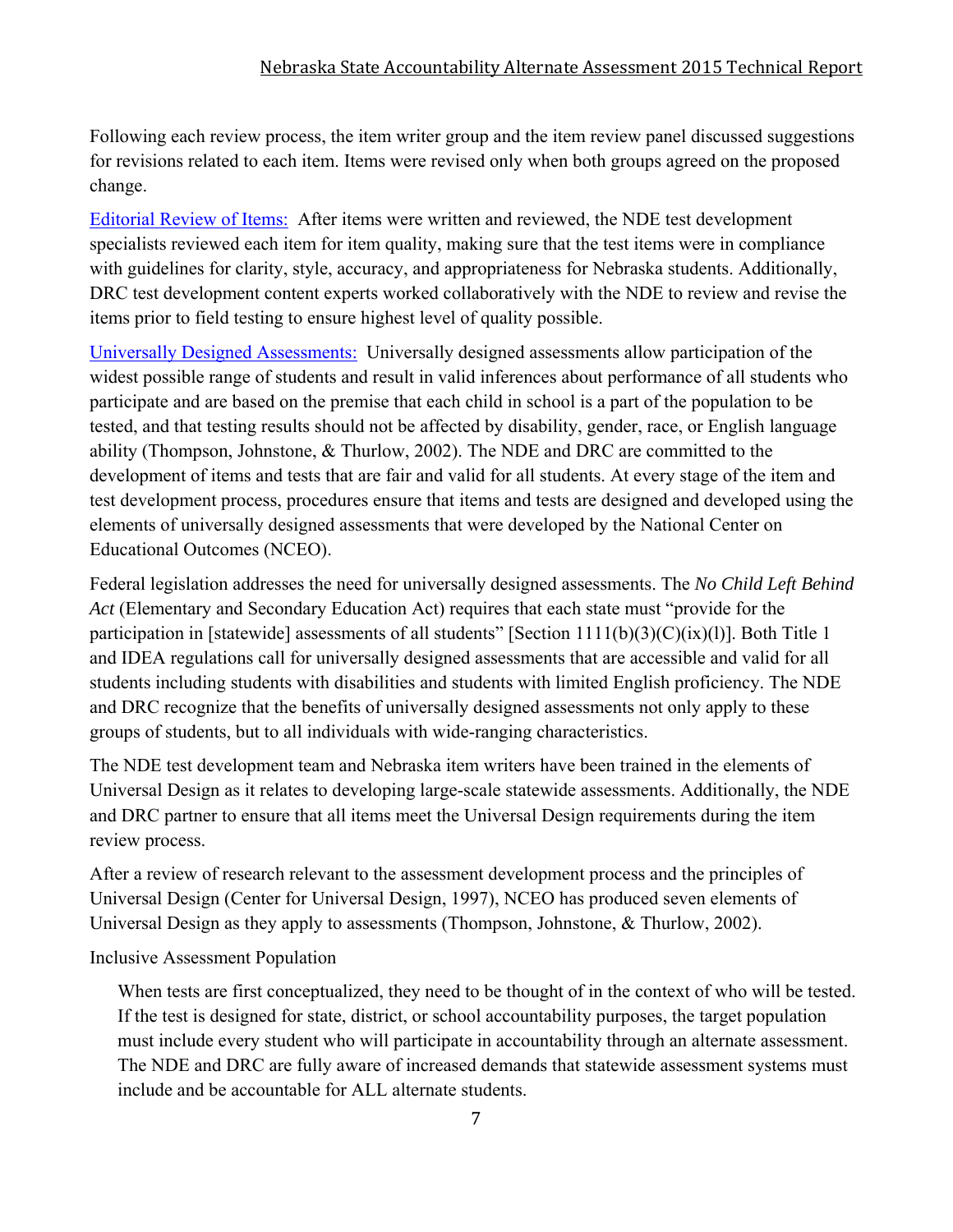#### Precisely Defined Constructs

An important function of well-designed assessments is that they actually measure what they are intended to measure. The NDE item writers and DRC carefully examine what is to be tested and design items that offer the greatest opportunity for success within those constructs. Just as universally designed architecture removes physical, sensory, and cognitive barriers to all types of people in public and private structures, universally designed assessments must remove all nonconstruct-oriented cognitive, sensory, emotional, and physical barriers.

#### Accessible, Non-biased Items

The NDE conducts both internal and external review of items and test specifications to ensure that they do not create barriers because of lack of sensitivity to disability, cultural, or other subgroups. Items and test specifications are developed by a team of individuals who understand the varied characteristics of items that might create difficulties for any group of students. Accessibility is incorporated as a primary dimension of test specifications, so that accessibility is woven into the fabric of the test rather than being added after the fact.

#### Amenable to Accommodations

Even though items on universally designed assessments will be accessible for most students, there will still be some students who continue to need accommodations for the alternate test. Thus, another essential element of any universally designed assessment is that it is compatible with accommodations and a variety of widely used adaptive equipment and assistive technology. NDE and DRC work to ensure that state guidelines on the use of accommodations are compatible with the assessment being developed.

#### Simple, Clear, and Intuitive Instructions and Procedures

Assessment instructions should be easy to understand, regardless of a student's experience, knowledge, language skills, or current cognitive level. Directions and questions need to be in simple, clear, and understandable language. Knowledge questions that are posed within complex language certainly invalidate the test if students cannot understand how they are expected to respond to a question.

#### Maximum Readability and Comprehensibility

A variety of guidelines exist to ensure that text is maximally readable and comprehensible. These features go beyond what is measured by readability formulas. Readability and comprehensibility are affected by many characteristics, including student background, sentence difficulty, organization of text, and others. All of these features are considered as the NDE develops the text of assessments.

Plain language is a concept now being highlighted in research on assessments. Plain language has been defined as language that is straightforward and concise. The following strategies for editing text to produce plain language are used during the NDE's editing process: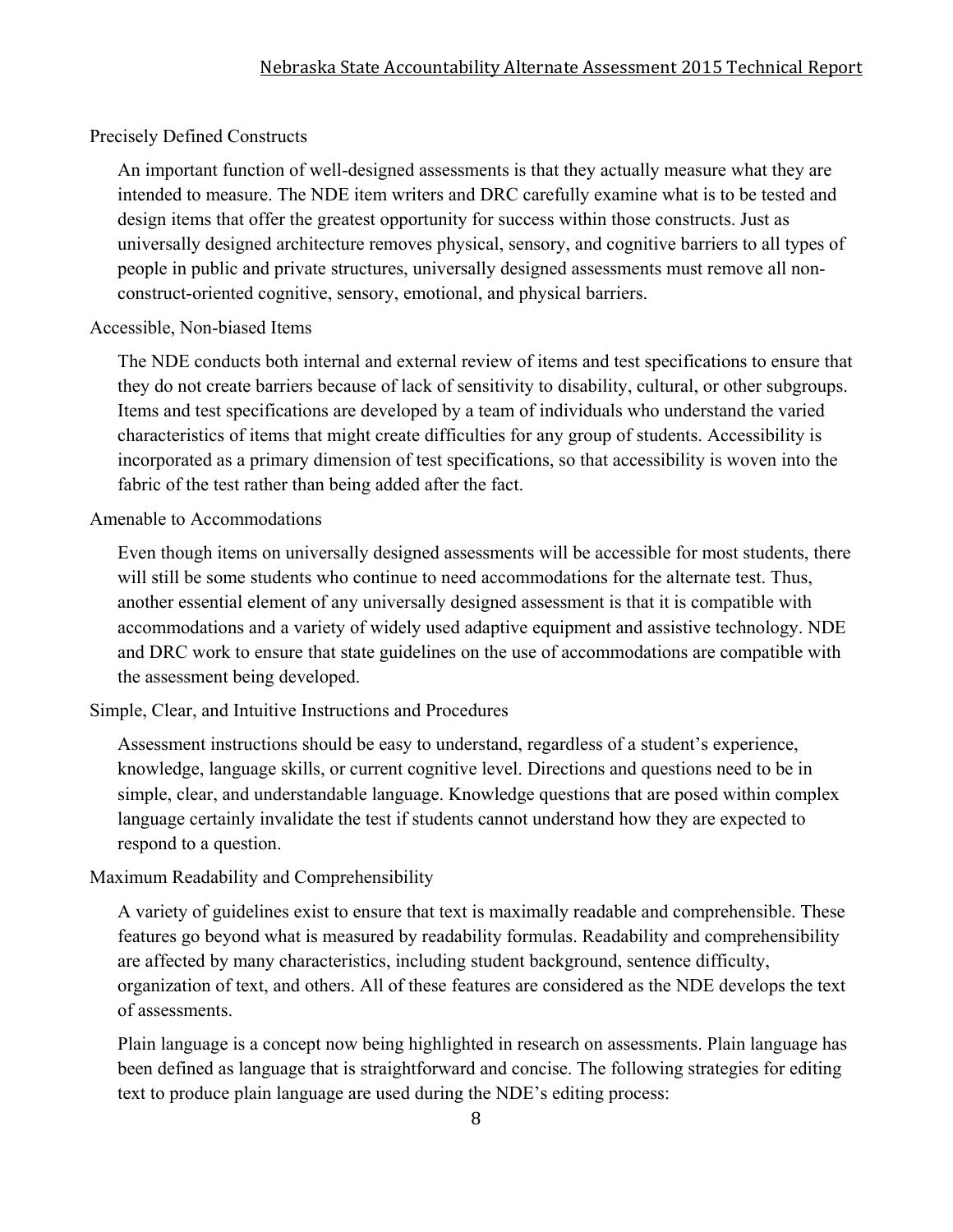- Reduce excessive length.
- Use common words.
- Avoid ambiguous words.
- Avoid irregularly spelled words.
- Avoid proper names.
- Avoid inconsistent naming and graphic conventions.
- Avoid unclear signals about how to direct attention.
- Mark all questions.
- Maximum legibility.

Legibility is the physical appearance of text, the way that the shapes of letters and numbers enable people to read text easily. Bias results when tests contain physical features that interfere with a student's focus on or understanding of the constructs that test items are intended to assess. DRC works closely with the NDE to develop a style guide that includes dimensions of style that are consistent with universal design.

DOK: Interpreting and assigning DOK levels to both objectives within standards and assessment items is an essential requirement of alignment analysis. Four levels of DOK are used for this analysis. The NeSA-Alt assessments include items written at levels 1 and 2. Levels 3 and 4 items are not included due to the test being comprised of only MC items and the cognitive level of students taking the alternate assessments. In addition, the NeSA-Alt items are classified based on DOK stages—subsets of the four DOK levels. The stages include responding, reproducing, recalling at DOK 1, and basic reasoning at DOK 2.

#### **Reading Level 1-Stage 1: Responding to Discourse Materials**

Level 1-Stage 1 requires students to display the ability to respond to or indicate, or acknowledge text or discourse related features. Some examples that represent, but do not constitute all of, Level1-Stage 1 performance are:

- Student demonstrates the ability to attend to pictures/symbols/objects pertinent to a story
- Students display attention to people, surroundings, or materials.
- Student attends while teacher reads.

#### **Reading Level 1-Stage 2: Reproduce Discourse Related Materials**

Level 1-Stage 2 requires students to display the ability to copy, replicate, repeat, re-enact, mirror, or match text or discourse related features. Some examples that represent, but do not constitute all of, Level 1-Stage 2 performance are:

- Students match pictures and/or words that depict emotions such happy, sad, or angry.
- Students match printed words to objects.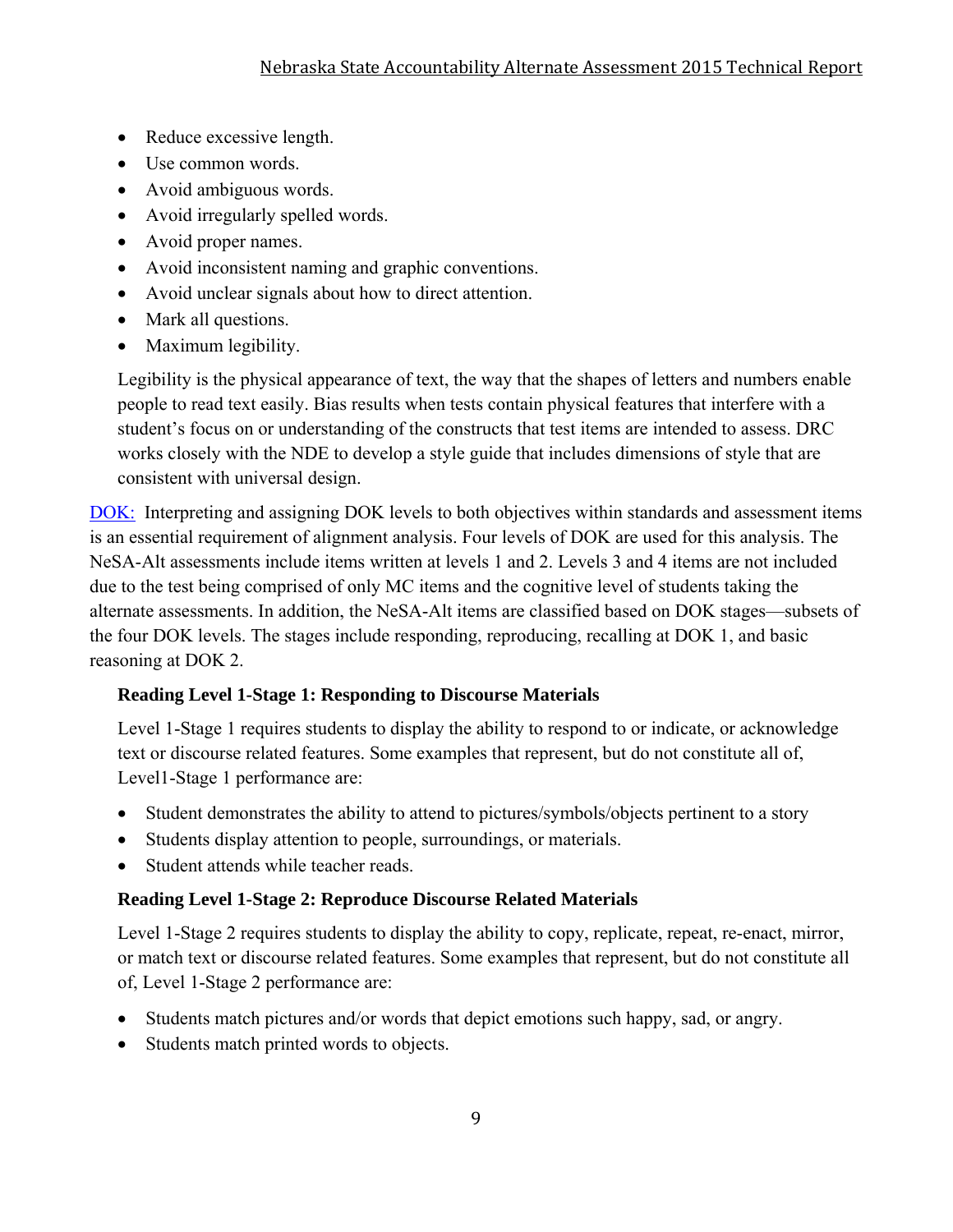### **Reading Level 1-Stage 3: Recalls Information about Discourse Related Materials**

Level 1-Stage 3 requires the ability to recite or recall facts or information. Involves the ability to distinguish between text-based or discourse features. Some examples that represent, but do not constitute all of, Level 1-Stage3 performance are:

- Students demonstrate understanding or new words or passages by making connections with personal experience via speech, writing, signs, or assistive device.
- Students retell information taken from printed materials.
- Students answer who, what and where questions about a story.

### **Reading Level 2-Stage 4: Basic Reasoning**

**Level** 2-Stage 4 requires processing beyond recall and observation. This requires both comprehension and subsequent processing of text. It also involves ordering, classifying text as well as identifying patterns, relationships, and main points. Some examples that represent, but do not constitute all of, Level 2-Stage 4 performance are:

- Students correct grammar mistakes in a reading selection.
- Students summarize the main idea of paragraph.
- Students identify the author's purpose for writing a brief passage.

### **Mathematics Level 1-Stage 1: Responding to Mathematical Materials**

Level 1-Stage 1 requires the ability to respond to, indicate, or acknowledge mathematical features. Some examples that represent, but do not constitute all of, Level1-Stage 1 performance are:

- Students are able to recognize that there is a difference in patterns.
- Students respond to math ideas using appropriate vocabulary.

### **Mathematics Level 1-Stage 2: Reproduce Mathematical Features**

Level 1-Stage 2 requires the ability to copy, replicate, repeat, re-enact, mirror, or match mathematical features. Some examples that represent, but do not constitute all of, Level 1-Stage 2 performance are:

- Students will write numbers accurately in a variety of contexts.
- Student accurately sort basic shapes into groups
- Student is able to accurately identify location terms when prompted (i.e., next to, between, over, under).

### **Mathematics Level 1-Stage 3: Recalls Information about Mathematical Features**

Level 1-Stage 3 requires students to recall or observe facts, definitions, terms. It also involves simple one-step procedures. The stage also includes computing simple algorithms (e.g., sum, quotient). Some examples that represent, but do not constitute all of, Level 1-Stage3 performance are: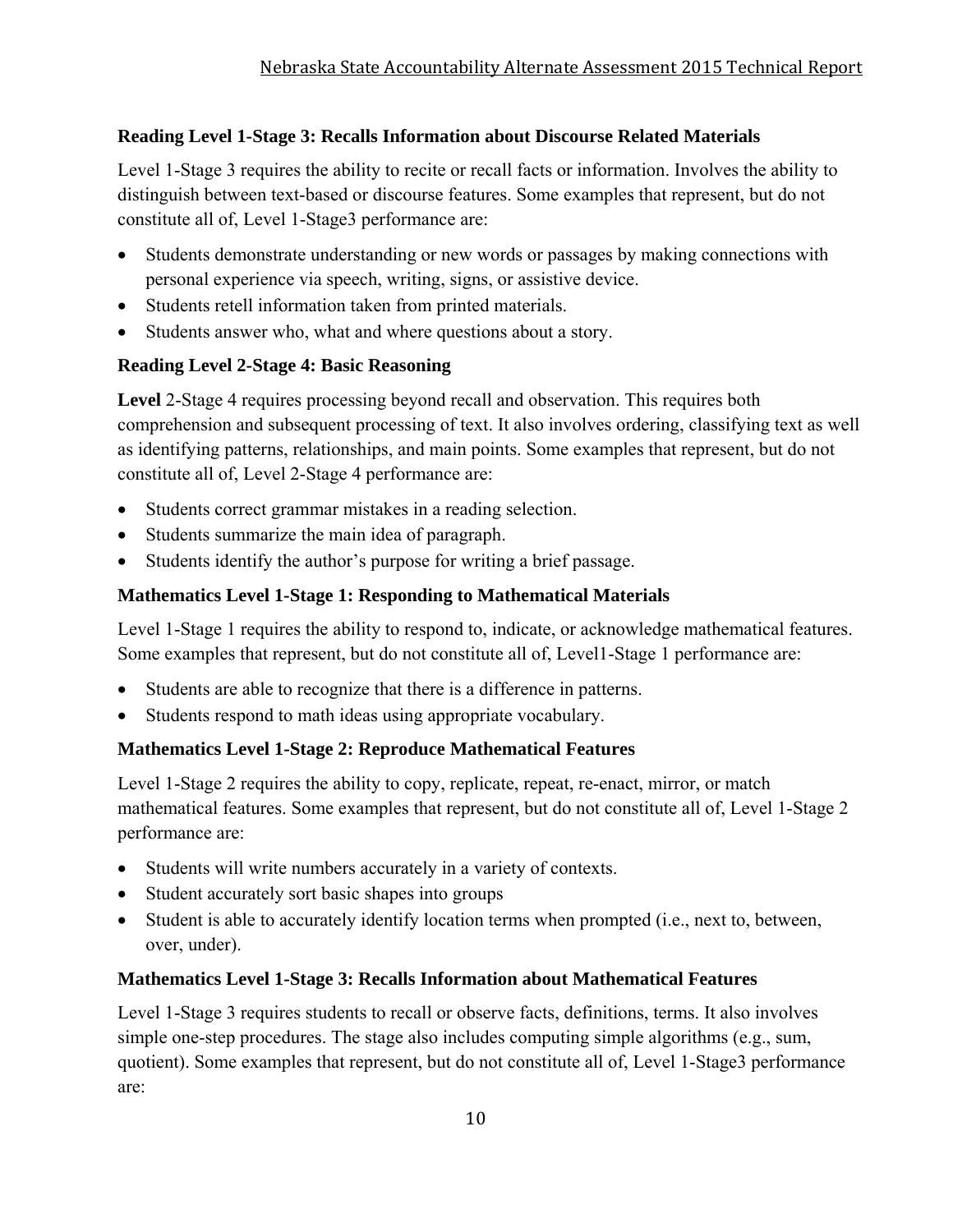- Students locate a pattern in order to solve a problem
- Students measures using feet and yards.
- Students use a calculator or concrete objects to add and subtract.

### **Mathematics Level 2-Stage 4: Basic Reasoning**

Level 2-Stage 4 requires students to make decisions of how to approach a problem. This may require students to compare, classify, organize, estimate or order data. This also typically involves two-step procedures. Some examples that represent, but do not constitute all of, Level 2-Stage 4 performance are:

- Student reads problem and determines operation to solve the problem.
- Student selects geometric figure from group of figures based on the definition of the geometric figure.
- Student determines how to solve for unknown value in equation or inequality and then selects solution.

### **Science Level 1-Stage 1: Responding to Scientific Features**

Level 1-Stage 1 requires the ability to respond to or indicate or acknowledge scientific features. Some examples that represent, but do not constitute all of, Level1-Stage 1 performance are:

- Students attend to a teacher conducting scientific inquiry.
- Students respond to science ideas using appropriate vocabulary.

### **Science Level 1-Stage 2: Reproduce Scientific Features**

Level 1-Stage 2 requires the ability to copy, replicate, repeat, re-enact, mirror, or match scientific ideas. Some examples that represent, but do not constitute all of, Level 1-Stage 2 performance are:

- Students copy figure of animal with distinguishing features.
- Student matches numbers on measuring devices.
- Student is able to accurately match descriptions of living and nonliving objects to visual representations.

#### **Science Level 1-Stage 3: Recalls Information about Scientific Features**

Level 1-Stage 3 requires students to recall or observe facts, definitions, terms. It also involves simple one-step procedures. The stage also requires a demonstration of a rote response, use of a well-known formula, or follow a set procedure (like a recipe), or preform a clearly defined series of steps. Some examples that represent, but do not constitute all of, Level 1-Stage3 performance are:

- Students recall or recognize a fact, term, or property.
- Students identify the correct measuring device to perform a task.
- Students perform a routine safety procedure.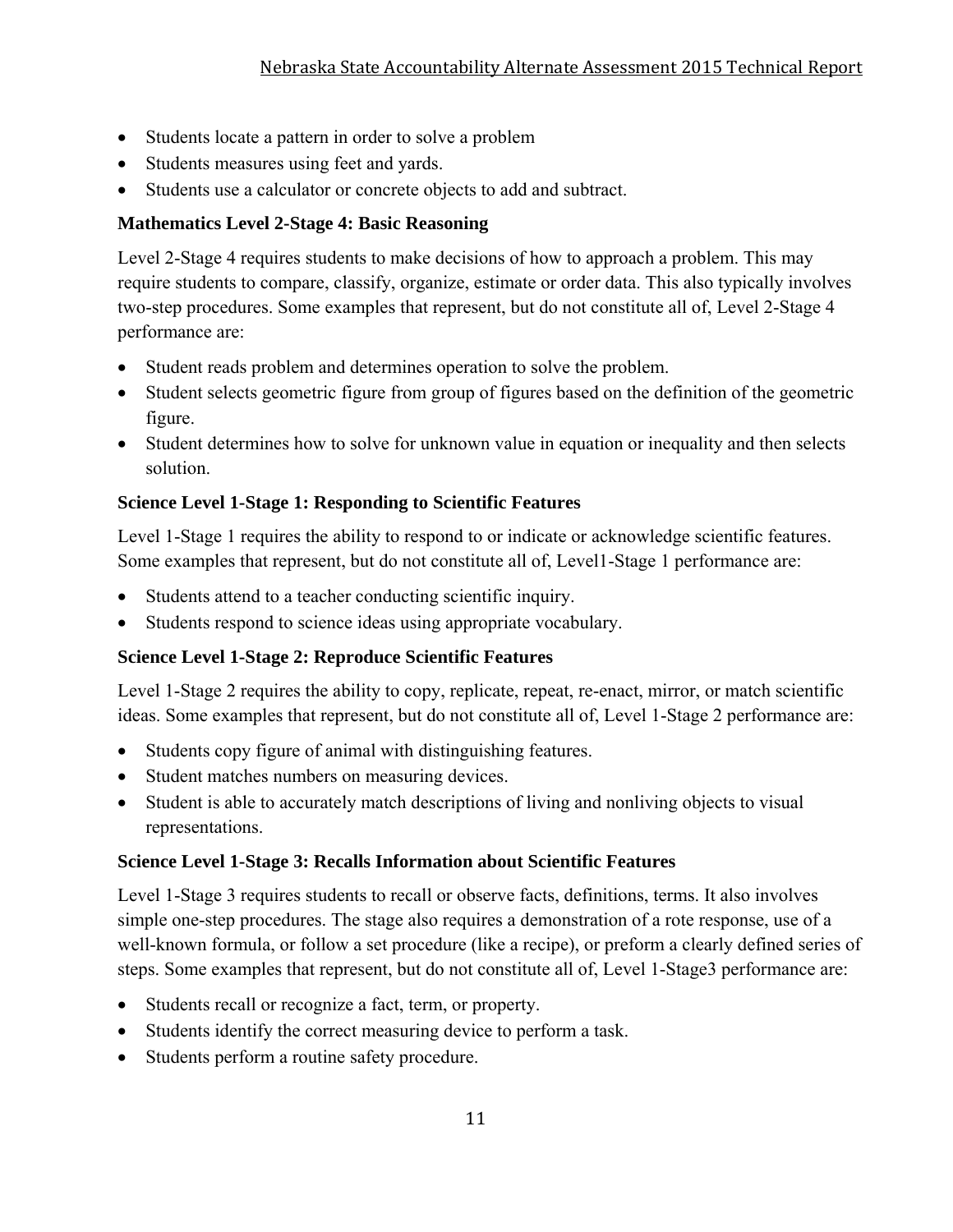### **Science Level 2-Stage 4: Basic Reasoning**

**Level** 2-Stage 4 requires students to make decisions of how to approach a question or problem. This may require students to classify, organize, estimate, make observations or collect and order data. This also typically involves two-step procedures. Some examples that represent, but do not constitute all of, Level 2-Stage 4 performance are:

- Students make observations and collect data.
- Students organize and display data in tables, graphs, and charts.
- Students describe and explain examples and non-examples of science concepts.

# 2.5 ITEM BANKING

Prior to 2013, NDE exclusively maintained an item bank that provided a repository of item image, history, statistics, and usage. The item bank included a record of all newly created items together with item data from each item field test. It also included all data from the operational administration of the items. Within the item bank, NDE:

- updated the information after each administration;
- updated the information with newly developed items;
- monitored the content to ensure an appropriate balance of items aligned with content standards, goals, and objectives;
- monitored item history statistics; and
- monitored the content for an appropriate balance of DOK levels.

In 2014 NDE transitioned the item bank to DRC. DRC now maintains the alternate item bank in their system known as IDEAS, and it now functions as a repository of item image, history, statistics, and usage for the NeSA-Alt. IDEAS includes a record of all newly created items together with item data from each item field test. It also includes all data from the operational administration of the items. Within IDEAS, DRC:

- updates the Nebraska item bank after each administration;
- updates the Nebraska item bank with newly developed items;
- monitors the Nebraska item bank to ensure an appropriate balance of items aligned with content standards, goals, and objectives;
- monitors item history statistics; and
- monitors the Nebraska item bank for an appropriate balance of DOK levels.

# 2.6 THE OPERATIONAL FORM CONSTRUCTION PROCESS

The Spring 2015 operational forms were constructed in Lincoln, Nebraska in early September of 2014. The forms were constructed by a team of specialists representing special education, the Nebraska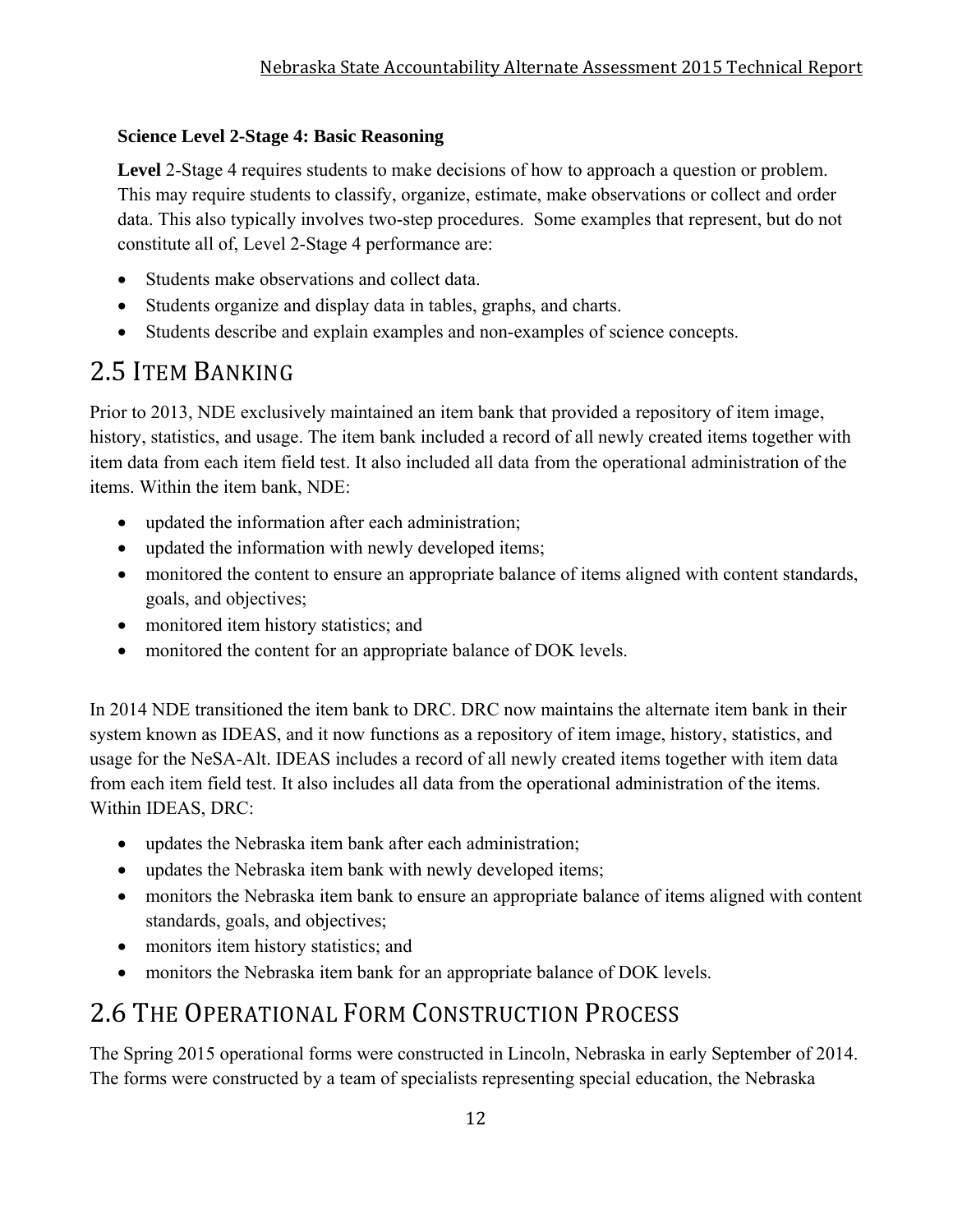Department of Education, and DRC testing experts. Training was provided collaboratively by NDE and DRC for the forms construction process.

Prior to arrival in Lincoln, DRC Test Development content specialists reviewed the test blueprints and the item pool to ensure that there was alignment between the items and the indicators, including the number of items per standard for each content-area test.

The specialists were provided with an overview of the psychometric guidelines and targets for operational forms construction. The foremost guideline was for item content to match the test blueprint (Table of Specifications) for the given content. The point-biserial correlation guideline was to be greater than 0.35 (with a requirement for no point-biserial correlation less than zero). In addition, the average target *p*-value for each test was to be about 0.65. The overall summary of the actual approved *p*-value and biserial of the forms is provided in the summary table later in this document. Below is the psychometric guidelines followed for item selection.

### **Psychometric Guidelines for Item Selection for a New Assessment**

The main headings are more or less in order of precedence. This effectively means that content and reliability (*IIa and IIb*) define the pool of eligible items, from which items are selected based in *p*value to match a target. *Guidline* is used here in the sense of *guiding principle*, not in the sense of *strict rule*. It is often, perhaps typically, necessary to deviate from these pricniples for a few items. There is no guideline for what a *few items* means.

### **I.** *Item content: match the blue print***.**

- II. Item-Total Correlation: (for MC items, point-biserial correlation)
	- a. Absolutely no correlations less than zero. This is a requirement, not a guieline.

### **b. Ideally, for MC items, point-biserial correlation should be greater than 0.35.**

- i. A low correlation indicates there is a *smart* way to get the item wrong or *notsmart* way to get it right.
- ii. The lower the value, the less discriminating the item.
- III. *p*-Value for correct response on MC
	- a. Target **mean percent correct about 65%** plus or minus a couple percent.
	- **b.** Ideally, **all items greater than 40% and less than 85%**
	- c. For an existing assessment, the target mean percent correct should approximate past fomrs.

DRC Test Development specialists printed a copy of each item card, with accompanying item characteristics, image, and psychometric data. Test Development specialists verified the accuracy of each item card, making sure that the item image has its correct item characteristics. Test Development specialists carefully reviewed each item card's psychometric data to ensure it is complete and reasonable. The item cards were compiled in binders and sorted by standard and indicator.

The NDE and DRC also checked to see that each item met technical quality for well-crafted items, including: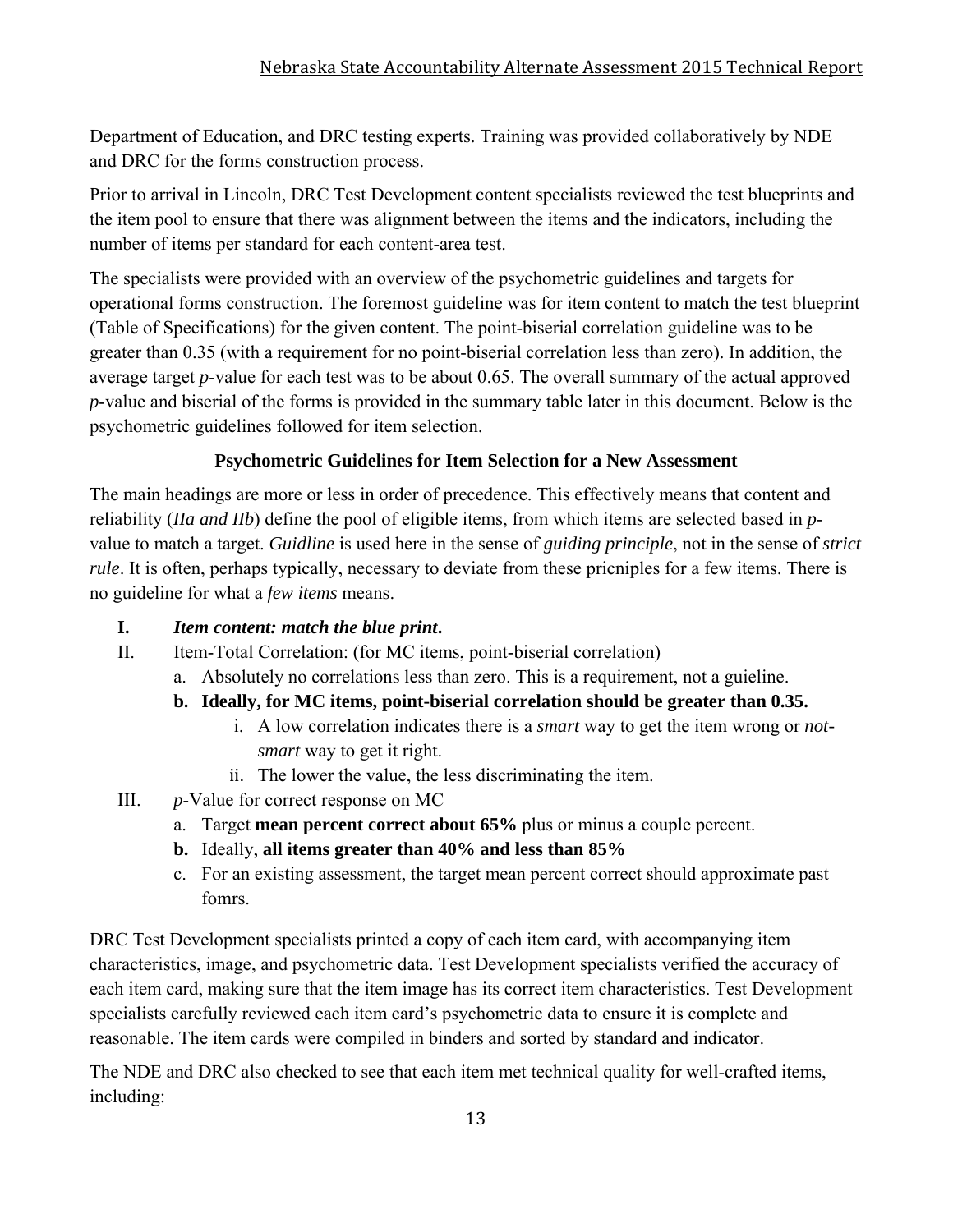- only one correct answer,
- wording that is clear and concise,
- grammatical correctness,
- appropriate item complexity and cognitive demand,
	- o appropriate range of difficulty,
	- o appropriate depth-of-knowledge alignment,
- aligned with principles of Universal Design, and
- free of any content that might be offensive, inappropriate, or biased (content bias).

NDE representatives and DRC Test Development specialists made initial grade-level selections of the items, known as the "pull list," to be included on the 2015 operational forms. The goal was for the first pull of the items to meet the Table of Specification (TOS) guidelines and psychometric guidelines specific to each content area. As items were selected, the unique item codes were entered using software into a form building template (Perform) which contained the item pool with statistics and item characteristics. The template automatically calculated the *p*-value, biserial, number of items per indicator and standard, number of items per DOK level, and distribution of answer key as items were selected for each grade. As items were selected, the item characteristics (key, DOK, and alignment to indicator) were verified.

Review of the Items and Test Forms: At every stage of the test development process, the match of the item to the content standard was reviewed and verified, since establishing content validity is one of the most important aspects in the legal defensibility of a test. As a result, it is essential that an item selected for a form link directly to the content curriculum standard and performance standard to which it is measuring. NDE specialists verified all items against their classification codes and item maps, both to evaluate the correctness of the classification and to ensure that the given task measures what it purports to measure.

# 2.7 READING ASSESSMENT

Test Design: The NeSA-AAR operational test includes operational items and field test items. The form pools contained 25 operational items and 16 field test items.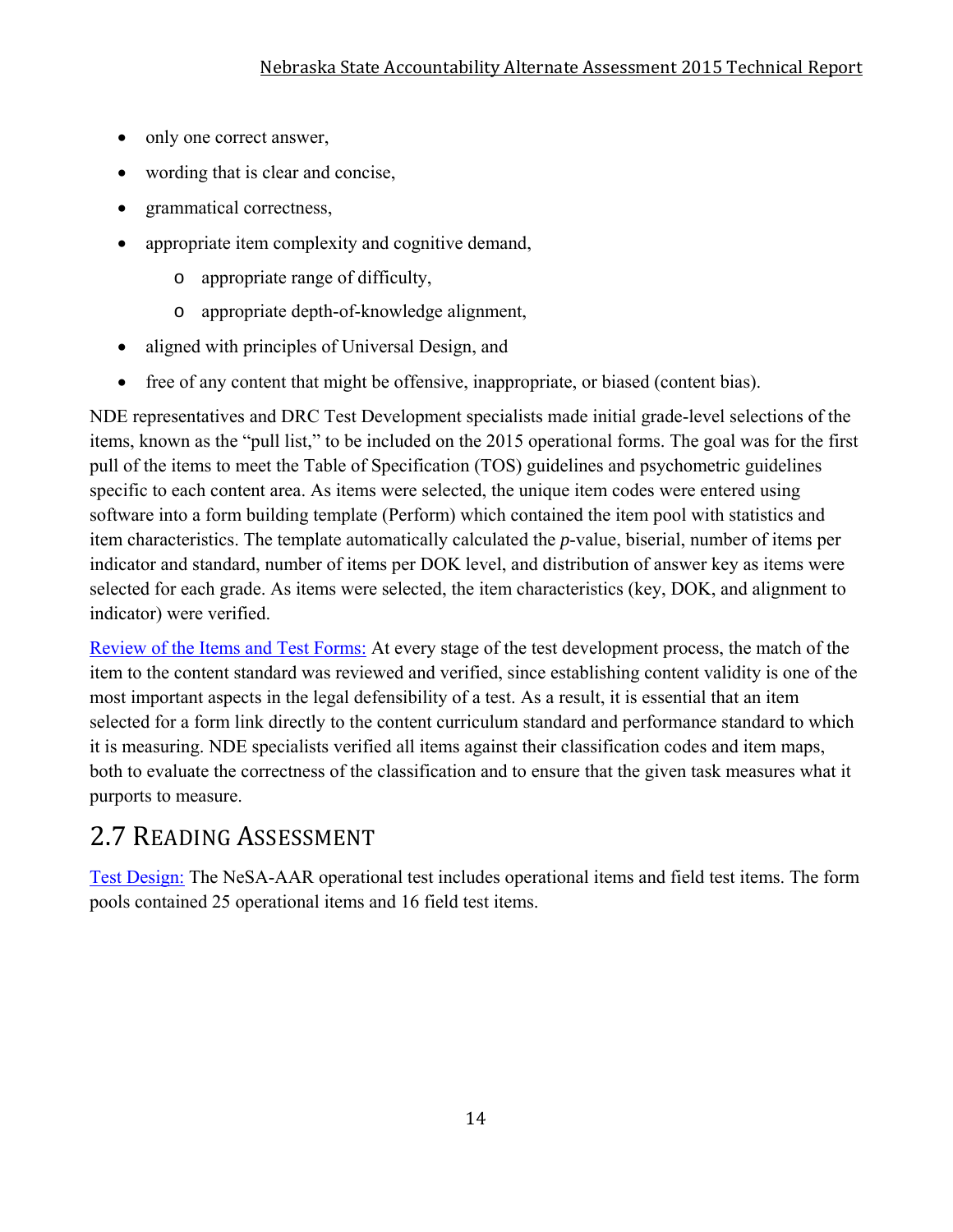| Table 2.7.1 Reading 2015 Operational Test |                                             |                                             |                                |                                                             |                                    |                                                             |  |  |  |
|-------------------------------------------|---------------------------------------------|---------------------------------------------|--------------------------------|-------------------------------------------------------------|------------------------------------|-------------------------------------------------------------|--|--|--|
| Grade                                     | <b>Total No. of MC</b><br><b>Core Items</b> | <b>No. of Embedded</b><br>FT Items per Form | <b>Total Items</b><br>per Form | <b>Total No. of</b><br><b>Equivalent</b><br><b>FT Forms</b> | <b>Total Core</b><br><b>Points</b> | <b>Total No. of MC</b><br><b>Items Added to</b><br>the Bank |  |  |  |
| 3                                         | 25                                          | 8                                           | 33                             | $\overline{2}$                                              | 25                                 | 16                                                          |  |  |  |
| 4                                         | 25                                          | 8                                           | 33                             | $\overline{2}$                                              | 25                                 | 16                                                          |  |  |  |
| 5                                         | 25                                          | 8                                           | 33                             | $\overline{2}$                                              | 25                                 | 16                                                          |  |  |  |
| 6                                         | 25                                          | 8                                           | 33                             | $\overline{2}$                                              | 25                                 | 16                                                          |  |  |  |
| 7                                         | 25                                          | 8                                           | 33                             | $\overline{2}$                                              | 25                                 | 16                                                          |  |  |  |
| 8                                         | 25                                          | 8                                           | 33                             | $\overline{2}$                                              | 25                                 | 16                                                          |  |  |  |
| 11                                        | 25                                          | 8                                           | 33                             | 2                                                           | 25                                 | 16                                                          |  |  |  |

**Table 2.7.1 Reading 2015 Operational Test**

Equating Design: Spring 2015 was the sixth operational administration of the NeSA-AAR. Approximately 20–40% of the assessment was constructed from items field tested from Spring 2009– 2014. The approximate remaining 60–80% of the assessment was constructed from an overlap of items from the 2014 operational (core) item positions from the Spring 2014 operational forms.

In addition to the operational items, each student received 8 selected field test items. Equating was accomplished by anchoring on the operational items and calibrating the field test items concurrently.

# 2.8 MATHEMATICS ASSESSMENT

Test Design: The NeSA-AAM operational test includes operational items and field test items. The form pools contained 25 or 30 operational items (depending on the grade) with 16 field test items.

| <b>Grade</b> | <b>Total No. of MC</b><br><b>Core Items</b> | <b>No. of Embedded</b><br><b>FT Items per Form</b> | <b>Total Items</b><br>per Form | Total No. of<br><b>Equivalent</b><br><b>FT Forms</b> | <b>Total Core</b><br><b>Points</b> | <b>Total No. of MC</b><br><b>Items Added to</b><br>the Bank |
|--------------|---------------------------------------------|----------------------------------------------------|--------------------------------|------------------------------------------------------|------------------------------------|-------------------------------------------------------------|
| 3            | 25                                          | 8                                                  | 33                             | 2                                                    | 25                                 | 16                                                          |
| 4            | 30                                          | 8                                                  | 38                             | $\overline{2}$                                       | 30                                 | 16                                                          |
| 5            | 30                                          | 8                                                  | 38                             | $\overline{2}$                                       | 30                                 | 16                                                          |
| 6            | 30                                          | 8                                                  | 38                             | $\overline{2}$                                       | 30                                 | 16                                                          |
| 7            | 30                                          | 8                                                  | 38                             | $\overline{2}$                                       | 30                                 | 16                                                          |
| 8            | 30                                          | 8                                                  | 38                             | $\overline{2}$                                       | 30                                 | 16                                                          |
| 11           | 30                                          | 8                                                  | 38                             | $\overline{2}$                                       | 30                                 | 16                                                          |

**Table 2.8.1 Mathematics 2015 Operational Test**

Equating Design: Spring 2015 was the fifth operational administration of the NeSA-AAM. Approximately 20–40% of the assessment was constructed from items field tested from Spring 2010–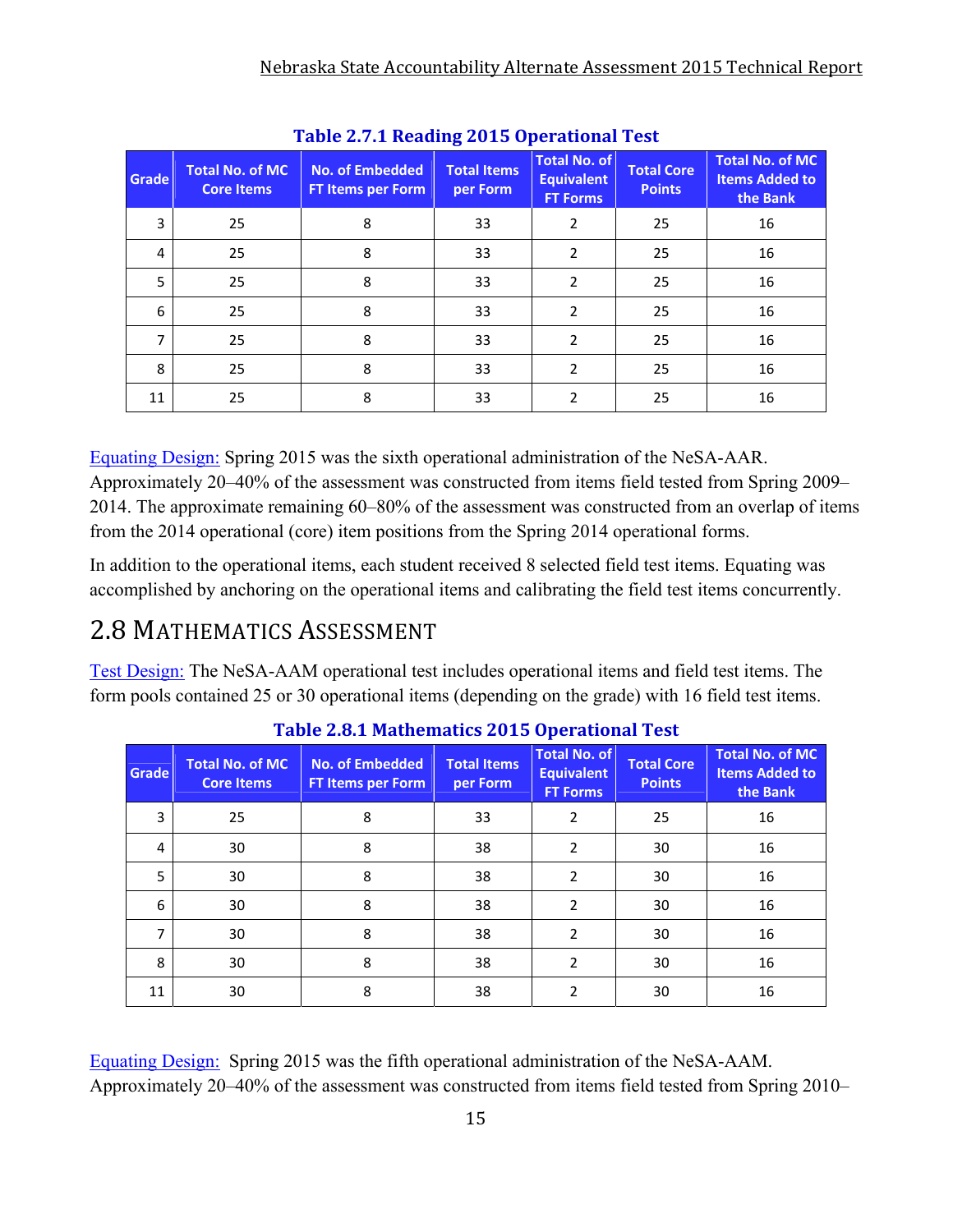2014. The approximate remaining 60–80% of the assessment was constructed from an overlap of items from the 2014 operational (core) item positions from the 2014 operational forms.

In addition to the operational items, each student received 8 selected field test items. Equating was accomplished by anchoring on the operational items and calibrating the field test items concurrently.

# 2.9 SCIENCE ASSESSMENT

Test Design: The NeSA-AAS operational test includes operational and field test items. Depending on grade, the form pools contained 25 or 30 operational items (depending on the grade) with 16 field test items.

| Grade | <b>Total No. of MC</b><br><b>Core Items</b> | <b>No. of Embedded</b><br><b>FT Items per Form</b> | <b>Total Items</b><br>per Form | <b>Total No. of</b><br><b>Equivalent</b><br><b>FT Forms</b> | <b>Total Core</b><br><b>Points</b> | <b>Total No. of MC</b><br><b>Items Added to</b><br>the Bank |
|-------|---------------------------------------------|----------------------------------------------------|--------------------------------|-------------------------------------------------------------|------------------------------------|-------------------------------------------------------------|
|       | 25                                          | 8                                                  | 33                             |                                                             | 25                                 | 16                                                          |
| 8     | 25                                          | 8                                                  | 33                             |                                                             | 25                                 | 16                                                          |
| 11    | 30                                          |                                                    | 38                             |                                                             | 30                                 | 16                                                          |

### **Table 2.9.1 Science 2015 Operational Test**

Equating Design: Spring 2015 was the fourth operational administration of the NeSA-AAS. Approximately 20–40% of the assessment was constructed from items field tested in Spring 2011– 2014. The approximate remaining 60–80% of the assessment was constructed from an overlap of items from the 2014 operational (core) item positions from the 2014 operational forms.

In addition to the operational items, each student received 8 field test items. Equating was accomplished by anchoring on the operational items and calibrating the field test items concurrently.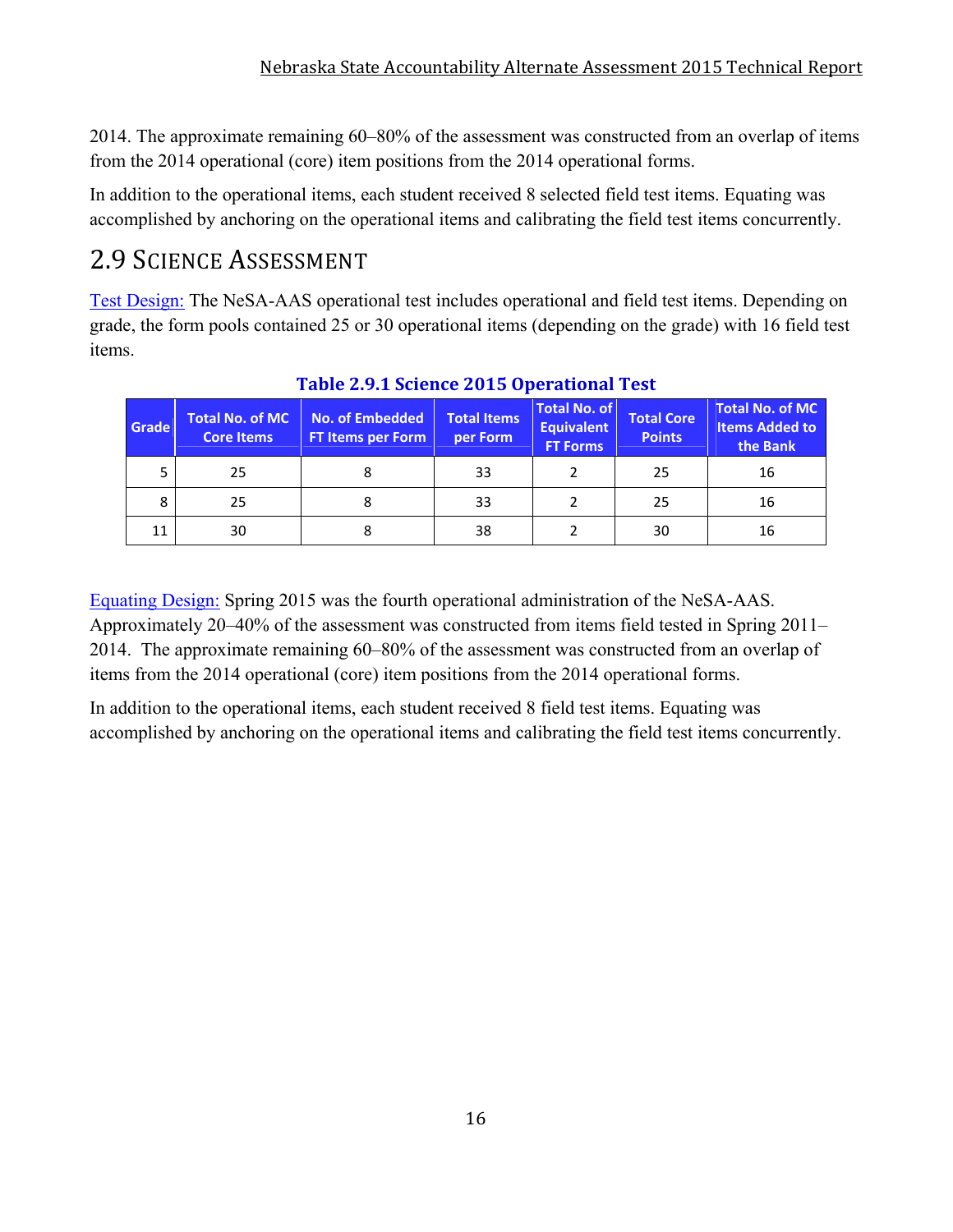# 3. STUDENT DEMOGRAPHICS AND ACCOMMODATIONS

Gender, ethnicity, food program status (FRL), Limited English Proficiency/English Language Learners (LEP/ELL) status, and accommodation status data was collected for all students who participated and attempted the 2015 NeSA-Alt. This summary of student demographics by grade and content area is provided in Tables 3.1.1– 3.1.7. These tables show that for each grade, around 300 students took the assessment. Of those students across grades, approximately two-thirds are males, over half are white, and less than one fifth are Hispanic. Among the students across grades, over half are eligible for FRL, and almost all are non-LEP/ELL. In terms of the test accommodations, there are over half of the students across grade and content area that report at least one type of accommodation (see row 'Total' for 'Accommodation' in the table). Across all grades, the 'Timing/Schedule/Setting' is the most utilized accommodation, followed by the 'Response' and 'Content Presentation'.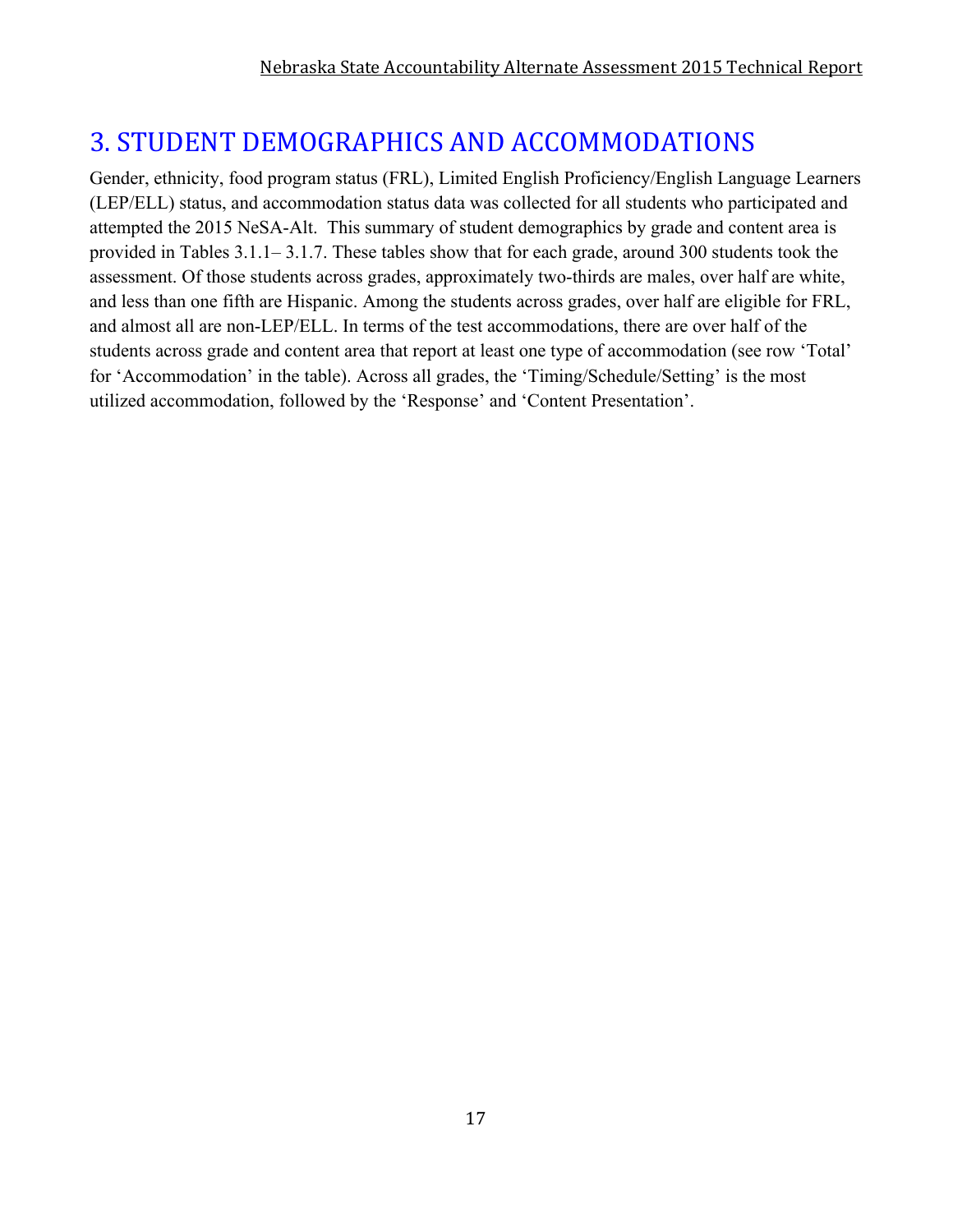| Grade 3             | $\sum_{i=1}^{n}$                                         | <b>Dami Demograpmes and recommodation</b><br><b>Reading</b> |       | <b>Mathematics</b> |       |
|---------------------|----------------------------------------------------------|-------------------------------------------------------------|-------|--------------------|-------|
|                     |                                                          | <b>Count</b>                                                | %     | <b>Count</b>       | %     |
| All Students        |                                                          | 265                                                         | 100.0 | 256                | 100.0 |
| Gender              | Female                                                   | 88                                                          | 33.2  | 87                 | 34.0  |
|                     | Male                                                     | 177                                                         | 66.8  | 169                | 66.0  |
|                     | American Indian/Alaska Native                            | 8                                                           | 3.0   | 8                  | 3.1   |
|                     | Asian                                                    | $\overline{7}$                                              | 2.6   | 6                  | 2.3   |
|                     | <b>Black</b>                                             | 26                                                          | 9.8   | 26                 | 10.2  |
| Race/Ethnicity      | Hispanic                                                 | 44                                                          | 16.6  | 43                 | 16.8  |
|                     | Native Hawaiian or other Pacific<br>Islander             | 0                                                           | 0.0   | 0                  | 0.0   |
|                     | White                                                    | 170                                                         | 64.2  | 163                | 63.7  |
|                     | Two or More Races                                        | 10                                                          | 3.8   | 10                 | 3.9   |
| Food Program        | Yes                                                      | 154                                                         | 58.1  | 148                | 57.8  |
|                     | No                                                       | 111                                                         | 41.9  | 108                | 42.2  |
| LEP/ELL             | Yes                                                      | 6                                                           | 2.3   | 5                  | 2.0   |
|                     | No                                                       | 259                                                         | 97.7  | 251                | 98.0  |
|                     | <b>Content Presentation</b>                              | 141                                                         | 53.2  | 134                | 52.3  |
|                     | Response                                                 | 160                                                         | 60.4  | 152                | 59.4  |
|                     | Timing/Schedule/Setting                                  | 184                                                         | 69.4  | 175                | 68.4  |
| Accommo-<br>dations | Direct Linguistic Support with Test<br><b>Directions</b> | 3                                                           | 1.1   | $\overline{2}$     | 0.8   |
|                     | Direct Linguistic Support with<br>Content and Test items | $\overline{2}$                                              | 0.8   | 0                  | 0.0   |
|                     | Indirect Linguistic Support                              | $\overline{2}$                                              | 0.8   | $\overline{2}$     | 0.8   |
|                     | Total                                                    | 186                                                         | 70.2  | 177                | 69.1  |

|  | Table 3.1.1 Grade 3 NeSA-Alt Summary Data: Demographics and Accommodations |  |  |  |
|--|----------------------------------------------------------------------------|--|--|--|
|--|----------------------------------------------------------------------------|--|--|--|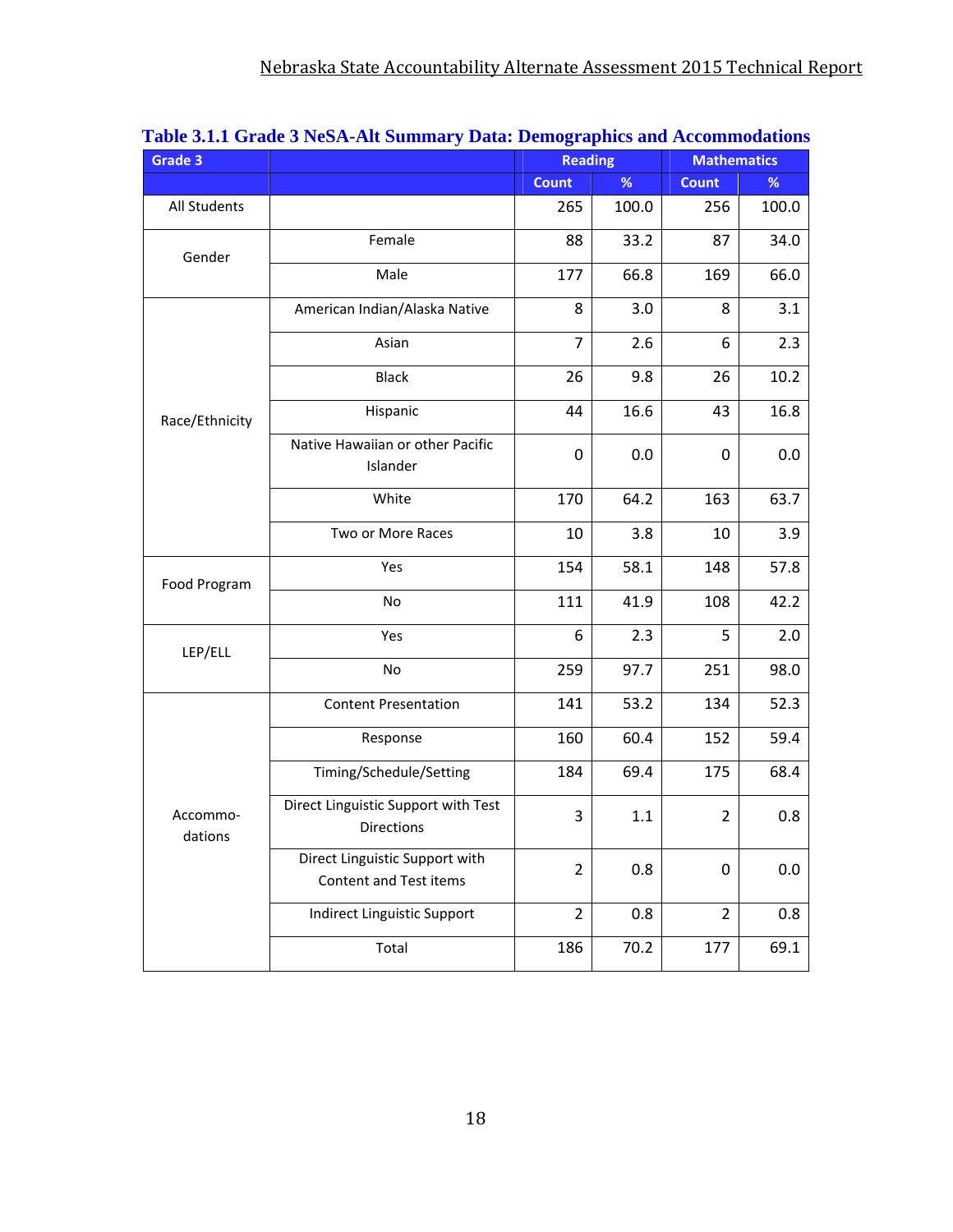| Grade 4             |                                                          | <b>Reading</b> |       | <b>Mathematics</b> |       |
|---------------------|----------------------------------------------------------|----------------|-------|--------------------|-------|
|                     |                                                          | <b>Count</b>   | %     | <b>Count</b>       | %     |
| All Students        |                                                          | 291            | 100.0 | 289                | 100.0 |
| Gender              | Female                                                   | 106            | 36.4  | 106                | 36.7  |
|                     | Male                                                     | 185            | 63.6  | 183                | 63.3  |
|                     | American Indian/Alaska Native                            | 10             | 3.4   | 10                 | 3.5   |
|                     | Asian                                                    | 6              | 2.1   | 6                  | 2.1   |
|                     | <b>Black</b>                                             | 22             | 7.6   | 22                 | 7.6   |
| Race/Ethnicity      | Hispanic                                                 | 62             | 21.3  | 60                 | 20.8  |
|                     | Native Hawaiian or other Pacific<br>Islander             | 0              | 0.0   | 0                  | 0.0   |
|                     | White                                                    | 176            | 60.5  | 176                | 60.9  |
|                     | Two or More Races                                        | 15             | 5.2   | 15                 | 5.2   |
| Food Program        | Yes                                                      | 186            | 63.9  | 186                | 64.4  |
|                     | No                                                       | 105            | 36.1  | 103                | 35.6  |
| LEP/ELL             | Yes                                                      | 3              | 1.0   | $\overline{2}$     | 0.7   |
|                     | No                                                       | 288            | 99.0  | 287                | 99.3  |
|                     | <b>Content Presentation</b>                              | 156            | 53.6  | 154                | 53.3  |
|                     | Response                                                 | 168            | 57.7  | 162                | 56.1  |
|                     | Timing/Schedule/Setting                                  | 206            | 70.8  | 201                | 69.6  |
| Accommo-<br>dations | Direct Linguistic Support with Test<br>Directions        | 3              | 1.0   | 3                  | 1.0   |
|                     | Direct Linguistic Support with<br>Content and Test items | 3              | 1.0   | $\mathbf{1}$       | 0.3   |
|                     | Indirect Linguistic Support                              | $\overline{2}$ | 0.7   | $\overline{2}$     | 0.7   |
|                     | Total                                                    | 211            | 72.5  | 207                | 71.6  |

#### **Table 3.1.2 Grade 4 NeSA-Alt Summary Data: Demographics and Accommodations**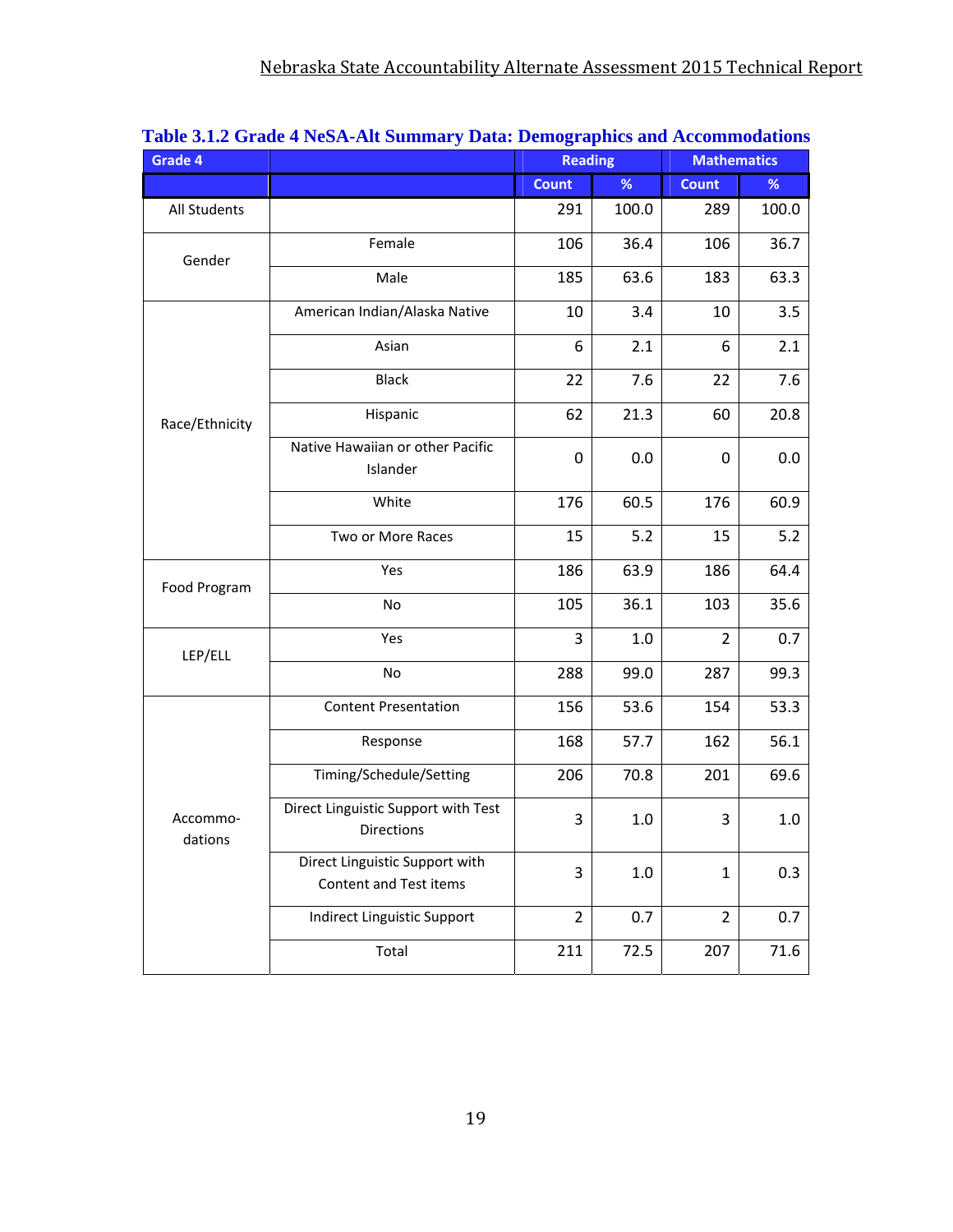| Grade 5             | <u>radic 9.1.9 Grade 9 Flost-All buillingry Data. Demographics and Accommodations</u> | <b>Reading</b> |       | <b>Mathematics</b> |       | <b>Science</b> |       |
|---------------------|---------------------------------------------------------------------------------------|----------------|-------|--------------------|-------|----------------|-------|
|                     |                                                                                       | <b>Count</b>   | $\%$  | <b>Count</b>       | %     | <b>Count</b>   | $\%$  |
| All Students        |                                                                                       | 332            | 100.0 | 334                | 100.0 | 325            | 100.0 |
| Gender              | Female                                                                                | 109            | 32.8  | 115                | 34.4  | 109            | 33.5  |
|                     | Male                                                                                  | 223            | 67.2  | 219                | 65.6  | 216            | 66.5  |
|                     | American Indian/Alaska Native                                                         | 9              | 2.7   | 9                  | 2.7   | 8              | 2.5   |
|                     | Asian                                                                                 | 3              | 0.9   | $\overline{3}$     | 0.9   | 3              | 0.9   |
|                     | <b>Black</b>                                                                          | 31             | 9.3   | 32                 | 9.6   | 30             | 9.2   |
| Race/Ethnicity      | Hispanic                                                                              | 69             | 20.8  | 69                 | 20.7  | 71             | 21.8  |
|                     | Native Hawaiian or other Pacific<br>Islander                                          | 0              | 0.0   | $\mathbf 0$        | 0.0   | 0              | 0.0   |
|                     | White                                                                                 | 211            | 63.6  | 211                | 63.2  | 204            | 62.8  |
|                     | Two or More Races                                                                     | 9              | 2.7   | 10                 | 3.0   | 9              | 2.8   |
| Food Program        | Yes                                                                                   | 195            | 58.7  | 193                | 57.8  | 189            | 58.2  |
|                     | No                                                                                    | 137            | 41.3  | 141                | 42.2  | 136            | 41.8  |
| LEP/ELL             | Yes                                                                                   | 3              | 0.9   | $\overline{3}$     | 0.9   | 3              | 0.9   |
|                     | No                                                                                    | 329            | 99.1  | 331                | 99.1  | 322            | 99.1  |
|                     | <b>Content Presentation</b>                                                           | 195            | 58.7  | 191                | 57.2  | 184            | 56.6  |
|                     | Response                                                                              | 191            | 57.5  | 192                | 57.5  | 184            | 56.6  |
|                     | Timing/Schedule/Setting                                                               | 230            | 69.3  | 225                | 67.4  | 218            | 67.1  |
| Accommo-<br>dations | Direct Linguistic Support with Test<br>Directions                                     | $\overline{2}$ | 0.6   | $\mathbf{1}$       | 0.3   | 3              | 0.9   |
|                     | Direct Linguistic Support with<br>Content and Test items                              | 3              | 0.9   | 3                  | 0.9   | $\overline{2}$ | 0.6   |
|                     | Indirect Linguistic Support                                                           | $\overline{2}$ | 0.6   | $\mathbf{1}$       | 0.3   | $\overline{2}$ | 0.6   |
|                     | Total                                                                                 | 237            | 71.4  | 233                | 69.8  | 225            | 69.2  |

#### **Table 3.1.3 Grade 5 NeSA-Alt Summary Data: Demographics and Accommodations**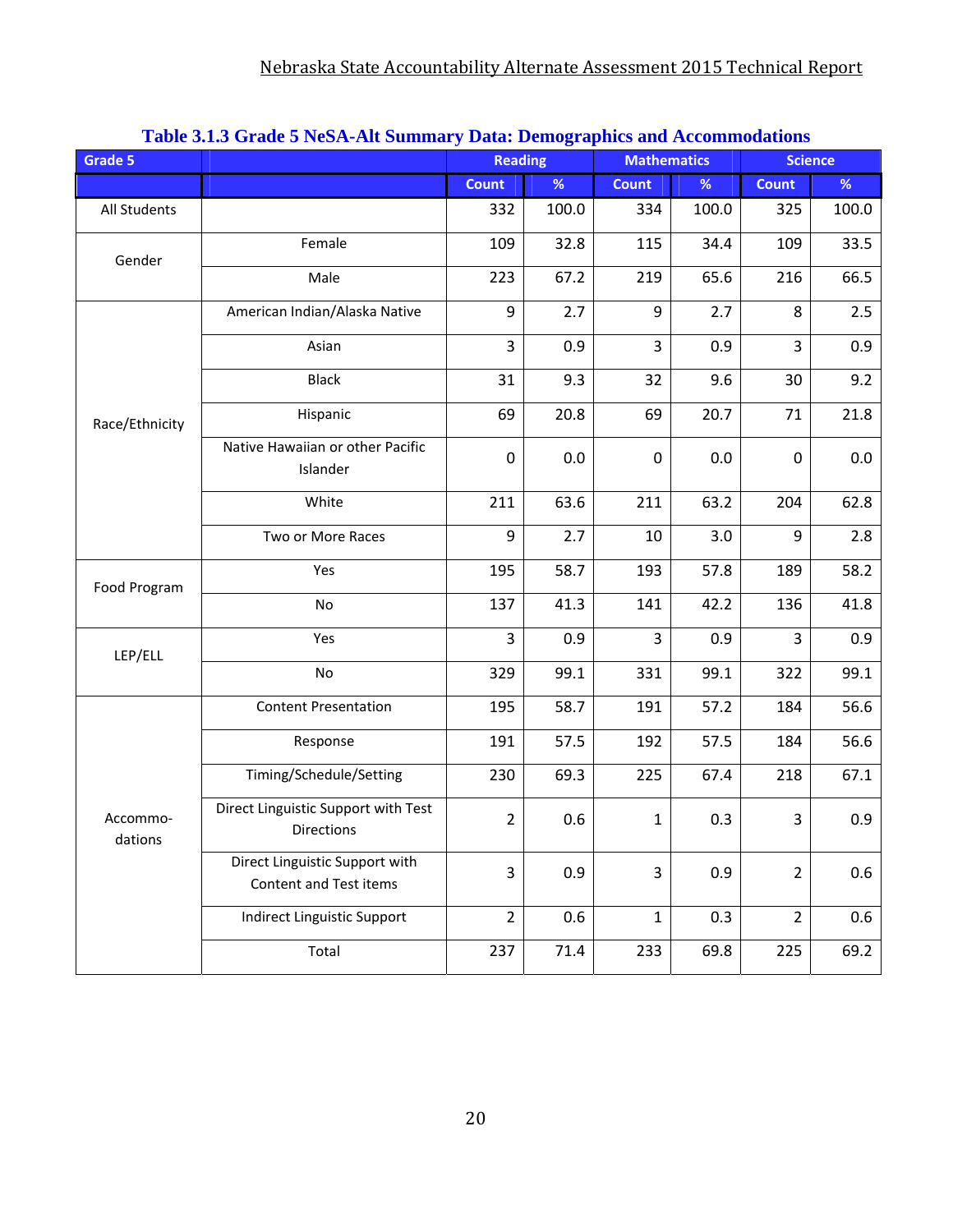| Grade 6             | таже этот отаце о годи тип данним у Data. Demographies and recommodations |                | <b>Reading</b> | <b>Mathematics</b> |       |
|---------------------|---------------------------------------------------------------------------|----------------|----------------|--------------------|-------|
|                     |                                                                           | <b>Count</b>   | %              | <b>Count</b>       | %     |
| All Students        |                                                                           | 331            | 100.0          | 339                | 100.0 |
| Gender              | Female                                                                    | 112            | 33.8           | 120                | 35.4  |
|                     | Male                                                                      | 219            | 66.2           | 219                | 64.6  |
|                     | American Indian/Alaska Native                                             | $\overline{4}$ | 1.2            | 4                  | 1.2   |
|                     | Asian                                                                     | 4              | 1.2            | 4                  | 1.2   |
|                     | <b>Black</b>                                                              | 40             | 12.1           | 39                 | 11.5  |
| Race/Ethnicity      | Hispanic                                                                  | 56             | 16.9           | 57                 | 16.8  |
|                     | Native Hawaiian or other Pacific<br>Islander                              | 0              | 0.0            | 0                  | 0.0   |
|                     | White                                                                     | 213            | 64.4           | 222                | 65.5  |
|                     | Two or More Races                                                         | 14             | 4.2            | 13                 | 3.8   |
| Food Program        | Yes                                                                       | 192            | 58.0           | 193                | 56.9  |
|                     | No                                                                        | 139            | 42.0           | 146                | 43.1  |
| LEP/ELL             | Yes                                                                       | 3              | 0.9            | 3                  | 0.9   |
|                     | No                                                                        | 328            | 99.1           | 336                | 99.1  |
|                     | <b>Content Presentation</b>                                               | 179            | 54.1           | 189                | 55.8  |
|                     | Response                                                                  | 178            | 53.8           | 188                | 55.5  |
|                     | Timing/Schedule/Setting                                                   | 223            | 67.4           | 231                | 68.1  |
| Accommo-<br>dations | Direct Linguistic Support with Test<br><b>Directions</b>                  | 0              | 0.0            | 0                  | 0.0   |
|                     | Direct Linguistic Support with<br>Content and Test items                  | 0              | 0.0            | 0                  | 0.0   |
|                     | Indirect Linguistic Support                                               | $\mathbf{1}$   | 0.3            | $\mathbf{1}$       | 0.3   |
|                     | Total                                                                     | 227            | 68.6           | 239                | 70.5  |

### **Table 3.1.4 Grade 6 NeSA-Alt Summary Data: Demographics and Accommodations**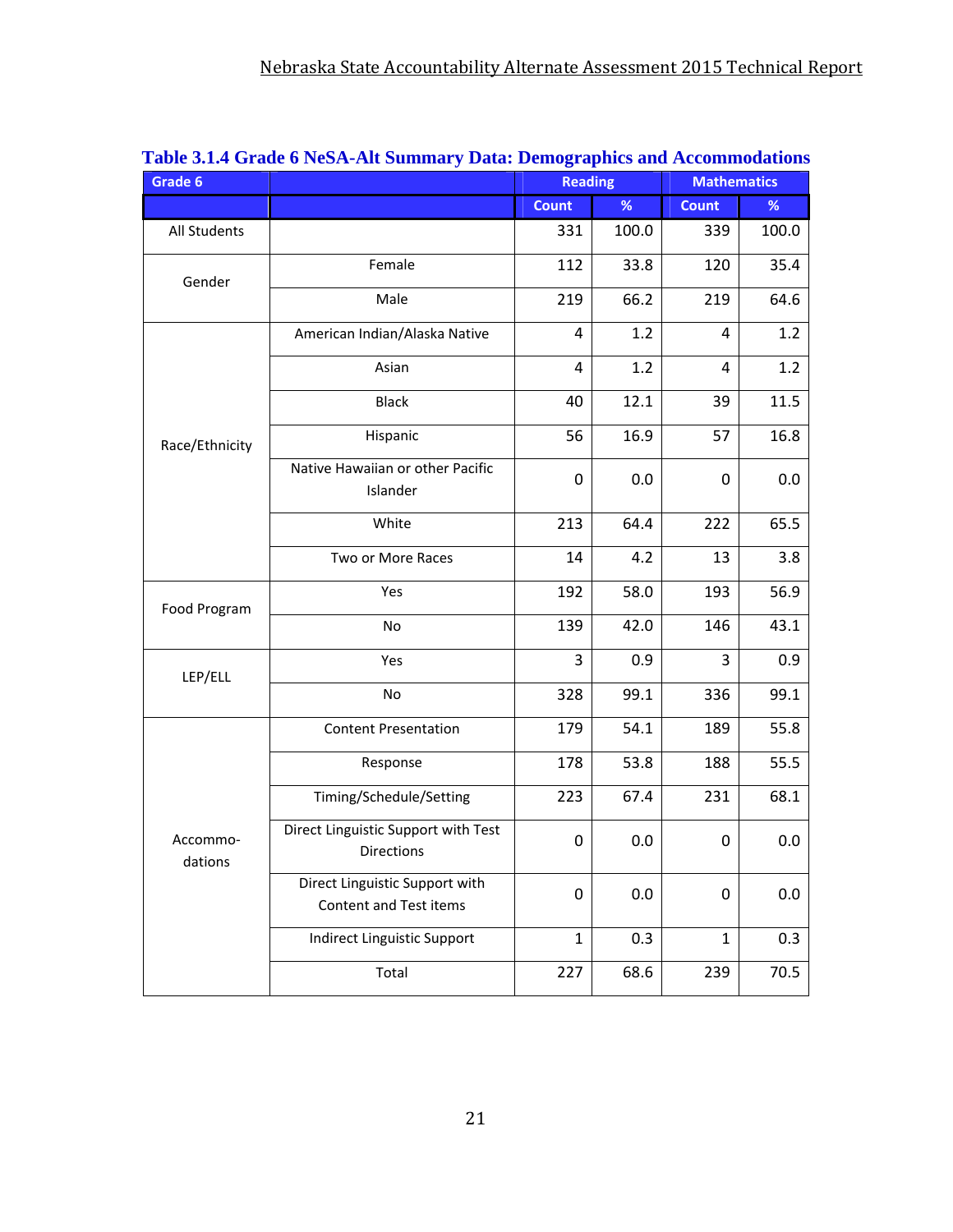| Grade 7             |                                                          | <b>Reading</b> |       | <b>Mathematics</b> |       |
|---------------------|----------------------------------------------------------|----------------|-------|--------------------|-------|
|                     |                                                          | <b>Count</b>   | %     | <b>Count</b>       | %     |
| All Students        |                                                          | 327            | 100.0 | 329                | 100.0 |
| Gender              | Female                                                   | 124            | 37.9  | 129                | 39.2  |
|                     | Male                                                     | 203            | 62.1  | 200                | 60.8  |
|                     | American Indian/Alaska Native                            | 5              | 1.5   | 5                  | 1.5   |
|                     | Asian                                                    | $\overline{4}$ | 1.2   | $\overline{4}$     | 1.2   |
|                     | <b>Black</b>                                             | 37             | 11.3  | 37                 | 11.2  |
| Race/Ethnicity      | Hispanic                                                 | 61             | 18.7  | 58                 | 17.6  |
|                     | Native Hawaiian or other Pacific<br>Islander             | 0              | 0.0   | 0                  | 0.0   |
|                     | White                                                    | 204            | 62.4  | 209                | 63.5  |
|                     | Two or More Races                                        | 16             | 4.9   | 16                 | 4.9   |
| Food Program        | Yes                                                      | 181            | 55.4  | 175                | 53.2  |
|                     | No                                                       | 146            | 44.6  | 154                | 46.8  |
| LEP/ELL             | Yes                                                      | 6              | 1.8   | 6                  | 1.8   |
|                     | No                                                       | 321            | 98.2  | 323                | 98.2  |
|                     | <b>Content Presentation</b>                              | 179            | 54.7  | 177                | 53.8  |
|                     | Response                                                 | 184            | 56.3  | 185                | 56.2  |
|                     | Timing/Schedule/Setting                                  | 228            | 69.7  | 225                | 68.4  |
| Accommo-<br>dations | Direct Linguistic Support with Test<br><b>Directions</b> | 0              | 0.0   | 0                  | 0.0   |
|                     | Direct Linguistic Support with<br>Content and Test items | $\mathbf{1}$   | 0.3   | $\mathbf{1}$       | 0.3   |
|                     | Indirect Linguistic Support                              | 0              | 0.0   | 0                  | 0.0   |
|                     | Total                                                    | 228            | 69.7  | 226                | 68.7  |

### **Table 3.1.5 Grade 7 NeSA-Alt Summary Data: Demographics and Accommodations**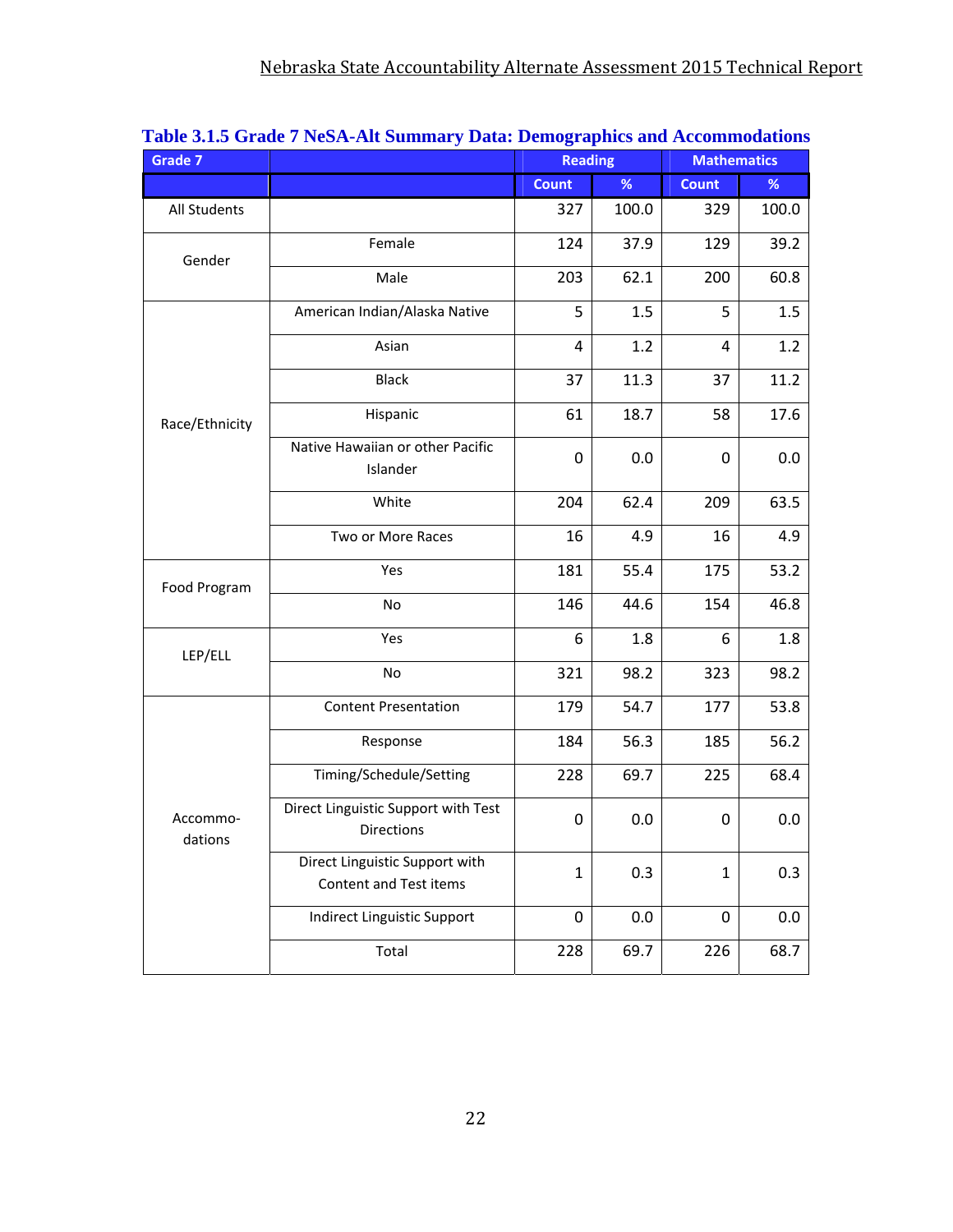| Grade 8             | rabic stro Grade o Nebix ini bummur y Duta. Demographics and incommodations | <b>Reading</b> |       | <b>Mathematics</b> |         | <b>Science</b> |       |
|---------------------|-----------------------------------------------------------------------------|----------------|-------|--------------------|---------|----------------|-------|
|                     |                                                                             | <b>Count</b>   | %     | <b>Count</b>       | %       | <b>Count</b>   | %     |
| All Students        |                                                                             | 334            | 100.0 | 338                | 100.0   | 327            | 100.0 |
| Gender              | Female                                                                      | 126            | 37.7  | 127                | 37.6    | 125            | 38.2  |
|                     | Male                                                                        | 208            | 62.3  | 211                | 62.4    | 202            | 61.8  |
|                     | American Indian/Alaska Native                                               | $\overline{7}$ | 2.1   | $\overline{7}$     | 2.1     | $\overline{7}$ | 2.1   |
|                     | Asian                                                                       | 8              | 2.4   | 8                  | 2.4     | 8              | 2.4   |
|                     | <b>Black</b>                                                                | 41             | 12.3  | 41                 | 12.1    | 42             | 12.8  |
| Race/Ethnicity      | Hispanic                                                                    | 52             | 15.6  | 54                 | 16.0    | 51             | 15.6  |
|                     | Native Hawaiian or other Pacific<br>Islander                                | $\mathbf 0$    | 0.0   | $\mathbf 0$        | 0.0     | $\mathbf 0$    | 0.0   |
|                     | White                                                                       | 212            | 63.5  | 213                | 63.0    | 206            | 63.0  |
|                     | Two or More Races                                                           | 14             | 4.2   | 15                 | 4.4     | 13             | 4.0   |
| Food Program        | Yes                                                                         | 180            | 53.9  | 186                | 55.0    | 178            | 54.4  |
|                     | No                                                                          | 154            | 46.1  | 152                | 45.0    | 149            | 45.6  |
| LEP/ELL             | Yes                                                                         | 3              | 0.9   | 3                  | 0.9     | $\overline{2}$ | 0.6   |
|                     | No                                                                          | 331            | 99.1  | 335                | 99.1    | 325            | 99.4  |
|                     | <b>Content Presentation</b>                                                 | 161            | 48.2  | 168                | 49.7    | 158            | 48.3  |
|                     | Response                                                                    | 167            | 50.0  | 172                | 50.9    | 160            | 48.9  |
|                     | Timing/Schedule/Setting                                                     | 199            | 59.6  | 201                | 59.5    | 191            | 58.4  |
| Accommo-<br>dations | Direct Linguistic Support with Test<br><b>Directions</b>                    | $\mathbf 0$    | 0.0   | 0                  | 0.0     | 0              | 0.0   |
|                     | Direct Linguistic Support with<br>Content and Test items                    | $\mathbf 0$    | 0.0   | 0                  | 0.0     | $\pmb{0}$      | 0.0   |
|                     | Indirect Linguistic Support                                                 | $\mathbf 0$    | 0.0   | 0                  | $0.0\,$ | $\mathbf 0$    | 0.0   |
|                     | Total                                                                       | 202            | 60.5  | 207                | 61.2    | 194            | 59.3  |

#### **Table 3.1.6 Grade 8 NeSA-Alt Summary Data: Demographics and Accommodations**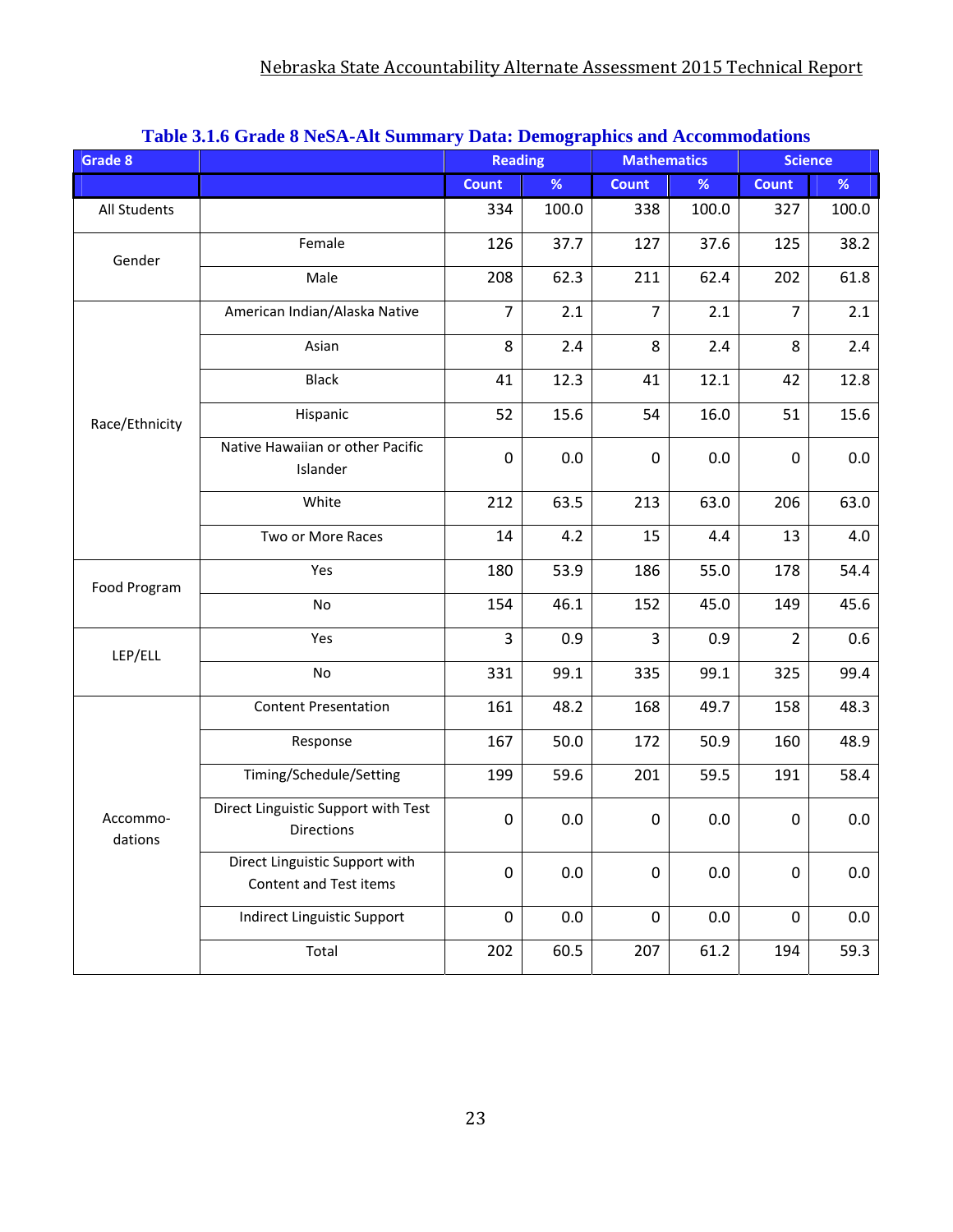| Grade 11            | <u>radio dell'Orago II i fodi -Tili dummary Data. Domographics and ficcommodations</u> | <b>Reading</b>   |       | <b>Mathematics</b> |       |                | <b>Science</b> |
|---------------------|----------------------------------------------------------------------------------------|------------------|-------|--------------------|-------|----------------|----------------|
|                     |                                                                                        | <b>Count</b>     | %     | <b>Count</b>       | %     | <b>Count</b>   | %              |
| All Students        |                                                                                        | 309              | 100.0 | 318                | 100.0 | 307            | 100.0          |
| Gender              | Female                                                                                 | 102              | 33.0  | 104                | 32.7  | 102            | 33.2           |
|                     | Male                                                                                   | 207              | 67.0  | 214                | 67.3  | 205            | 66.8           |
|                     | American Indian/Alaska Native                                                          | 8                | 2.6   | 8                  | 2.5   | $\overline{7}$ | 2.3            |
|                     | Asian                                                                                  | $\boldsymbol{9}$ | 2.9   | 9                  | 2.8   | 9              | 2.9            |
|                     | <b>Black</b>                                                                           | 32               | 10.4  | 33                 | 10.4  | 32             | 10.4           |
| Race/Ethnicity      | Hispanic                                                                               | 42               | 13.6  | 42                 | 13.2  | 42             | 13.7           |
|                     | Native Hawaiian or other Pacific<br>Islander                                           | $\mathbf 0$      | 0.0   | $\mathbf 0$        | 0.0   | $\mathbf 0$    | 0.0            |
|                     | White                                                                                  | 210              | 68.0  | 215                | 67.6  | 208            | 67.8           |
|                     | Two or More Races                                                                      | 8                | 2.6   | 11                 | 3.5   | 9              | 2.9            |
| Food Program        | Yes                                                                                    | 174              | 56.3  | 177                | 55.7  | 173            | 56.4           |
|                     | No                                                                                     | 135              | 43.7  | 141                | 44.3  | 134            | 43.6           |
| LEP/ELL             | Yes                                                                                    | $\mathbf 0$      | 0.0   | $\mathbf 0$        | 0.0   | $\mathbf 0$    | 0.0            |
|                     | No                                                                                     | 309              | 100.0 | 318                | 100.0 | 307            | 100.0          |
|                     | <b>Content Presentation</b>                                                            | 132              | 42.7  | 141                | 44.3  | 134            | 43.6           |
|                     | Response                                                                               | 128              | 41.4  | 138                | 43.4  | 127            | 41.4           |
|                     | Timing/Schedule/Setting                                                                | 169              | 54.7  | 180                | 56.6  | 172            | 56.0           |
| Accommo-<br>dations | Direct Linguistic Support with Test<br><b>Directions</b>                               | $\overline{2}$   | 0.6   | $\mathbf{1}$       | 0.3   | 3              | $1.0\,$        |
|                     | Direct Linguistic Support with<br>Content and Test items                               | $\mathbf 1$      | 0.3   | $\pmb{0}$          | 0.0   | $\mathbf{1}$   | 0.3            |
|                     | Indirect Linguistic Support                                                            | $\overline{2}$   | 0.6   | 0                  | 0.0   | $\overline{2}$ | 0.7            |
|                     | Total                                                                                  | 172              | 55.7  | 187                | 58.8  | 173            | 56.4           |

#### **Table 3.1.7 Grade 11 NeSA-Alt Summary Data: Demographics and Accommodations**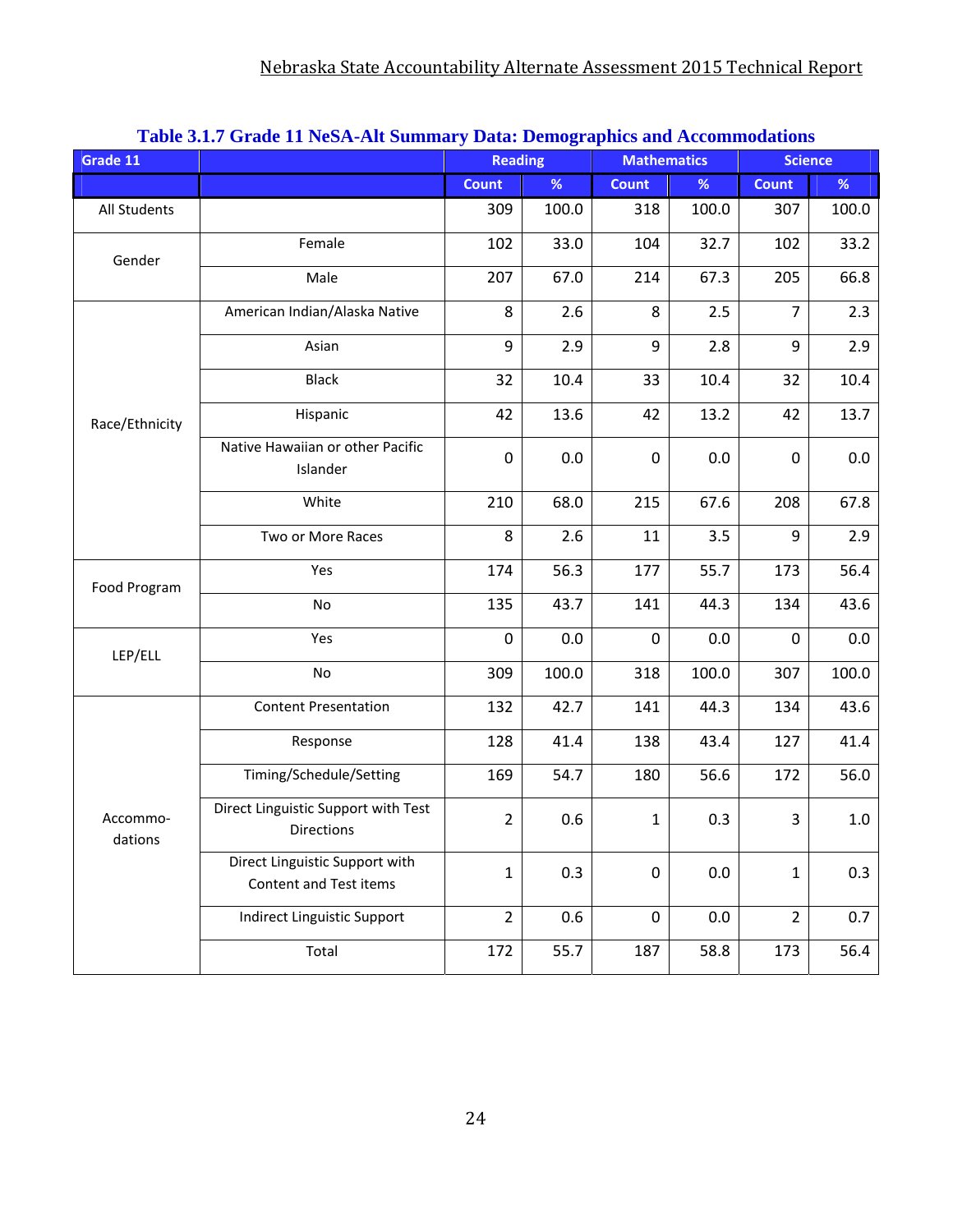# 4. CLASSICAL ITEM STATISTICS

This chapter provides an overview of the most familiar item-level statistics obtained from classical (traditional) item analysis: item difficulty, item discrimination, distractor distribution, and omits or blanks. The following results pertain only to operational NeSA-Alt items (i.e., those items that contributed to a student's total test score). Rasch item statistics are discussed in Chapter Five, and testlevel statistics are found in Chapter Six. The statistics provide information about the quality of the items based on student responses in an operational setting. The following sections provide descriptions of the item summary statistics found in Appendices F, G, and H.

# 4.1 ITEM DIFFICULTY

Item difficulty (*p*-value) is the proportion of examinees in the sample who answered the item correctly. For example, if an item has a *p*-value of 0.89, it means 89 percent of the students answered the item correctly. Relatively lower values correspond to more difficult items and those that have relatively higher values correspond to easier items. Items that are either very hard or very easy provide little information about student differences in achievement. On a standards-referenced test like the NeSA-Alt, a test development goal is to include a wide range of item difficulties. Typically, test developers target *p*-values in the range of 0.40 to 0.90. Mathematically, information is maximized and standard errors minimized when the *p*-value equals 0.50. Experience suggests that multiple choice items are effective when the student is more likely to succeed than fail and it is important to include a range of difficulties matching the distribution of student abilities (Wright & Stone, 1979). Occasionally, items that fall outside the desired range can be justified for inclusion when the educational importance of the item content or the desire to measure students with very high or low achievement override the statistical considerations. Summary *p*-value information across all grades for each content area is shown in Tables 4.1.1 – 4.1.3. In general, most of the items fall into the *p*-value range of 0.4 to 0.9, which is appropriate for a criterion-referenced assessment.

|                | <b>Item Proportion Correct</b> |                  |                  |             |              |            |        |        |            |             |             |              |
|----------------|--------------------------------|------------------|------------------|-------------|--------------|------------|--------|--------|------------|-------------|-------------|--------------|
| Grade          | $\leq 0.1$                     | $\leq 0.2$       | $\leq 0.3$       | $≤0.4$      | $\leq 0.5$   | $\leq 0.6$ | $≤0.7$ | $≤0.8$ | $\leq 0.9$ | >0.9        | <b>Mean</b> | <b>Total</b> |
| 3              | 0                              | 0                | 0                |             | 0            | 6          | 8      | 8      |            | 0           | 0.661       | 25           |
| $\overline{4}$ | $\mathbf 0$                    | $\boldsymbol{0}$ | $\boldsymbol{0}$ | 0           | 3            | 6          | 8      |        | 1          | $\mathbf 0$ | 0.643       | 25           |
| 5              | 0                              | 0                | 0                | 0           | 0            | 5          | 14     | 5      | 1          | 0           | 0.643       | 25           |
| 6              | $\mathbf 0$                    | 0                | $\boldsymbol{0}$ |             |              | 8          | 8      | 6      | 1          | $\mathbf 0$ | 0.631       | 25           |
| 7              | 0                              | 0                | 0                | 0           | 1            | 5          | 9      | 8      | 2          | $\Omega$    | 0.672       | 25           |
| 8              | $\overline{0}$                 | 0                | $\mathbf 0$      | $\mathbf 0$ | $\mathbf{0}$ | 6          | 10     | 8      | 1          | $\Omega$    | 0.674       | 25           |
| 11             | 0                              | 0                | 0                |             | າ            | 2          | 11     | 8      | 1          | $\Omega$    | 0.645       | 25           |

### **Table 4.1.1 Summary of Proportion Correct for NeSA-AAR Operational Items**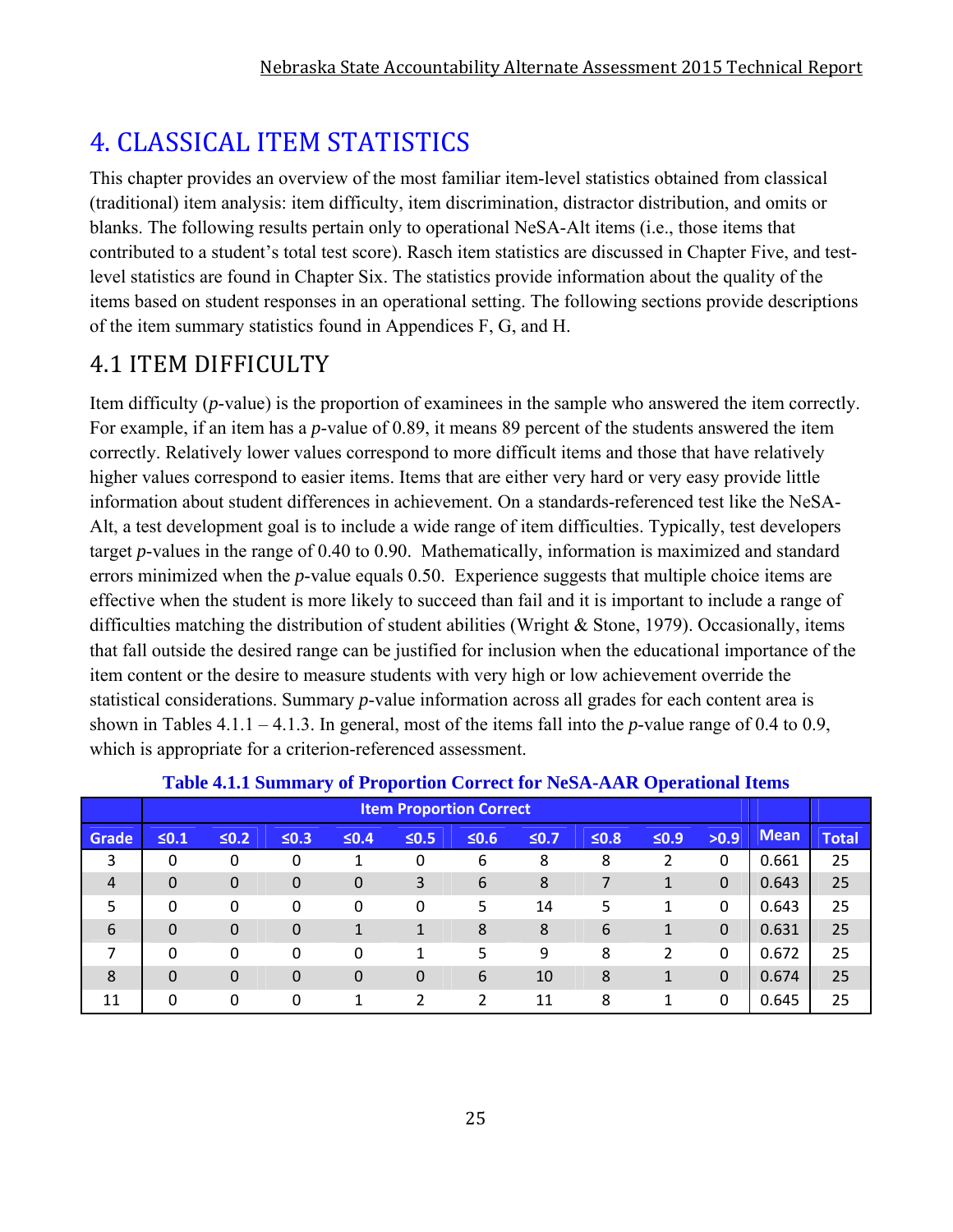| Table 4.1.2 Summary of Proportion Correct for NeSA-AAM Operational Items |                                                                                                                        |                                |          |   |   |    |    |    |          |          |             |              |
|--------------------------------------------------------------------------|------------------------------------------------------------------------------------------------------------------------|--------------------------------|----------|---|---|----|----|----|----------|----------|-------------|--------------|
|                                                                          |                                                                                                                        | <b>Item Proportion Correct</b> |          |   |   |    |    |    |          |          |             |              |
| Grade                                                                    | $\leq 0.1$<br>$\leq 0.9$<br>$\leq 0.2$<br>$\leq 0.3$<br>$\leq 0.4$<br>$\leq 0.5$<br>$\leq 0.6$<br>$≤0.7$<br>$\leq 0.8$ |                                |          |   |   |    |    |    |          | >0.9     | <b>Mean</b> | <b>Total</b> |
| 3                                                                        | 0                                                                                                                      | 0                              | 0        |   |   | 3  | 13 |    | 4        | 0        | 0.657       | 25           |
| $\overline{4}$                                                           | 0                                                                                                                      | $\overline{0}$                 | 0        | 1 | 3 |    | 9  | 9  |          | $\Omega$ | 0.643       | 30           |
| 5                                                                        | 0                                                                                                                      | 0                              | 0        | 1 | 3 | 8  | 9  | 9  | $\Omega$ | 0        | 0.633       | 30           |
| 6                                                                        | $\Omega$                                                                                                               | $\Omega$                       | 0        | 0 | 5 | 8  | 9  |    | 1        | $\Omega$ | 0.620       | 30           |
| 7                                                                        | 0                                                                                                                      | 0                              | 0        | 0 |   | 6  | 9  | 11 | 3        | 0        | 0.678       | 30           |
| 8                                                                        | 0                                                                                                                      | $\Omega$                       | $\Omega$ | 1 | 5 | 4  |    | 10 | 3        | $\Omega$ | 0.640       | 30           |
| 11                                                                       | 0                                                                                                                      | 0                              | 0        |   |   | 5. | 4  | 9  | 4        | 0        | 0.630       | 30           |

#### **Table 4.1.2 Summary of Proportion Correct for NeSA-AAM Operational Items**

#### **Table 4.1.3 Summary of Proportion Correct for NeSA-AAS Operational Items**

|       | <b>Item Proportion Correct</b> |        |            |        |            |        |            |        |            |          |             |       |
|-------|--------------------------------|--------|------------|--------|------------|--------|------------|--------|------------|----------|-------------|-------|
| Grade | $\leq 0.1$                     | $≤0.2$ | $\leq 0.3$ | $≤0.4$ | $\leq 0.5$ | $≤0.6$ | $\leq 0.7$ | $≤0.8$ | $\leq 0.9$ | >0.9     | <b>Mean</b> | Total |
| ◡     | 0                              |        | U          | 0      |            | b      | 9          |        |            |          | 0.635       | 25    |
| 8     | $\Omega$                       | 0      | 0          | 0      |            |        | 11         |        | 4          | $\Omega$ | 0.663       | 25    |
| 11    |                                | 0      | 0          |        |            |        | a          | q      |            |          | 0.643       | 30    |

### 4.2 ITEM‐TOTAL CORRELATION

Item-total correlation describes the relationship between performance on the specific item and performance on the entire form. For the NeSA-Alt tests, Pearson product-moment correlation coefficient between item scores and test scores is used to indicate this relationship. For MC items, the statistic is typically referred to as point-biserial correlation. This index indicates an item's ability to differentiate between high and low achievers (i.e., item discrimination power). It is expected that students with high ability (i.e., those who perform well on the NeSA-Alt overall) would be more likely to answer any given NeSA-Alt item correctly, while students with low ability (i.e., those who perform poorly on the NeSA-Alt overall) would be more likely to answer the same item incorrectly. However, an interaction can exist between item discrimination and item difficulty. Items answered correctly (or incorrectly) by a large proportion of examinees (i.e., the items have extreme *p*-values) can have reduced power to discriminate and thus can have lower correlations.

The correlation coefficient can range from  $-1.0$  to  $+1.0$ . If the aforementioned expectation is met (high-scoring students tend to get the item right while low-scoring students do not), the correlation between the item score and the total test score will be both positive and noticeably large in its magnitude (i.e., well above zero), meaning the item is a good discriminator between high- and lowability students. Items with negative correlations are flagged and referred to Test Development as possible mis-keys. Mis-keyed items will be corrected and rescored prior to computing the final item statistics. Negative correlations can also indicate problems with the item content, structure, or students' opportunity to learn. Items with point-biserial values of less than 0.2 are flagged and referred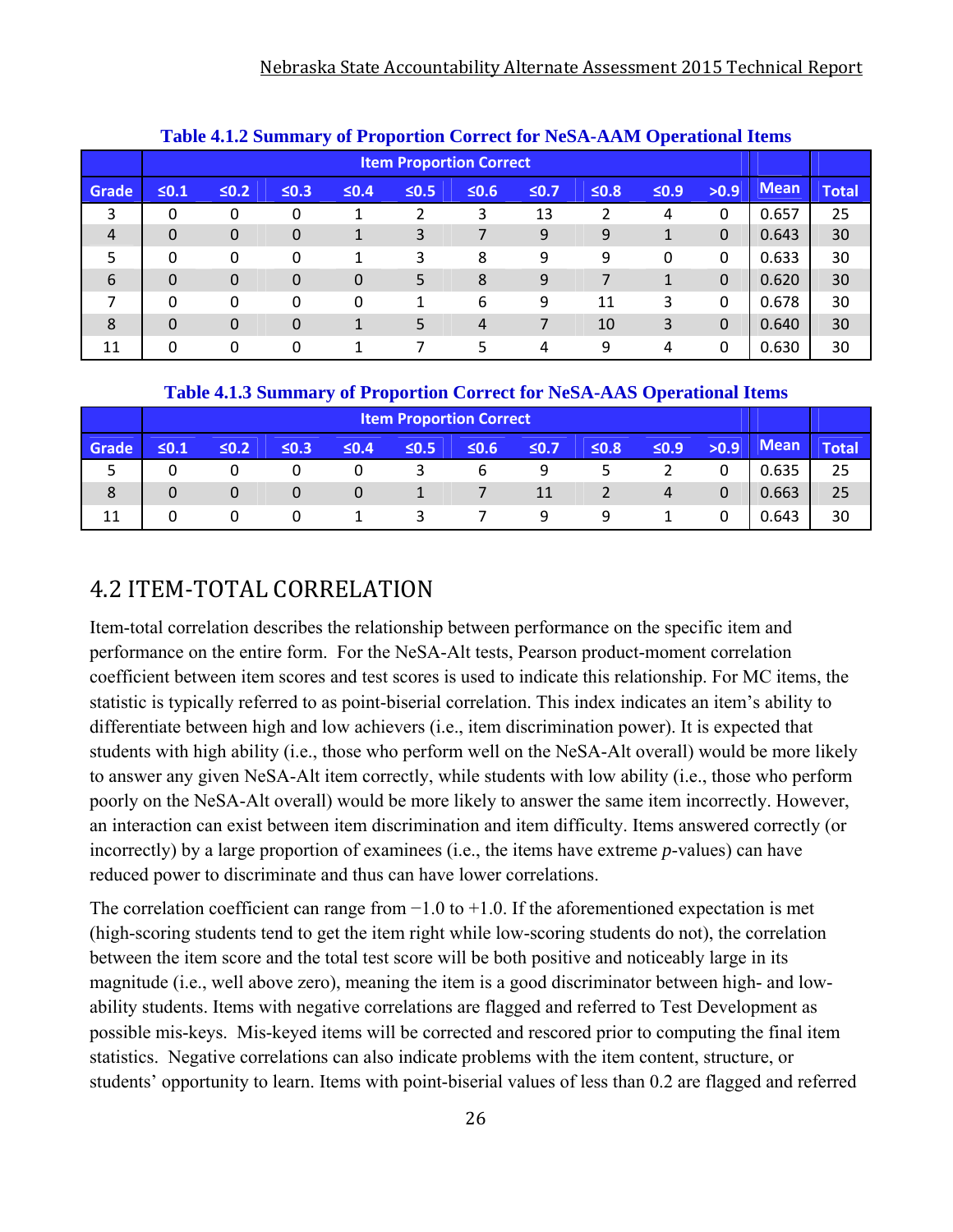to content specialists for review before being considered for use on future forms. As seen below in Tables 4.2.1 – 4.2.3, no items in the 2015 NeSA-Alt tests have negative point-biserial correlations and most are above 0.30, indicating good item discrimination.

| $\frac{1}{2}$<br><u>UMIC DEDUCTION COLLUMNIONS LUI INCOLE INITIAL</u> |                                        |            |            |            |            |            |      |              |
|-----------------------------------------------------------------------|----------------------------------------|------------|------------|------------|------------|------------|------|--------------|
|                                                                       | <b>Item Point-biserial Correlation</b> |            |            |            |            |            |      |              |
| <b>Grade</b>                                                          | $\leq 0.1$                             | $\leq 0.2$ | $\leq 0.3$ | $\leq 0.4$ | $\leq 0.5$ | $\leq 0.6$ | >0.6 | <b>Total</b> |
| 3                                                                     |                                        |            | O          | 3          |            | 10         | 11   | 25           |
| 4                                                                     |                                        | $\Omega$   | 0          |            |            |            | 13   | 25           |
| 5                                                                     |                                        | O          | 0          | 3          | 6          | 12         | 4    | 25           |
| 6                                                                     | 0                                      |            | 0          |            |            | 11         | 12   | 25           |
| 7                                                                     |                                        |            |            | 2          | 6          | 12         | 3    | 25           |
| 8                                                                     | $\Omega$                               | n          | O          | 3          | 8          | 6          | 8    | 25           |
| 11                                                                    |                                        |            |            |            |            | 11         | ς    | 25           |

#### **Table 4.2.1 Summary of Point-biserial Correlations for NeSA-AAR**

**Table 4.2.2 Summary of Point-biserial Correlations for NeSA-AAM** 

|                | <b>Item Point-biserial Correlation</b>                                                   |   |          |   |   |    |    |    |
|----------------|------------------------------------------------------------------------------------------|---|----------|---|---|----|----|----|
| Grade          | $\leq 0.2$<br>$\leq 0.3$<br>$\leq 0.5$<br>$\leq 0.6$<br>>0.6<br>$\leq 0.1$<br>$\leq 0.4$ |   |          |   |   |    |    |    |
| 3              | 0                                                                                        |   | 0        |   |   | 6  | 15 | 25 |
| $\overline{4}$ | 0                                                                                        |   |          |   | 4 | 8  | 16 | 30 |
| 5              | 0                                                                                        | O | 0        | 2 | 8 | 10 | 10 | 30 |
| 6              | 0                                                                                        |   | $\Omega$ |   | 3 | 17 | 9  | 30 |
| 7              | 0                                                                                        |   | 3        |   | 5 | 10 | 11 | 30 |
| 8              | 0                                                                                        |   | $\Omega$ |   | 9 | 12 | 4  | 30 |
| 11             |                                                                                          |   |          | ς |   | q  | 8  | 30 |

**Table 4.2.3 Summary of Point-biserial Correlations for NeSA-AAS** 

| <b>Item Point-biserial Correlation</b> |                                                                                      |  |  |  |  |  |    |  |  |
|----------------------------------------|--------------------------------------------------------------------------------------|--|--|--|--|--|----|--|--|
| Grade                                  | >0.6<br>$≤0.2$<br>$\leq 0.5$<br>$\leq 0.1$<br>$\leq 0.3$<br>$\leq 0.6$<br>$\leq 0.4$ |  |  |  |  |  |    |  |  |
|                                        |                                                                                      |  |  |  |  |  |    |  |  |
| 8                                      |                                                                                      |  |  |  |  |  |    |  |  |
| 11                                     |                                                                                      |  |  |  |  |  | 16 |  |  |

# 4.3 PERCENT SELECTING EACH RESPONSE OPTION

This index indicates the effectiveness of each distractor. In general, one expects the correct response to be the most attractive, although this need not hold for unusually challenging items. This statistic for the correct response option is identical to the *p*-value when considering MC items with a single correct response. Please see the detailed summary statistics for each grade and content area in Appendices F, G, and H.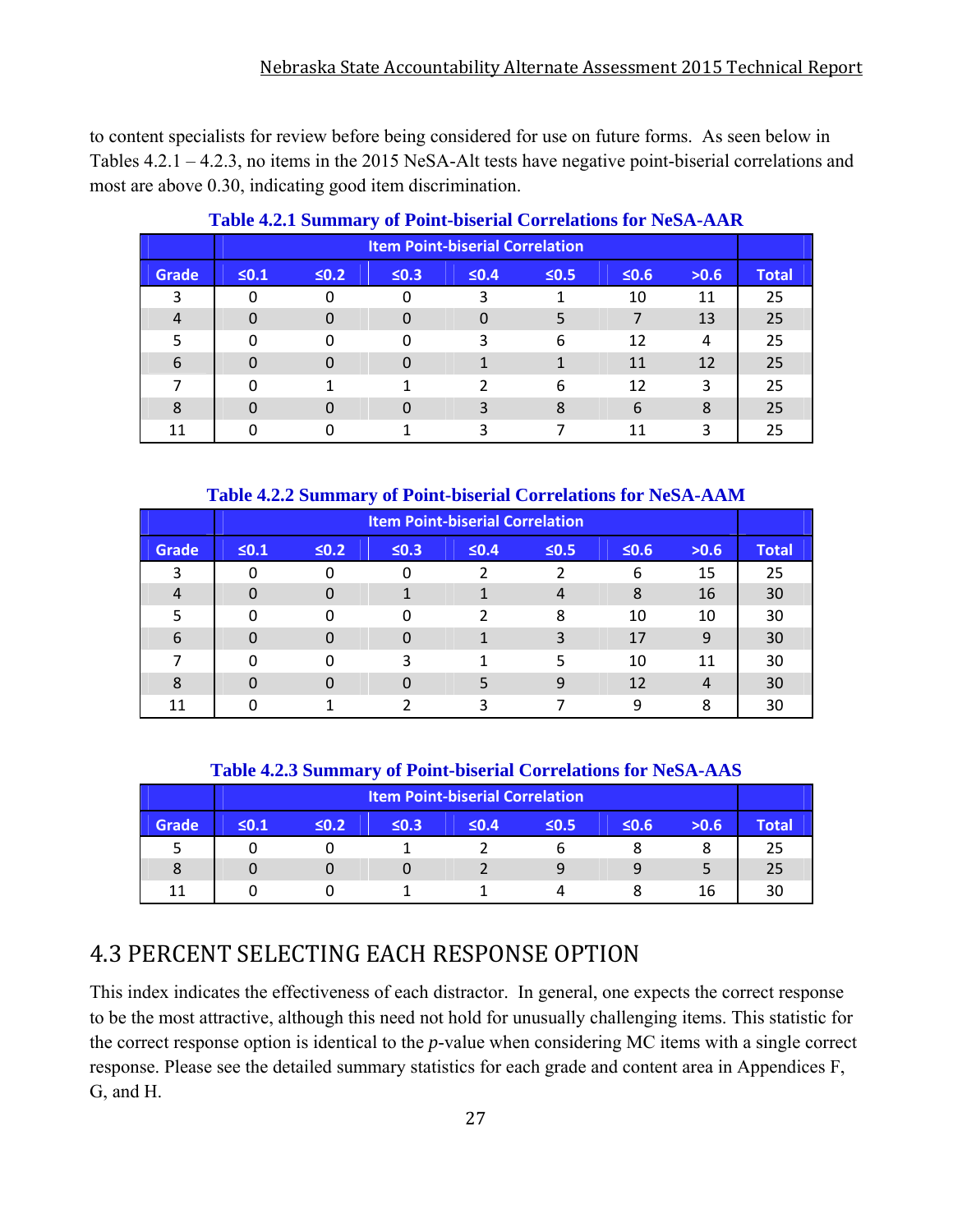# 4.4 POINT‐BISERIAL CORRELATIONS OF RESPONSE OPTIONS

This index describes the relationship between selecting a response option for a specific item and performance on the entire test. The correlation between an incorrect answer and total test performance should be negative. The desired pattern is strong positive values for the correct option and strong negative values for the incorrect options. Any other pattern indicates a problem with the item or with the key. These patterns would imply a high ability way to answer incorrectly or a low ability way to answer correctly. Examples of these situations could be an item with an ambiguous or misleading distractor that was attractive to high-performing examinees or an item that depended on experience outside of instruction that was unrelated to ability. This statistic for the correct option is identical to the item-total correlation for MC items. Please see the detailed summary statistics for each grade and content area in Appendices F, G, and H.

# **4.5 PERCENT OF STUDENTS OMITTING AN ITEM**

This statistic is useful for identifying problems with testing time and test layout. If the omit percentage is large for a single item, it could indicate a problem with the layout or content of an item. For example, students tend to skip items with wordy stems or that otherwise appear difficult or time consuming. While there is no hard and fast rule for what *large* means, and it varies with groups and ages of students, five percent omits is often used as a preliminary screening value.

Detailed results of the item analyses for the NeSA-AAR operational items are presented in Appendix F. Detailed results of the item analyses for the NeSA-AAM operational items are presented in Appendix G. Detailed results of the item analyses for the NeSA-AAS operational items are presented in Appendix H. Based on these analyses, items were selected for review if the *p-*value was less than 0.25 and the item-total correlation was less than 0.2. Items were identified as probable mis-keys if the *p-*value for the correct response was less than one of the incorrect responses and the item-total correlation was negative.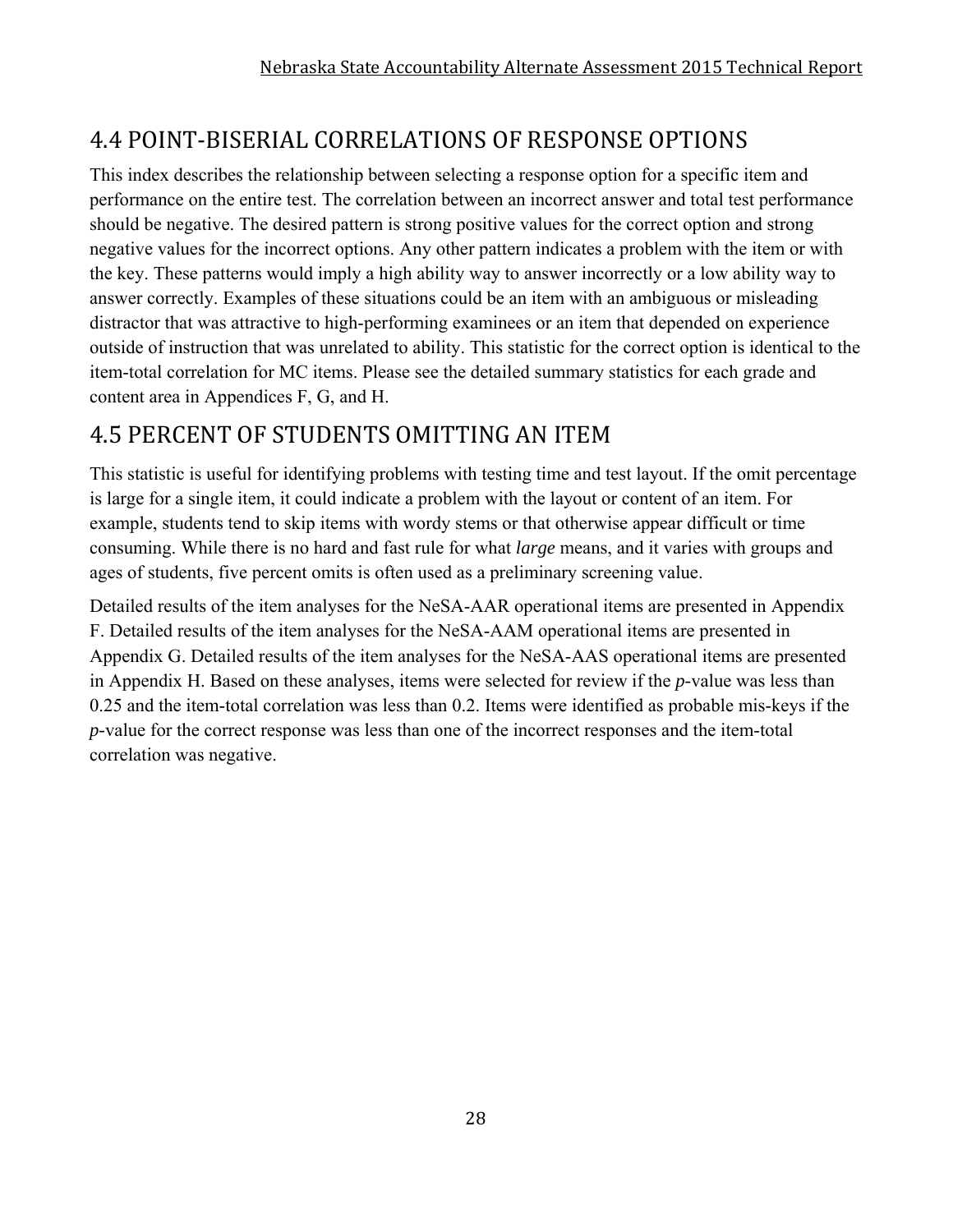# 5. RASCH ITEM CALIBRATION

The psychometric model used for the NeSA-Alt is based on the work of Georg Rasch (1960). Rasch models have had a long-standing presence in applied testing programs and have been the methodology used to calibrate NeSA-Alt items in recent history. Rasch models have several advantages over truescore theory, so it has become the standard procedure for analyzing item response data in large-scale assessments. However, Rasch models have a number of strong requirements related to dimensionality, local independence, and model-data fit. Resulting inferences derived from any application of Rasch models rests strongly on the degree to which the underlying requirements are met.

Generally, item calibration is the process of estimating a difficulty-parameter to each item on an assessment so that all items are placed onto a common scale. This chapter briefly introduces the Rasch model, reports the results from evaluations of the adequacy of the Rasch requirements, and summarizes Rasch item statistics for the 2015 NeSA-AAR, NeSA-AAM, and NeSA-AAS assessment.

# 5.1 DESCRIPTION OF THE RASCH MODEL

The Rasch dichotomous model was used to calibrate the NeSA-Alt items. All NeSA-Alt assessment contains only MC items. According to the Rasch model, the probability of answering an item correctly is based on the difference between the ability of the student and the difficulty of the item. The Rasch model places both student ability and item difficulty (estimated in terms of log-odds, or logits) on the same continuum. When the model assumptions are met, the Rasch model provides estimates of a person's ability that are independent of the items employed in the assessment and conversely, estimates item difficulty independently of the sample of examinees (Rasch, 1960; Wright & Panchapakesan, 1969). (As noted in Chapter Four, interpretation of item *p*-values confounds item difficulty and student ability.) Appendix I provides a more detailed overview of Rasch measurement.

# 5.2 CHECKING RASCH ASSUMPTIONS

Since the Rasch model was the basis of all calibration, scoring, and scaling analyses associated with the NeSA-Alt, the validity of the inferences from these results depends on the degree to which the assumptions of the model were met and how well the model fits the test data. Therefore, it is important to check these assumptions. This section evaluates the dimensionality of the data, local item independence, and item fit. It should be noted that only operational items were analyzed since they are the basis of student scores.

Unidimensionality: Rasch models assume that one dominant dimension determines the difference among students' performances. Principal components analysis (PCA) can be used to assess the unidimensionality assumption. The purpose of the analysis is to verify whether any other dominant component(s) exist among the items. If any other dimensions are found, the unidimensionality assumption would be violated.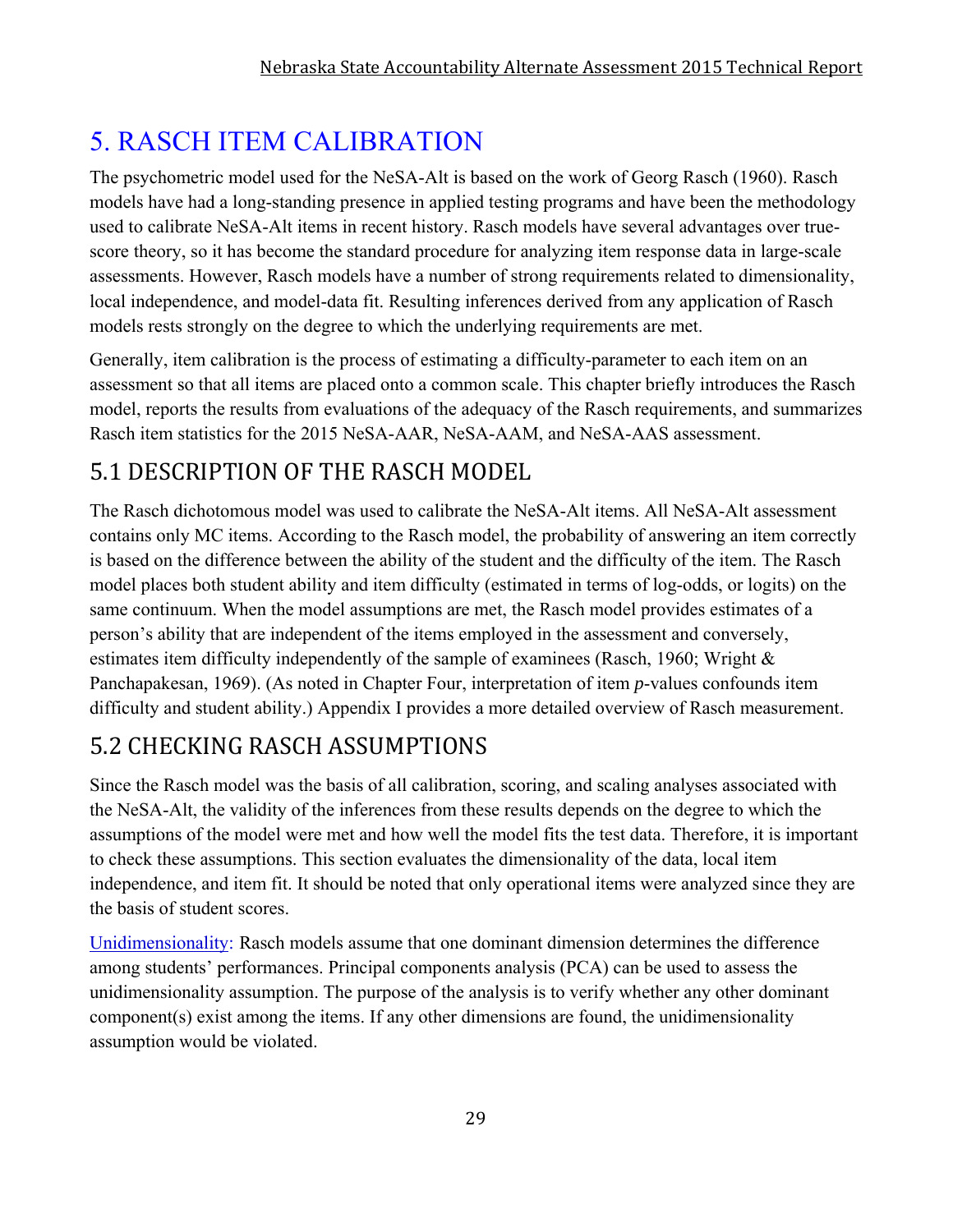Tables 5.2.1, 5.2.2, and 5.2.3 present the PCA results for the reading, mathematics, and science assessments, respectively. The results include the eigenvalues and the percentage of variance explained for up to five components with eigenvalues greater than one. As can been seen in Table 5.2.1, the primary dimension for NeSA-AAR explained about 25 percent to 30 percent of the total variance across Grades 3–8 and 11. The eigenvalues of the second dimension ranged from 1.8 to 2.3. This indicates that the second dimension accounted for only 1.8 to 2.3 units out of about 37 units of total variance. Similar patterns are observed for the Mathematics and the Science test. Overall, the PCA suggests that there is one clearly dominant dimension for each NeSA-Alt assessment.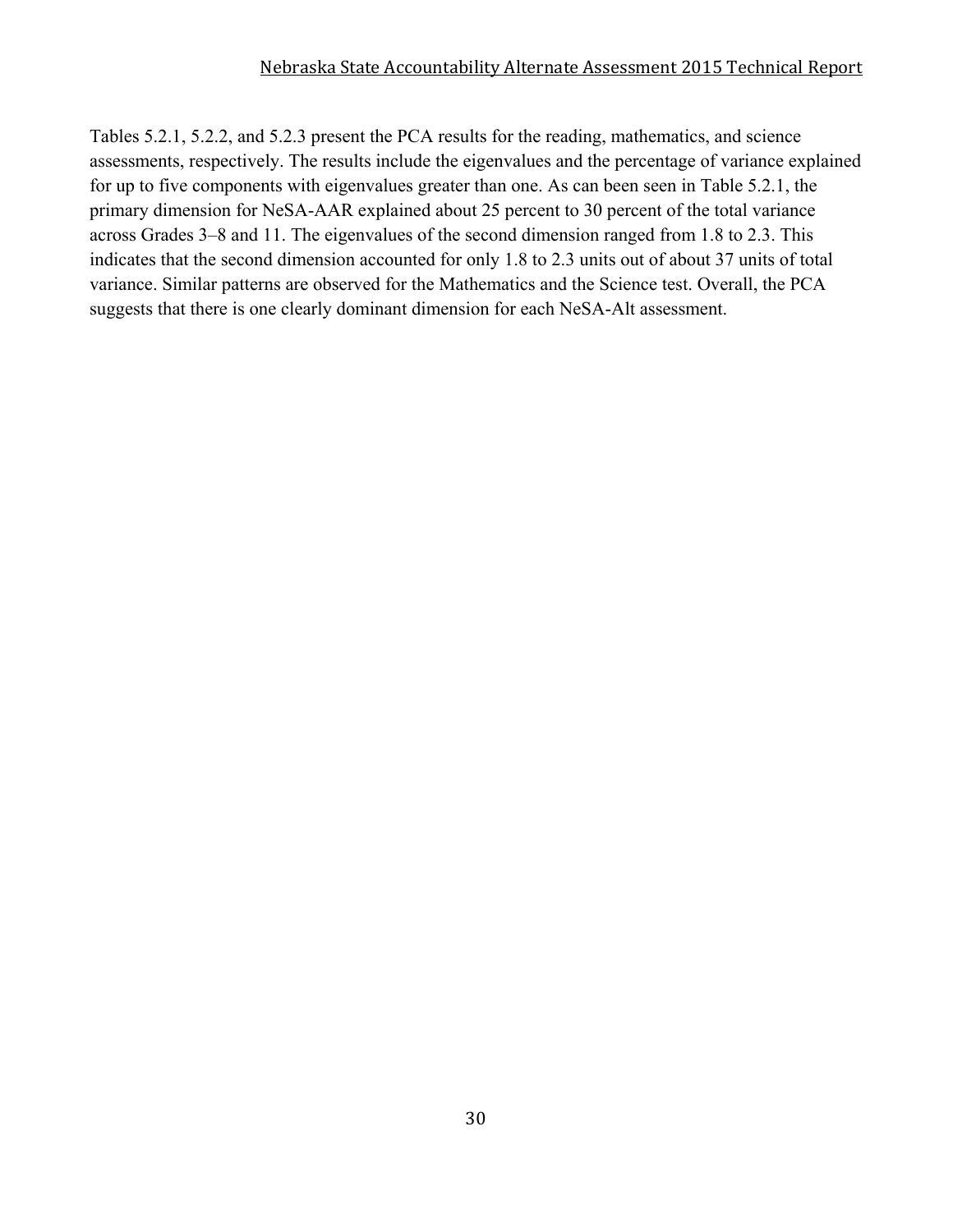| Grade | <b>Contrast</b>         | <b>Eigenvalue</b> | <b>Explained</b> |
|-------|-------------------------|-------------------|------------------|
|       |                         | 11.6              | <b>Variance</b>  |
|       | measures                |                   | 31.7%            |
|       | 1                       | 2.2               | 8.8%             |
| 3     | $\overline{\mathbf{c}}$ | 1.6               | 6.2%             |
|       | 3                       | 1.4               | 5.7%             |
|       | 4                       | 1.3               | 5.4%             |
|       | 5                       | 1.3               | 5.4%             |
|       | measures                | 12.8              | 33.9%            |
|       | $\mathbf{1}$            | 2.1               | 8.3%             |
| $4*$  | $\overline{\mathbf{c}}$ | 1.8               | 7.1%             |
|       | 3                       | 1.5               | 5.9%             |
|       | 4                       |                   |                  |
|       | 5                       |                   |                  |
|       | measures                | 8.5               | 25.3%            |
|       | 1                       | 1.9               | 7.7%             |
| 5     | $\overline{2}$          | 1.6               | 6.4%             |
|       | 3                       | 1.4               | 5.8%             |
|       | 4                       | 1.3               | 5.3%             |
|       | 5                       | 1.3               | 5.3%             |
|       | measures                | 11.2              | 30.8%            |
|       | 1                       | 2.0               | 8.0%             |
| 6*    | $\overline{2}$          | 1.5               | 6.2%             |
|       | 3                       |                   |                  |
|       | 4                       |                   |                  |
|       | 5                       |                   |                  |
|       | measures                | 9.5               | 27.5%            |
|       | 1                       | 2.3               | 9.0%             |
| 7     | $\overline{2}$          | 1.6               | 6.5%             |
|       | 3                       | 1.4               | 5.7%             |
|       | 4                       | 1.3               | 5.3%             |
|       | 5                       | 1.3               | 5.2%             |
|       | measures                | 8.9               | 26.2%            |
|       | $\mathbf 1$             | 1.9               | 7.6%             |
| 8     | $\overline{\mathbf{c}}$ | 1.7               | 6.8%             |
|       | 3                       | 1.5               | 6.0%             |
|       | 4                       | 1.4               | 5.6%             |
|       | 5                       | 1.3               | 5.3%             |
|       | measures                | 10.1              | 28.8%            |
|       | 1                       | 1.8               | 7.1%             |
| 11    | 2                       | 1.6               | 6.2%             |
|       | 3                       | 1.4               | 5.7%             |
|       | 4                       | 1.3               | 5.3%             |
|       | 5                       | 1.2               | 5.0%             |

### **Table 5.2.1 NeSA-AAR Results from PCA**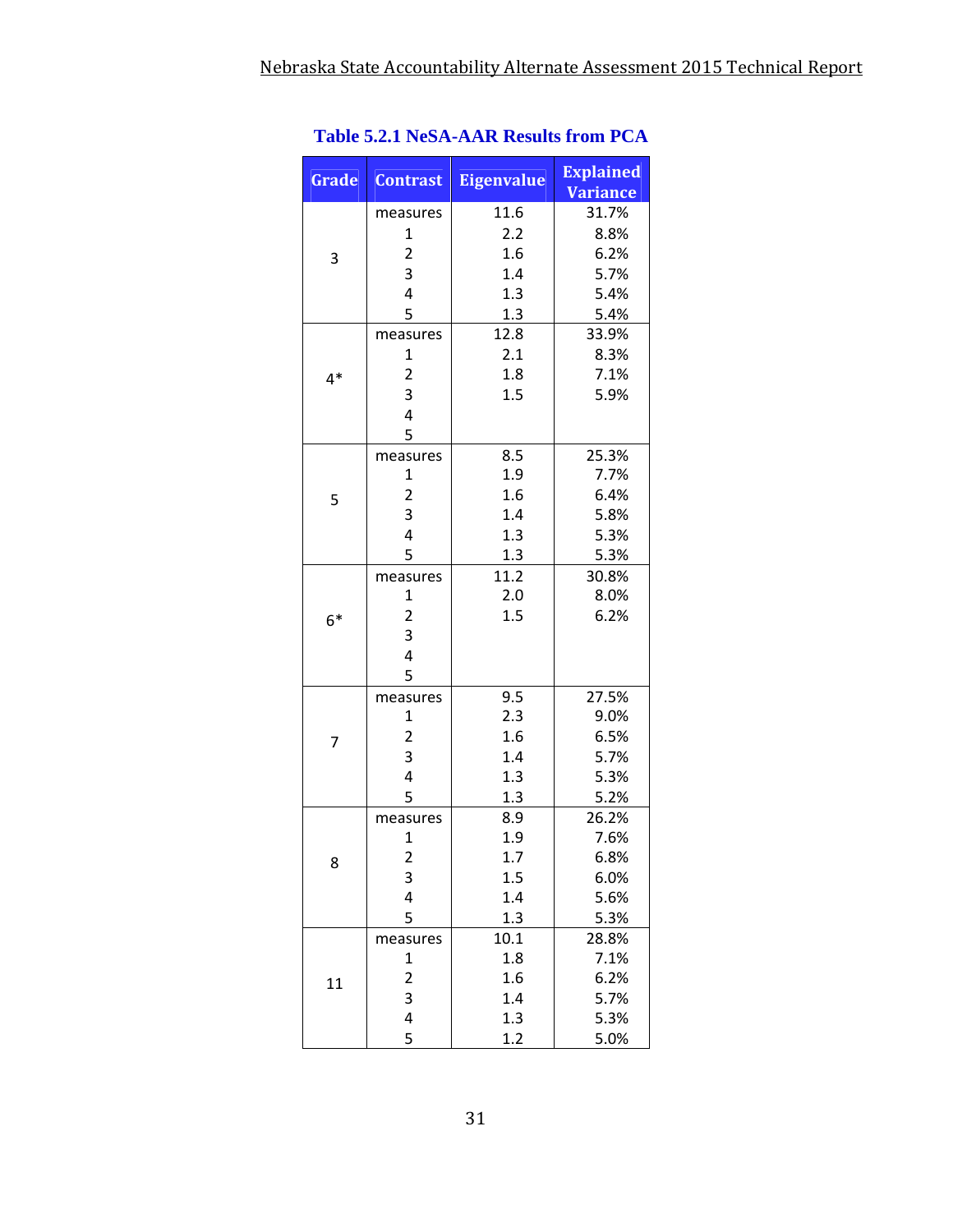| Grade | <b>Contrast</b>         | <b>Eigenvalue</b> | <b>Explained</b><br><b>Variance</b> |
|-------|-------------------------|-------------------|-------------------------------------|
|       | measures                | 12.2              | 32.8%                               |
|       | 1                       | 1.9               | 7.5%                                |
| $3*$  | $\overline{2}$          | 1.8               | 7.4%                                |
|       | 3                       | 1.6               | 6.2%                                |
|       | 4                       | 1.4               | 5.7%                                |
|       | 5                       |                   |                                     |
|       | measures                | 13.4              | 30.9%                               |
|       | 1                       | 2.5               | 8.2%                                |
| 4*    | 2                       | 1.9               | 6.3%                                |
|       | 3                       |                   |                                     |
|       | 4                       |                   |                                     |
|       | 5                       |                   |                                     |
|       | measures                | 11.8              | 28.2%                               |
|       | 1                       | 2.4               | 8.1%                                |
| 5     | $\overline{\mathbf{c}}$ | 2.0               | 6.7%                                |
|       | 3                       | 1.7               | 5.5%                                |
|       | 4                       | 1.5               | 5.1%                                |
|       | 5                       | 1.4               | 4.6%                                |
|       | measures                | 11.8              | 28.3%                               |
|       | 1                       | 2.4               | 8.1%                                |
| 6     | $\overline{2}$          | 1.9               | 6.2%                                |
|       | 3                       | 1.7               | 5.6%                                |
|       | 4                       | 1.6               | 5.2%                                |
|       | 5                       | 1.3               | 4.5%                                |
|       | measures                | 12.6              | 29.6%                               |
|       | 1                       | 2.7               | 8.9%                                |
| 7     | $\overline{\mathbf{c}}$ | 2.0               | 6.5%                                |
|       | 3                       | 1.4               | 4.8%                                |
|       | $\overline{4}$          | 1.4               | 4.8%                                |
|       | 5                       | 1.3               | 4.4%                                |
|       | measures                | 11.4              | 27.6%                               |
|       | 1                       | 2.2               | 7.4%                                |
| 8     | $\overline{\mathbf{c}}$ | 2.0               | 6.6%                                |
|       | 3                       | 1.7               | 5.6%                                |
|       | 4                       | 1.4               | 4.6%                                |
|       | 5                       | 1.3               | 4.4%                                |
|       | measures                | 12.8              | 30.0%                               |
|       | $\mathbf 1$             | 2.4               | 8.1%                                |
| 11    | 2                       | 2.0               | 6.5%                                |
|       | 3                       | 1.6               | 5.4%                                |
|       | 4                       | 1.5               | 4.9%                                |
|       | 5                       | 1.4               | 4.6%                                |

### **Table 5.2.2 NeSA-AAM Results from PCA**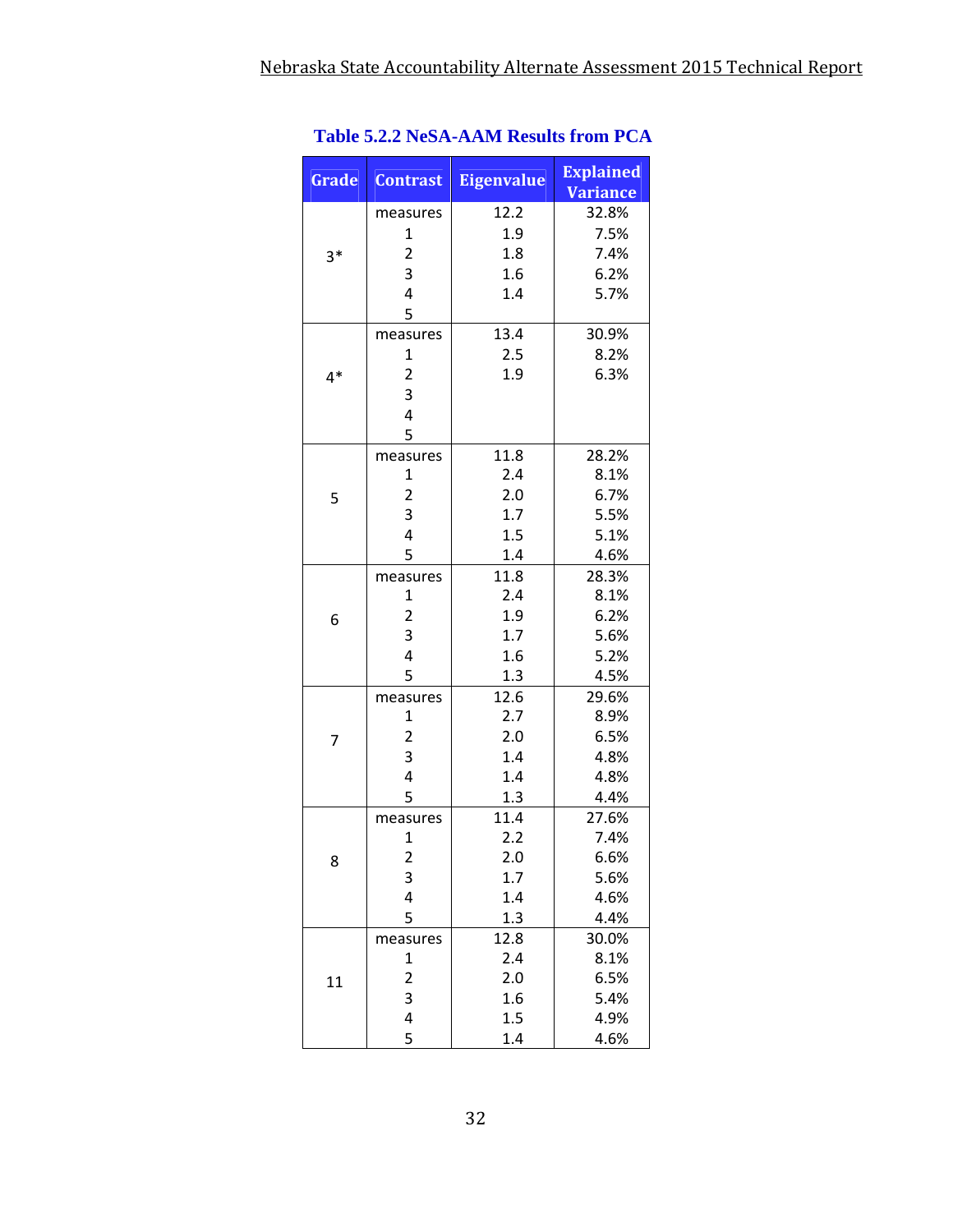| Grade | <b>Contrast</b> | <b>Eigenvalue</b> | <b>Explained</b><br><b>Variance</b> |
|-------|-----------------|-------------------|-------------------------------------|
|       | measures        | 9.3               | 27.2%                               |
|       | 1               | 2.8               | 11.2%                               |
| 5     | 2               | 1.6               | 6.3%                                |
|       | 3               | 1.5               | 5.9%                                |
|       | 4               | 1.4               | 5.5%                                |
|       | 5               | 1.3               | 5.1%                                |
|       | measures        | 9.4               | 27.3%                               |
|       | 1               | 2.2               | 8.9%                                |
| 8     | 2               | 1.6               | 6.4%                                |
|       | 3               | 1.5               | 6.2%                                |
|       | 4               | 1.4               | 5.5%                                |
|       | 5               | 1.3               | 5.0%                                |
|       | measures        | 13.4              | 30.8%                               |
|       | 1               | 1.8               | 6.1%                                |
| 11    | 2               | 1.7               | 5.8%                                |
|       | 3               | 1.6               | 5.5%                                |
|       | 4               | 1.6               | 5.2%                                |
|       | 5               | 1.4               | 4.6%                                |

#### **Table 5.2.3 NeSA-AAS Results from PCA**

\*Only contrasts with eigenvalues greater than one were extracted.

Local Independence: Local independence (LI) is a fundamental assumption of IRT. No relationship should exist between examinees' responses to different items after accounting for the abilities measured by a test. Many indicators of LI are framed by the form of local independence proposed by McDonald (1979) that the conditional covariances of all pairs of item responses, conditioned on the abilities, are required to be equal to zero.

Residual item correlations provided in WINSTEPS for each item pair were used to assess local dependence among the NeSA-Alt items. Three types of residual correlations are available in WINSTEPS: raw, standardized, and logit. It should be noted that the raw score residual correlation essentially corresponds to Yen's *Q*3 index, a popular LI statistic. The expected value for the *Q3*  statistic is approximately −1/(*k*−1) when no local dependence exists, where *k* is test length (Yen, 1993). Thus, the expected *Q*3 values should be approximately −0.04 for the NeSA-Alt tests (since most of the NeSA-Alt tests had more than 25 core items). Index values that are greater than 0.20 indicate a degree of local dependence that probably should be examined by test developers (Chen & Thissen, 1997).

Since the three residual correlations are very similar, the default "standardized residual correlation" in WINSTEPS was used for these analyses. Tables  $5.2.4 - 5.2.6$  show the summary statistics—mean, *SD*, minimum, maximum, and several percentiles (P10, P25, P50, P75, P90)—for all the residual correlations for each test. The total number of item pairs (*N*) and the number of pairs with the residual correlations greater than 0.20 are also reported in this table. The mean residual correlations were slightly negative and the values were close to −0.04. The vast majority of the correlations were very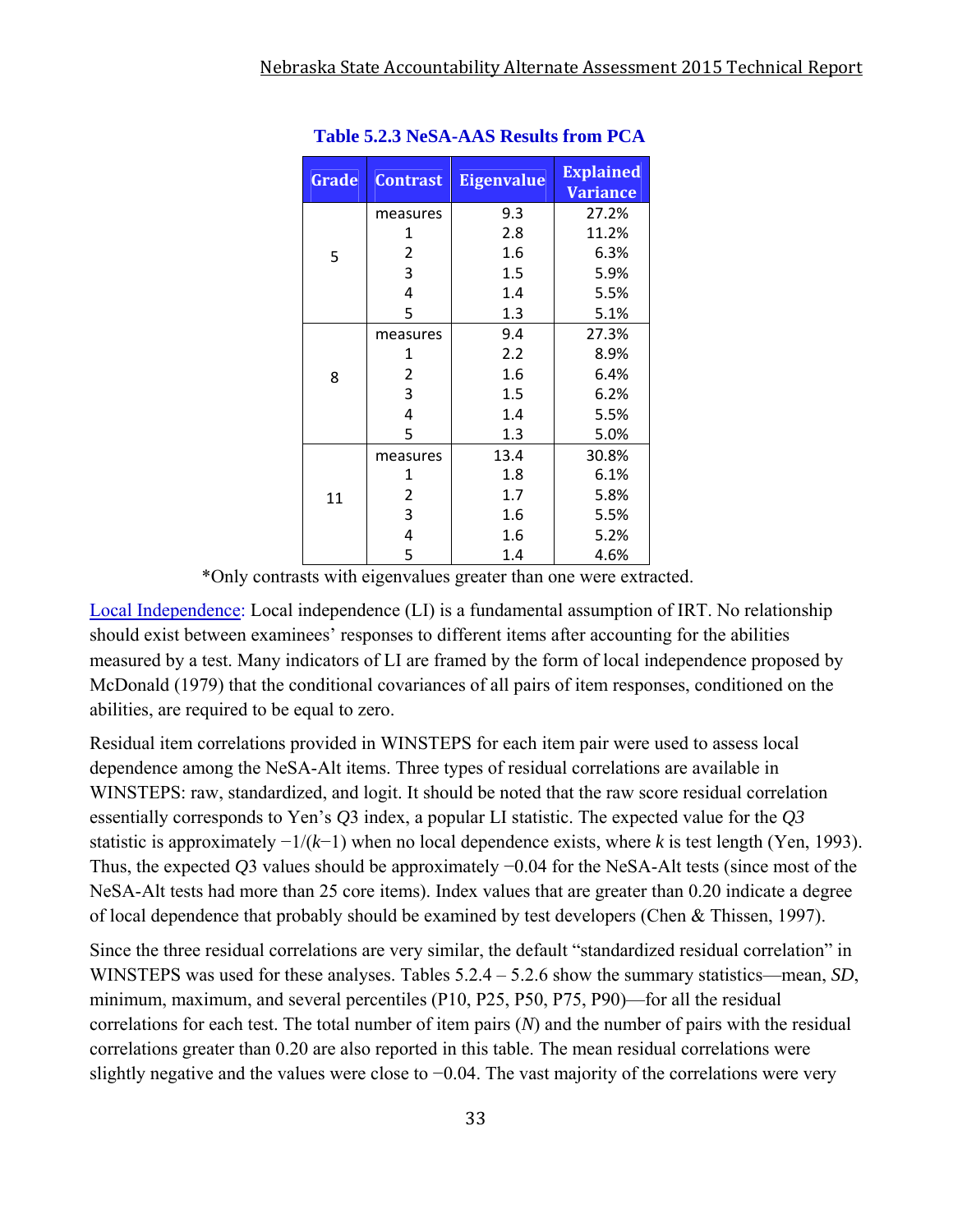small, suggesting local item independence generally holds for the NeSA-Alt reading, mathematics, and science assessments.

| Table 3.2.4 Summary of Item Residual Correlations for Preser-AAR |         |         |         |                |         |         |         |  |  |  |
|------------------------------------------------------------------|---------|---------|---------|----------------|---------|---------|---------|--|--|--|
| <b>Statistics</b>                                                | 3       | 4       | 5       | $6\phantom{1}$ | 7       | 8       | 11      |  |  |  |
| N                                                                | 300     | 300     | 300     | 300            | 300     | 300     | 300     |  |  |  |
| Mean                                                             | $-0.04$ | $-0.04$ | $-0.04$ | $-0.04$        | $-0.04$ | $-0.04$ | $-0.04$ |  |  |  |
| SD.                                                              | 0.07    | 0.08    | 0.06    | 0.07           | 0.07    | 0.07    | 0.06    |  |  |  |
| Minimum                                                          | $-0.23$ | $-0.22$ | $-0.22$ | $-0.22$        | $-0.21$ | $-0.24$ | $-0.21$ |  |  |  |
| P <sub>10</sub>                                                  | $-0.14$ | $-0.13$ | $-0.12$ | $-0.12$        | $-0.14$ | $-0.12$ | $-0.12$ |  |  |  |
| P <sub>25</sub>                                                  | $-0.09$ | $-0.09$ | $-0.08$ | $-0.09$        | $-0.10$ | $-0.09$ | $-0.08$ |  |  |  |
| <b>P50</b>                                                       | $-0.04$ | $-0.04$ | $-0.04$ | $-0.04$        | $-0.04$ | $-0.05$ | $-0.04$ |  |  |  |
| <b>P75</b>                                                       | 0.01    | 0.01    | 0.00    | 0.01           | 0.01    | 0.00    | 0.00    |  |  |  |
| P90                                                              | 0.05    | 0.07    | 0.04    | 0.05           | 0.06    | 0.05    | 0.04    |  |  |  |
| Maximum                                                          | 0.16    | 0.19    | 0.20    | 0.23           | 0.18    | 0.22    | 0.15    |  |  |  |
| >0.20                                                            | 0       | 0       | 0       | 1              | 0       | 1       | 0       |  |  |  |

**Table 5.2.4 Summary of Item Residual Correlations for NeSA-AAR** 

### **Table 5.2.5 Summary of Item Residual Correlations for NeSA-AAM**

|                   | <b>Mathematics</b> |         |         |         |         |         |         |  |  |  |
|-------------------|--------------------|---------|---------|---------|---------|---------|---------|--|--|--|
| <b>Statistics</b> | 3                  | 4       | 5       | 6       | 7       | 8       | 11      |  |  |  |
| N                 | 300                | 435     | 435     | 435     | 435     | 435     | 435     |  |  |  |
| Mean              | $-0.04$            | $-0.03$ | $-0.03$ | $-0.03$ | $-0.03$ | $-0.03$ | $-0.03$ |  |  |  |
| SD                | 0.08               | 0.09    | 0.08    | 0.08    | 0.08    | 0.07    | 0.08    |  |  |  |
| Minimum           | $-0.23$            | $-0.26$ | $-0.23$ | $-0.20$ | $-0.24$ | $-0.24$ | $-0.27$ |  |  |  |
| P <sub>10</sub>   | $-0.13$            | $-0.14$ | $-0.13$ | $-0.13$ | $-0.13$ | $-0.12$ | $-0.13$ |  |  |  |
| P <sub>25</sub>   | $-0.09$            | $-0.09$ | $-0.09$ | $-0.09$ | $-0.09$ | $-0.08$ | $-0.08$ |  |  |  |
| <b>P50</b>        | $-0.04$            | $-0.03$ | $-0.04$ | $-0.04$ | $-0.04$ | $-0.04$ | $-0.03$ |  |  |  |
| P75               | 0.01               | 0.03    | 0.02    | 0.03    | 0.02    | 0.02    | 0.01    |  |  |  |
| P90               | 0.06               | 0.08    | 0.08    | 0.07    | 0.09    | 0.06    | 0.07    |  |  |  |
| Maximum           | 0.21               | 0.27    | 0.22    | 0.23    | 0.25    | 0.21    | 0.21    |  |  |  |
| >0.20             | 2                  | 4       | 2       | 2       | 4       | 1       | 2       |  |  |  |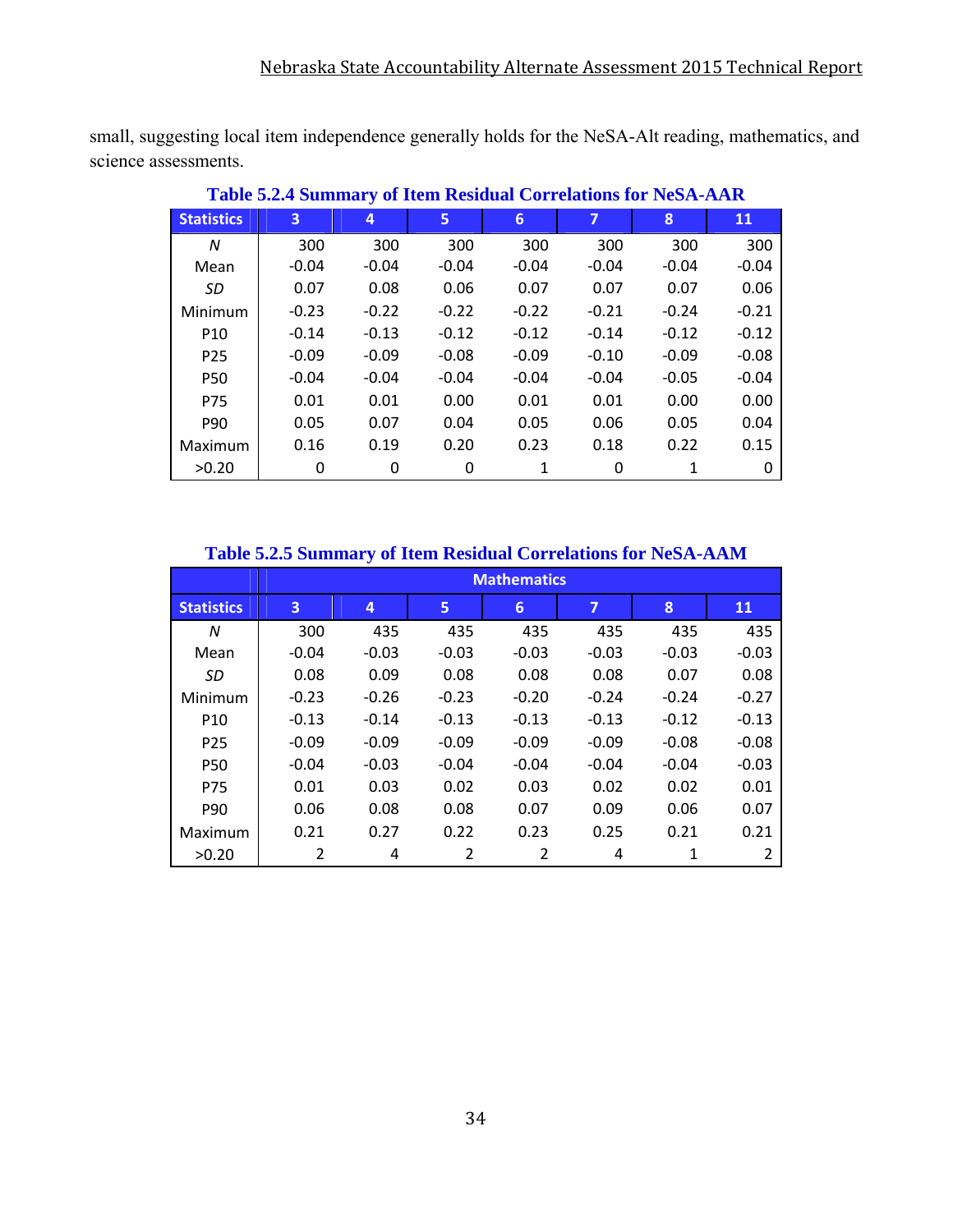|                   |         | <b>Science</b> |         |
|-------------------|---------|----------------|---------|
| <b>Statistics</b> | 5       | 8              | 11      |
| N                 | 300     | 300            | 435     |
| Mean              | $-0.04$ | $-0.04$        | $-0.03$ |
| SD                | 0.10    | 0.08           | 0.07    |
| Minimum           | $-0.32$ | $-0.23$        | $-0.18$ |
| P <sub>10</sub>   | $-0.15$ | $-0.13$        | $-0.12$ |
| P <sub>25</sub>   | $-0.10$ | $-0.09$        | $-0.08$ |
| <b>P50</b>        | $-0.04$ | $-0.04$        | $-0.03$ |
| P75               | 0.02    | 0.01           | 0.01    |
| P90               | 0.09    | 0.06           | 0.05    |
| Maximum           | 0.32    | 0.19           | 0.21    |
| >0.20             | 5       | n              | 1       |

#### **Table 5.2.6 Summary of Item Residual Correlations for NeSA-AAS**

Item Fit: WINSTEPS provides two item fit statistics (infit and outfit) for evaluating the degree to which the Rasch model predicts the observed item responses. Each fit statistic can be expressed as a mean square (MnSq) statistic with each statistic having a different variance or as a standardized statistic (Zstd with mean  $= 0$  and variance  $= 1$ ).

MnSq values are more difficult to interpret due to an asymmetrical distribution, while Zstd values are more oriented toward standardized statistical significance. Though both are informative, the Zstd values are less likely to be sensitive to the large sample sizes and have better distributional properties (Smith, Schumacker, & Bush, 1998). In the case of the NeSA-AA, the sample sizes can be considered small. The outfit statistic tends to be affected more by unexpected responses far from the person, item, or rating scale category measure (i.e., it is more sensitive to outlying, off-target, and low information responses that are very informative with regard to fit). The infit statistic tends to be affected more by unexpected responses close to the person, item, or rating scale category measure (i.e., with more information, but contributing little to the understanding of fit

The expected MnSq value is 1.0 and can range from 0 to positive infinity. Deviation in excess of the expected value can be interpreted as noise or lack of fit between the responses and the model. Values lower than the expected value can be interpreted as item redundancy or overfitting items (too predictable and/or too much redundancy), and values greater than the expected value indicate underfitting items (too unpredictable and/or too much noise). Rules of thumb regarding "practically significant" MnSq values vary. More conservative users might prefer items with MnSq values that range from 0.8 to 1.2. Others believe reasonable test results can be achieved with values from 0.5 to 1.5. In the results below, values outside of 0.7 to 1.3 are given practical importance.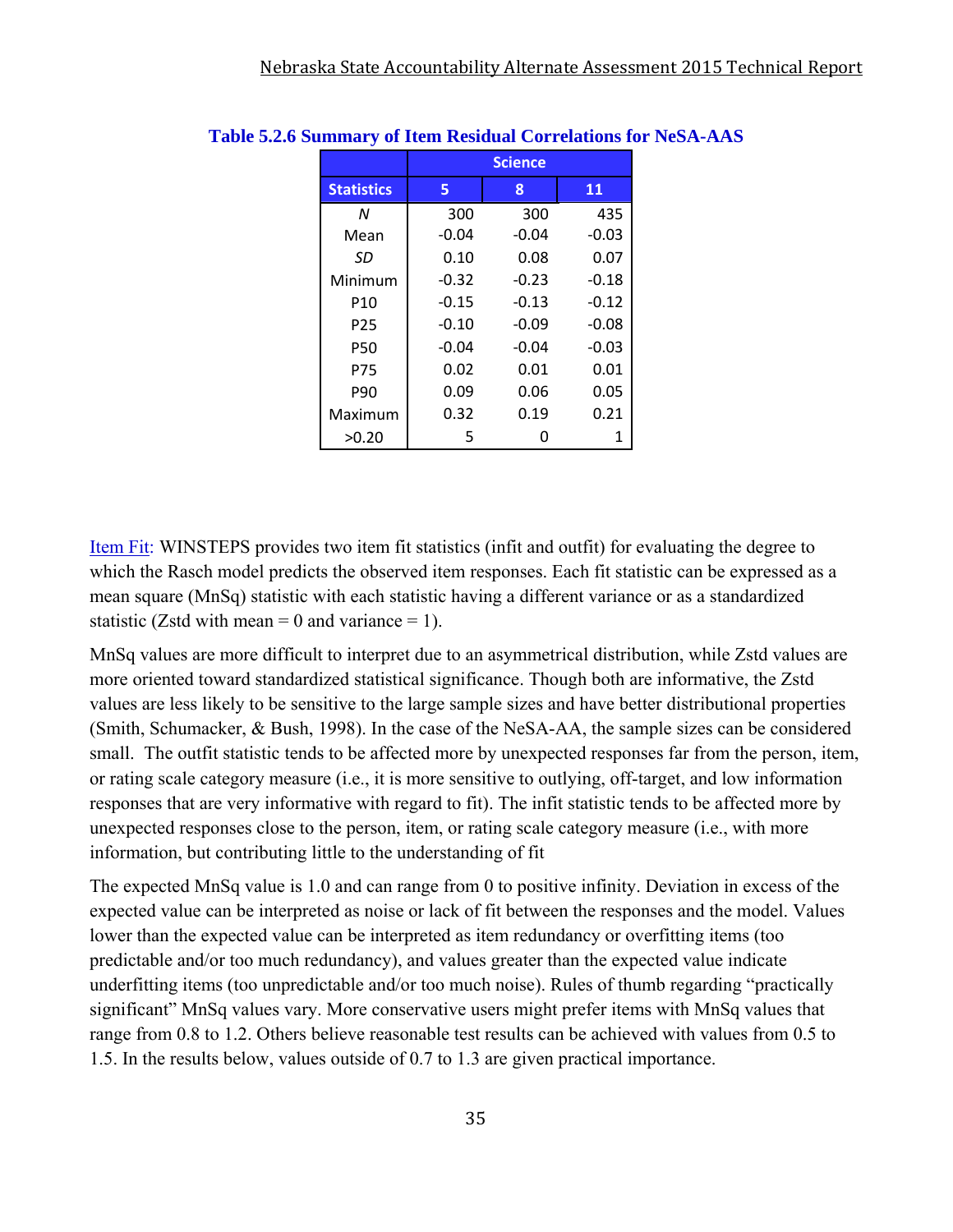#### Nebraska State Accountability Alternate Assessment 2015 Technical Report

The expected Zstd value is 0.0 with an expected *SD* of 1.0 and can effectively range from −9.99 to +9.99 in WINSTEPS. Deviation in excess of the expected value can be interpreted as noise or lack of fit between the items and the model. Values lower than the expected value can be interpreted as item redundancy or overfitting items (too predictable and/or too much redundancy), and values greater than the expected value indicate underfitting items (too unpredictable and/or too much noise). Rules of thumb regarding "practically significant" Zstd values vary. More conservative users might prefer items with Zstd values that range from −2 to +2. Others believe reasonable test results can be achieved with values from −3 to +3. In the results below, values outside of −2 to +2 are given practical importance.

Table 5.2.7 lists the summary statistics of infit and outfit mean square statistics for the NeSA-Alt reading, mathematics, and science tests, including the mean, *SD*, and minimum and maximum values. The number of items within the range of [0.7, 1.3] is also reported in Table 5.2.7. As can be seen, the mean values for both fit statistics were close to 1.00 for all tests. Most of the items had infit values falling in the range of [0.7, 1.3]. Though more outfit values fell outside this range than infit values, it is not surprising given that the infit statistic mutes the effects of anomalous response by extreme students.

Table 5.2.8 lists the summary statistics of infit and outfit Zstd statistics for the NeSA-Alt reading, mathematics, and science tests, including the mean, *SD*, and minimum and maximum values. The number of items within the range of  $[-2, +2]$  is also reported in Table 5.2.8. As can be seen, the mean values for both fit statistics were close to 0.00 for all tests. Most of the items had infit values falling in the range of [−2, +2]. Though more outfit values fell outside this range than infit values, it is not surprising given that the infit statistic mutes the effects of anomalous response by extreme students. Overall, these results indicate that the NeSA-Alt item data fits Rasch model well.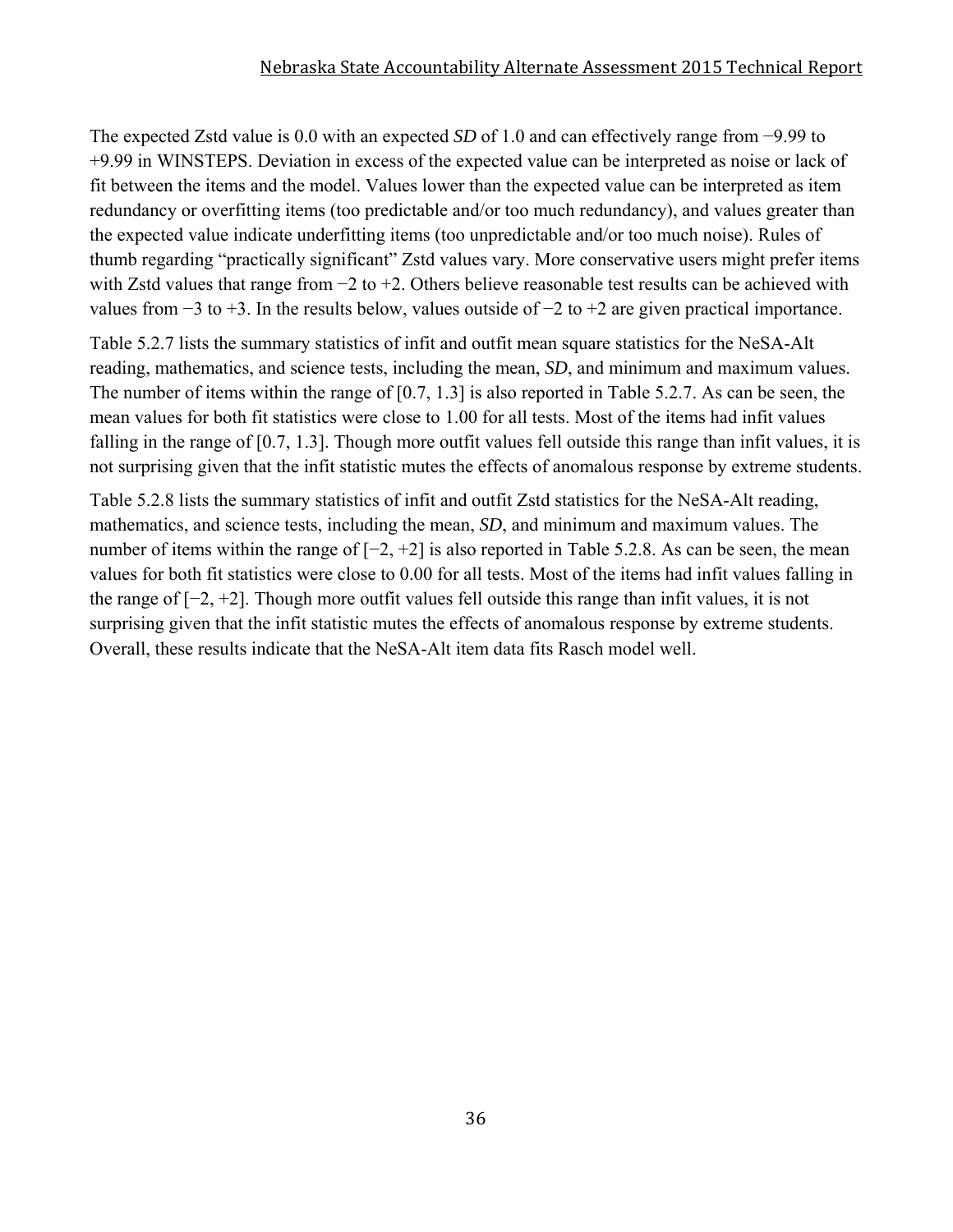|             |    |             |           |            | <b>Infit Mean Square</b> |            |             |           |            | <b>Outfit Mean Square</b> |            |
|-------------|----|-------------|-----------|------------|--------------------------|------------|-------------|-----------|------------|---------------------------|------------|
|             |    | <b>Mean</b> | <b>SD</b> | <b>MIN</b> | <b>MAX</b>               | [0.7, 1.3] | <b>Mean</b> | <b>SD</b> | <b>MIN</b> | <b>MAX</b>                | [0.7, 1.3] |
|             | 3  | 1.00        | 0.18      | 0.75       | 1.39                     | 22/25      | 0.97        | 0.32      | 0.47       | 1.72                      | 16/25      |
|             | 4  | 1.00        | 0.14      | 0.74       | 1.32                     | 24/25      | 0.99        | 0.35      | 0.49       | 2.21                      | 18/25      |
|             | 5  | 1.00        | 0.13      | 0.81       | 1.29                     | 25/25      | 1.01        | 0.31      | 0.53       | 1.95                      | 19/25      |
| Reading     | 6  | 1.00        | 0.13      | 0.84       | 1.33                     | 24/25      | 1.05        | 0.50      | 0.63       | 3.24                      | 21/25      |
|             | 7  | 1.00        | 0.17      | 0.79       | 1.47                     | 24/25      | 1.02        | 0.33      | 0.56       | 1.89                      | 19/25      |
|             | 8  | 1.00        | 0.15      | 0.77       | 1.31                     | 24/25      | 0.99        | 0.29      | 0.54       | 1.55                      | 15/25      |
|             | 11 | 1.00        | 0.14      | 0.76       | 1.33                     | 24/25      | 0.98        | 0.27      | 0.57       | 1.51                      | 18/25      |
|             | 3  | 0.99        | 0.16      | 0.70       | 1.38                     | 22/25      | 0.94        | 0.43      | 0.29       | 2.41                      | 14/25      |
|             | 4  | 0.99        | 0.17      | 0.80       | 1.51                     | 28/30      | 0.93        | 0.32      | 0.50       | 1.98                      | 20/30      |
| Mathematics | 5  | 1.00        | 0.11      | 0.81       | 1.21                     | 30/30      | 0.96        | 0.24      | 0.53       | 1.40                      | 22/30      |
|             | 6  | 1.00        | 0.13      | 0.79       | 1.33                     | 29/30      | 0.97        | 0.24      | 0.55       | 1.49                      | 22/30      |
|             | 7  | 0.99        | 0.22      | 0.71       | 1.53                     | 27/30      | 0.94        | 0.36      | 0.41       | 1.76                      | 18/30      |
|             | 8  | 1.00        | 0.12      | 0.78       | 1.19                     | 30/30      | 0.96        | 0.21      | 0.60       | 1.26                      | 26/30      |
|             | 11 | 0.99        | 0.15      | 0.80       | 1.41                     | 28/30      | 0.95        | 0.29      | 0.49       | 1.71                      | 20/30      |
|             | 5  | 1.00        | 0.20      | 0.67       | 1.56                     | 21/25      | 0.97        | 0.32      | 0.48       | 1.72                      | 16/25      |
| Science     | 8  | 0.99        | 0.13      | 0.73       | 1.19                     | 25/25      | 0.96        | 0.26      | 0.45       | 1.38                      | 19/25      |
|             | 11 | 1.00        | 0.16      | 0.80       | 1.45                     | 29/30      | 0.95        | 0.30      | 0.37       | 1.60                      | 22/30      |

### **Table 5.2.7 Summary of Infit and Outfit Mean Square Statistics for 2015 NeSA‐Alt Tests**

### **Table 5.2.8 Summary of Infit and Outfit Z STD Statistics for 2015 NeSA‐Alt Tests**

|             |    |             |           | <b>Infit Z STD</b> |            |               |             |           | <b>Outfit Z STD</b> |            |               |
|-------------|----|-------------|-----------|--------------------|------------|---------------|-------------|-----------|---------------------|------------|---------------|
|             |    | <b>Mean</b> | <b>SD</b> | <b>MIN</b>         | <b>MAX</b> | $[-2.0, 2.0]$ | <b>Mean</b> | <b>SD</b> | <b>MIN</b>          | <b>MAX</b> | $[-2.0, 2.0]$ |
|             | 3  | $-0.05$     | 2.18      | $-3.39$            | 4.68       | 15/25         | $-0.26$     | 1.69      | $-2.67$             | 3.56       | 18/25         |
|             | 4  | 0.03        | 1.79      | $-3.38$            | 4.26       | 21/25         | $-0.16$     | 1.63      | $-3.28$             | 3.04       | 19/25         |
|             | 5  | $-0.09$     | 2.10      | $-3.09$            | 4.78       | 16/25         | $-0.05$     | 2.05      | $-3.03$             | 3.85       | 16/25         |
| Reading     | 6  | $-0.08$     | 1.72      | $-2.53$            | 4.47       | 18/25         | $-0.05$     | 1.75      | $-2.66$             | 4.67       | 21/25         |
|             | 7  | $-0.10$     | 2.58      | $-2.95$            | 6.80       | 12/25         | $-0.07$     | 2.18      | $-2.83$             | 6.36       | 16/25         |
|             | 8  | $-0.01$     | 2.19      | $-3.73$            | 4.84       | 15/25         | $-0.06$     | 2.20      | $-3.13$             | 4.74       | 15/25         |
|             | 11 | 0.01        | 1.95      | $-2.66$            | 4.80       | 15/25         | $-0.16$     | 1.70      | $-2.32$             | 3.42       | 19/25         |
|             | 3  | 0.12        | 1.73      | $-2.27$            | 4.90       | 21/25         | $-0.23$     | 1.81      | $-2.31$             | 5.22       | 18/25         |
|             | 4  | 0.07        | 2.13      | $-2.07$            | 6.13       | 23/30         | $-0.23$     | 1.66      | $-2.15$             | 4.97       | 27/30         |
|             | 5  | 0.12        | 1.65      | $-2.70$            | 3.54       | 24/30         | $-0.10$     | 1.67      | $-2.98$             | 2.64       | 21/30         |
|             | 6  | $-0.02$     | 1.96      | $-3.66$            | 4.87       | 20/30         | $-0.14$     | 1.81      | $-3.71$             | 4.88       | 24/30         |
| Mathematics | 7  | $-0.08$     | 3.04      | $-4.26$            | 7.08       | 13/30         | $-0.16$     | 2.43      | $-3.45$             | 5.99       | 18/30         |
|             | 8  | 0.07        | 1.88      | $-3.55$            | 3.31       | 21/30         | $-0.13$     | 1.62      | $-3.22$             | 2.63       | 21/30         |
|             | 11 | 0.10        | 2.26      | $-3.88$            | 6.32       | 22/30         | $-0.11$     | 1.94      | $-2.69$             | 4.71       | 20/30         |
|             | 5  | $-0.02$     | 2.93      | $-4.59$            | 8.32       | 16/25         | $-0.15$     | 2.44      | $-3.96$             | 5.96       | 17/25         |
| Science     | 8  | 0.12        | 1.67      | $-2.37$            | 3.01       | 15/25         | $-0.06$     | 1.59      | $-2.49$             | 2.58       | 17/25         |
|             | 11 | 0.03        | 2.05      | $-2.34$            | 5.92       | 20/30         | $-0.20$     | 1.75      | $-2.34$             | 4.10       | 21/30         |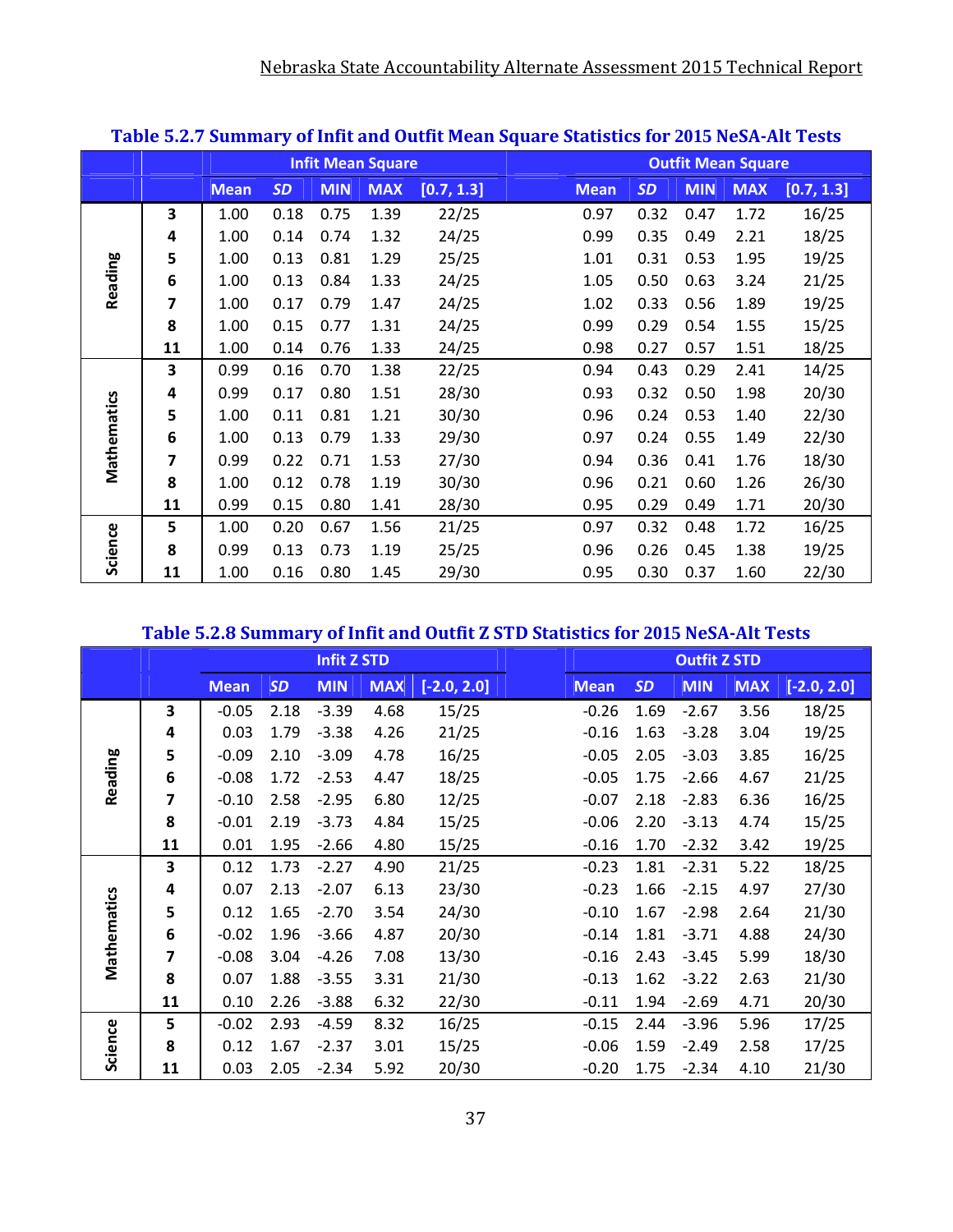# 5.3 RASCH ITEM STATISTICS

Item calibration was implemented via WINSTEPS 3.90.0 program (Linacre, 2015). The characteristics of calibration samples are reported in Chapter Three. These samples only include the students who attempted the tests. All omits (no response) and multiple responses (more than one response selected) were scored as incorrect answers (coded as 0s) for calibration.

As noted earlier, the Rasch model expresses item difficulty (and student ability) in units referred to as *logits* rather than on the proportion-correct metric. Large negative logits represent easier items while large positive logits represent more difficult items. Logits have an interval scale, meaning that two items with logits of 0.0 and +1.0 (respectively) are the same distance apart (in difficulty) as two items with logits of  $+3.0$  and  $+4.0$ .

Appendices J, K, L, and M report the Rasch calibration summaries and logit difficulties for all the operational items. Table 5.3.1 summarizes the Rasch logit difficulties of the operational items on each test. The minimum and maximum values and standard deviations suggest that the NeSA-Alt items covered a relatively wide range of difficulties. The range describes the spread of the items. Some tests are narrower than others. It is important to note that the logit difficulty values presented have not been linked to a common scale of measurement. Therefore, the relative magnitude of the statistics across subject areas and grades cannot be compared. The item pool was then updated with the item statistics.

|             | <b>Grade</b>   | $\boldsymbol{N}$ | <b>Mean</b> | <b>SD</b> | <b>Min</b> | <b>Max</b> | <b>Range</b> |
|-------------|----------------|------------------|-------------|-----------|------------|------------|--------------|
|             | 3              | 25               | 0.01        | 0.72      | $-1.43$    | 1.85       | 3.29         |
|             | 4              | 25               | 0.01        | 0.71      | $-1.38$    | 1.37       | 2.75         |
|             | 5              | 25               | 0.13        | 0.55      | $-1.11$    | 0.92       | 2.03         |
| Reading     | 6              | 25               | 0.34        | 0.63      | $-0.82$    | 1.75       | 2.56         |
|             | $\overline{7}$ | 25               | 0.06        | 0.65      | $-1.35$    | 1.40       | 2.76         |
|             | 8              | 25               | 0.59        | 0.56      | $-1.43$    | 1.45       | 2.88         |
|             | 11             | 25               | 0.14        | 0.73      | $-1.18$    | 1.76       | 2.94         |
|             | 3              | 25               | $-0.25$     | 0.92      | $-2.21$    | 1.24       | 3.45         |
|             | 4              | 30               | 0.00        | 0.77      | $-1.48$    | 1.46       | 2.95         |
| Mathematics | 5              | 30               | $-0.11$     | 0.75      | $-1.38$    | 1.60       | 2.98         |
|             | 6              | 30               | 0.11        | 0.66      | $-1.22$    | 1.19       | 2.41         |
|             | 7              | 30               | $-0.18$     | 0.77      | $-1.53$    | 1.13       | 2.66         |
|             | 8              | 30               | $-0.14$     | 0.79      | $-1.43$    | 1.39       | 2.82         |
|             | 11             | 30               | $-0.32$     | 0.95      | $-1.88$    | 1.15       | 3.03         |
|             | 5              | 25               | $-1.15$     | 0.79      | $-3.21$    | $-0.11$    | 3.10         |
| Science     | 8              | 25               | $-1.24$     | 0.72      | $-2.82$    | 0.03       | 2.85         |
|             | 11             | 30               | $-1.18$     | 0.73      | $-3.20$    | $-0.04$    | 3.15         |

### **Table 5.3.1 Summary of Rasch Item Difficulties for NeSA‐AAR, NeSA‐AAM, and NeSA‐AAS**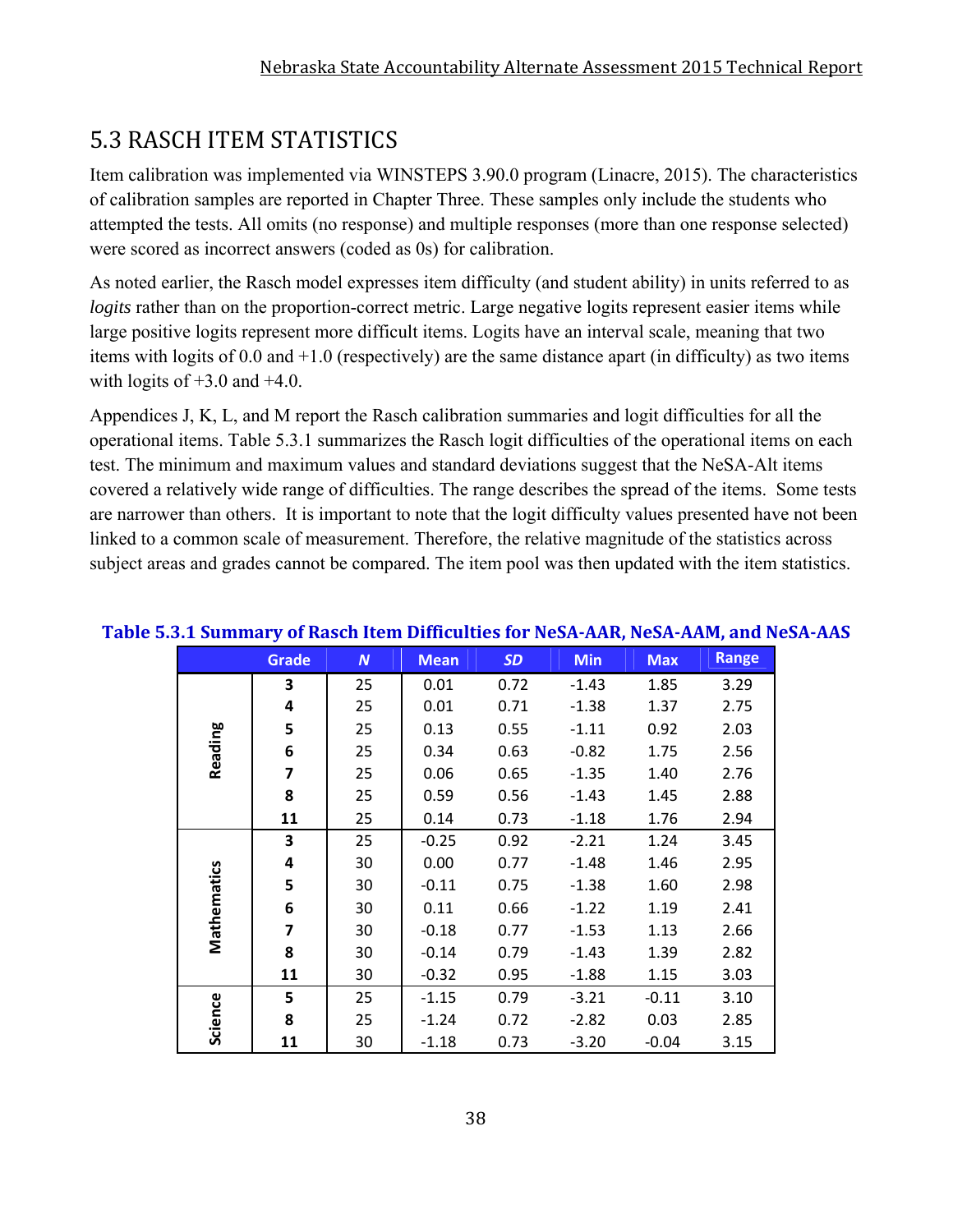# 6. EQUATING AND SCALING

As discussed earlier in Chapter 2, the 2015 test forms were constructed with items that were either field tested, or used operationally on a previously administered NeSA test. NeSA assessments are constructed each year allowing each NeSA assessment to be different from the previous year's assessment. To ensure that all forms for a given grade and content area provide comparable scores, and to ensure the passing standards across different administrations are equivalent, the new operational items need to be placed on the bank scale via equating to bring the 2015 NeSA raw-score-to-Raschability scale to the previous operational scale. When the new 2015 NeSA tests are placed on the bank's scale, the resulting scale scores for the new test form will be the same as the scale scores of the previous operational form such that students performing at the same level of (underlying) achievement should receive the same score (i.e., scale score). The resulting scale scores will be used for score reporting and performance level classification. Once operational items are equated, field test items are then placed on the bank scale and are then ready for future operational use.

This chapter begins with a summary of the entire NeSA equating procedures. This is followed by a scaling analysis that transforms raw scores to scale scores that represent the same skill level on every test form. Some summary results of the state scale score performance are also provided.

### 6.1 EQUATING

The equating design employed for NeSA is often referred to as a common-item non-equivalent groups (CINEG) design, which uses a set of anchor items that appear on two forms to adjust for differences in test difficulty across years. As discussed earlier, the 2015 NeSA test forms were constructed with items from previous administrations. The items were previously either field-test or operational items. If the item difficulty estimated from the previous administrations are within estimation error for the current administration, the entire set of the 2015 NeSA operational items can serve as the linking set. This means that the raw to scale score conversion tables can be established prior to the operational administration. This is often referred to as the pre-equating process because it is conducted before the operational test is administered. The most appealing feature of the pre-equating process, when applicable, is its ability to facilitate immediate score reporting for tests which have tight reporting windows.

However, it may not be appropriate to assume that the operational items will maintain their relative difficulty across administrations. The same item can perform differently across administrations due to changes in the item's position or changes in the students' experiences. Once the 2015 operational test data was available, DRC Psychometric Services staff, together with NDE, evaluated the item difficulty equivalence using a post-equating check procedure (Robust *Z*) to identify items that show significant difficulty changes from the bank values. If no unstable items are identified, the 2015 equating process would result in the pre-equating solution. On the other hand, if an item or items are found to be outside the normal estimation error, a post-equated solution would be used. The sub-set of 2015 operational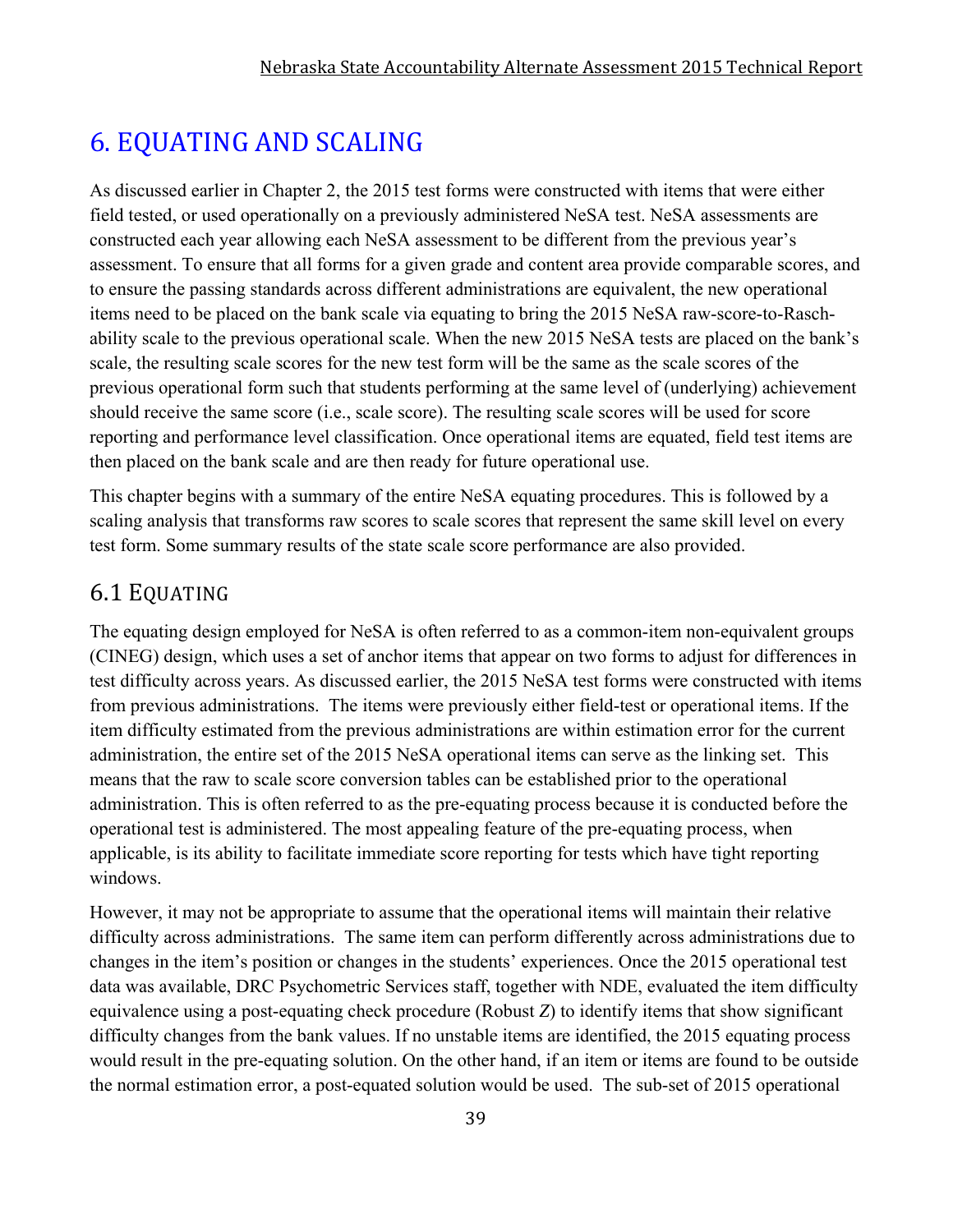items, with those identified items excluded, was used as the set to estimate the link constant to map the 2015 test to the bank scale. This equating process is known as the post-equating because the equating occurs after the administration of the operation test and the raw-to-scale-score conversion is generated based on the operational test data.

As part of the post-equating check procedures, DRC Psychometric Services staff evaluated the item difficulty equivalence by comparing the old banked item calibration (called pre-calibration) with a new unanchored calibration of the 2015 data (called post-calibration). The evaluations were conducted for each grade and content area, using both visual graphing and statistical methods. The post-calibrated item difficulties (logits) were plotted against the pre-calibration for each grade and content area (see Appendices  $N - P$ ). Ideally, these scatter plots should have a strong linear trend, closely cluystered about the unit slope line. Items straying from the trend line did not perform in the same way in both administrations. The figure below illustrates an example of pre- and post-calibration plots for the 2015 NeSA-M test (Grade 3). Graphically, there is one apparent outlier item significantly above the unit slope line. It is located at the center of the scale, above  $-0.5$  on the *x*-axis. This item has a Robust *Z* value of  $-5.782$ , which is above the critical value of  $\pm 1.645$ . This item is harder for the 2015 population. All the other items fall more or less on the unit slope line, indicating consistent performance (within estimation error) in both years.



DRC Psychometric Services employed the Robust *Z* statistic (Huynh, 2000; Huynh & Rawls, 2009) for the post-equating check. This method focuses on the correlations between the pre- and post-calibrated item difficulties, and the ratio of standard deviations (SD) between the two calibrations. The correlation between the two estimates of item difficulty should be 0.95 or higher and the ratio of standard deviations between the two sets of estimates of the item difficulty should range between 0.90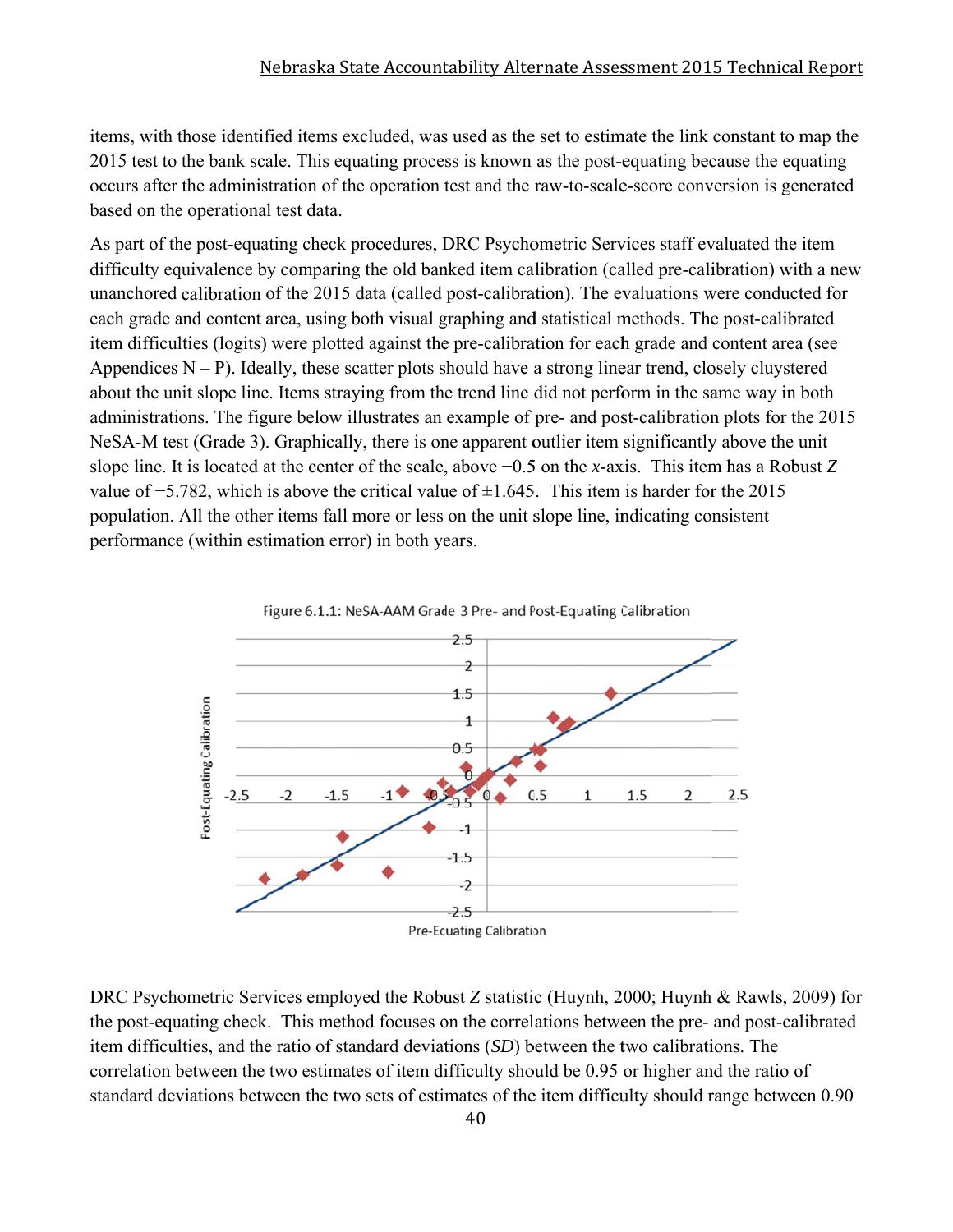and 1.10 (Huynh & Meyer, 2010). To detect inconsistent item difficulty estimates, a critical value for the Robust *Z* statistic of  $\pm 1.645$  was used. The outlier identified in Figure 6.1.1 was detected using the Robust *Z* statistic.

Table 6.1.1 contains these statistics of correlation and SD ratio for the 2015 NeSA-M test. The Item difficulty correlation for Grade 5 is the only statistic that falls below the criteria defined above. Appendices  $N - P$  contain the same statistics for each grade and content combination.

|             |        | <b>Grade</b> |        |                 |        |        |        |  |  |  |
|-------------|--------|--------------|--------|-----------------|--------|--------|--------|--|--|--|
|             | 3      | 4            | 5      | $\vert 6 \vert$ |        | 8      | 11     |  |  |  |
| Correlation | $.94*$ | $.92*$       | $.94*$ | $.94*$          | $.94*$ | $.92*$ | $.94*$ |  |  |  |
| SD pre      | .87    | .76          | .72    | .68             | .74    | .78    | .95    |  |  |  |
| SD post     | .92    | .76          | .74    | .69             | .72    | .77    | .95    |  |  |  |
| SD Ratio    | 1.05   | 1.00         | 1.03   | 1.02            | .97    | .99    | 1.00   |  |  |  |

### **Table 6.1.1 NeSA-AAM Pre- and Post-Equating Comparison**

\*Didn't meet the Robust Z criteria

Across all three content areas, the test forms with values below the ideal ranges of Robust *Z* correlation, or *SD* ratio values were further evaluated by the NDE in determining whether to include items that exceeded the Robust *Z* critical value of  $\pm 1.645$  in the linking set used for the post-equating. Items that exceeded the Robust *Z* critical value were then deleted, one item at a time, until both the item difficulty correlation and the *SD* ratio fell within the prescribed limits.

To summarize the 2015 NeSA test equating solutions, NDE decided to adopt a post-equating results for NeSA-M Grade 5 and all NeSA-R grades. For these tests, test equating was adjusted by excluding the items exceeding the critical value until the Robust Z criteria were met. A new raw-to-scale-score conversion table calculated was created for these tests. For the other grades and content areas, NDE decided to use a pre-equating solution, keep the whole set of operational items in the linking set and then apply to the existing raw-to-scale-score conversion table.

# 6.2 SCALING

The purpose of a scaling analysis is to create a score scale. The basic score on any test is the raw score, which is the number of items answered correctly or the total score points earned. However, the raw score alone does not present a wide-ranging picture of test performance because it is not on an equalinterval scale and can be interpreted only in terms of a particular set of items. Since a given raw score may not represent the same skill level on every test form, scale scores were assigned to each raw score point to adjust for slight shifts in item difficulties and permit valid comparison across all test administrations within a particular content area.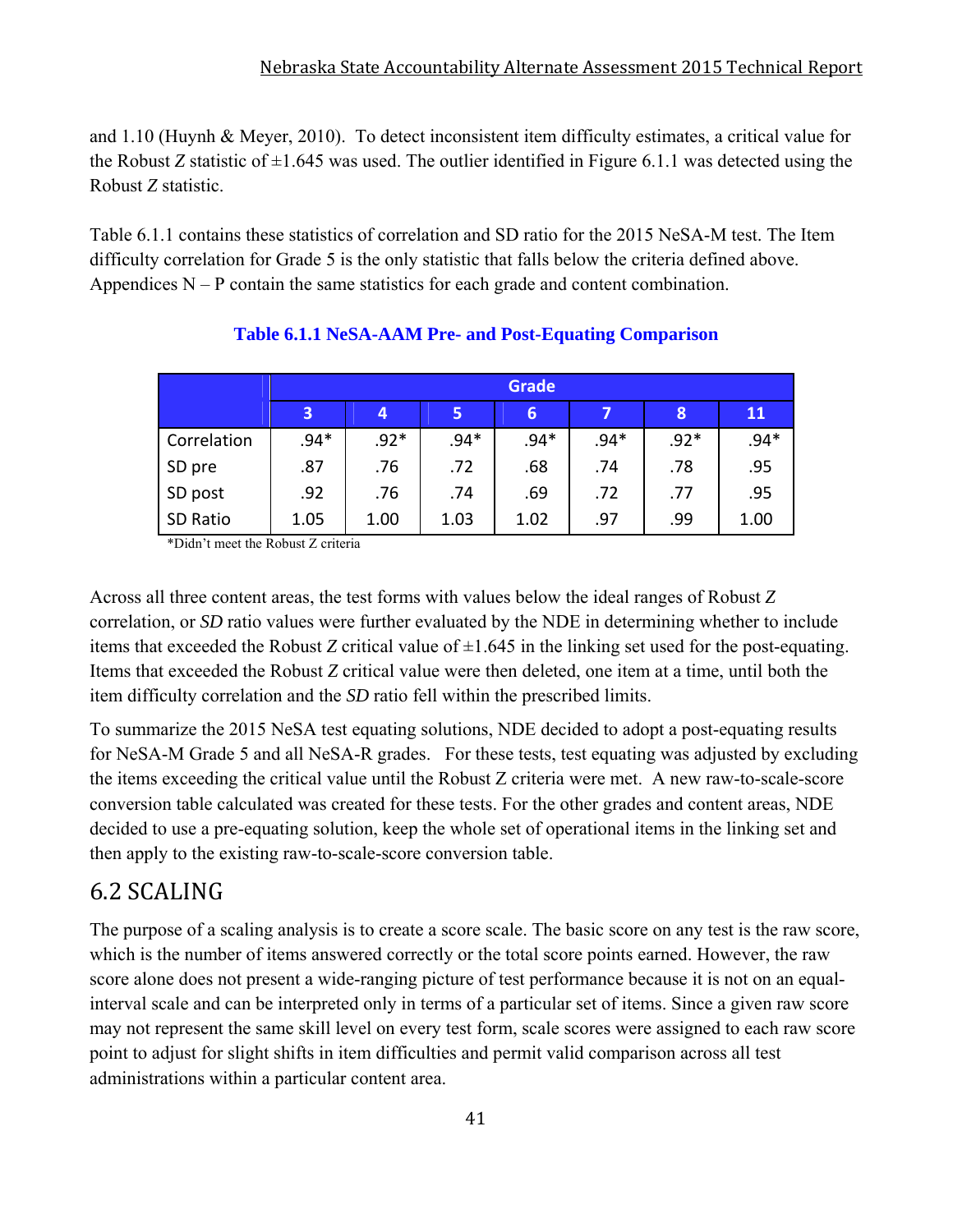### Nebraska State Accountability Alternate Assessment 2015 Technical Report

Defining the scale score metric is an important, albeit arbitrary, step. Mathematically, scale scores are a linear transformation of the logit scores and thus do not alter the relationships or the displays. Scale scores are the numbers that will be reported to describe the performance of the students, schools, and systems. They will define the ranges of the performance levels, appear on individual student reports and school accountability analyses, and be dissected in newspaper accounts.

Appendix Q contains the detailed raw-score-to-scale-score conversion tables that were used to assign scale scores to students based on the total number correct scores from the NeSA-AAR for 2015, Appendix R for NeSA-AAM for 2015 and Appendix S for NeSA-AAS 2015. Because the relationship between raw and scale scores depends on the difficulties of the specific items on the form, these tables will change for every operational form.

There are two primary considerations when establishing the metric:

- Multiply the logit by a value large enough to make decimal points unnecessary for student scores, and
- Shift the scale enough to avoid negative values for low scale scores.

The scale chosen, for all grades and content areas of the NeSA-Alt assessment, range from 0 to 200. The value of 0 is reserved for students who were not tested or were otherwise invalidated. Thus, any student who attempted the test will receive a scale score equal to 1 even if the student gave no correct responses. No student tested will receive a scale score higher than 200 or lower than 1, even if this requires constraining the scale score calculation. It is possible that a future form will be easy enough that the upper limit of 200 is not invoked even for a perfect paper or could be difficult enough that the lower limit is not invoked.

As part of its deliberations concerning defining the performance levels, the State Board of Education specified that the *Meets the Standards* performance level have a scale score of 85 and that the *Exceeds the Standards* level have a scale score of 135. The logit standards defining the performance levels were adopted by the State Board of Education per the standard setting.

Complete documentation of all standard setting events are presented in separate documents and are placed on the Nebraska State Department of Education website labeled:

*2010 NeSA-AAR Standard Setting Technical Report*, http://www.education.ne.gov/Assessment/pdfs/2010\_NeSA\_AAR\_Standard\_Setting\_Report.pdf

*2011 NeSA-AAR and NeSA-AAM Standard Setting Technical Report*, http://www.education.ne.gov/Assessment/pdfs/2011 NeSA AAR and AAM Standard Setting Repo rt.pdf

and *2012 NeSA-AAS Standard Setting Technical Report*, http://www.education.ne.gov/Assessment/pdfs/NeSA-AAS%20Standard%20Setting%20Results.pdf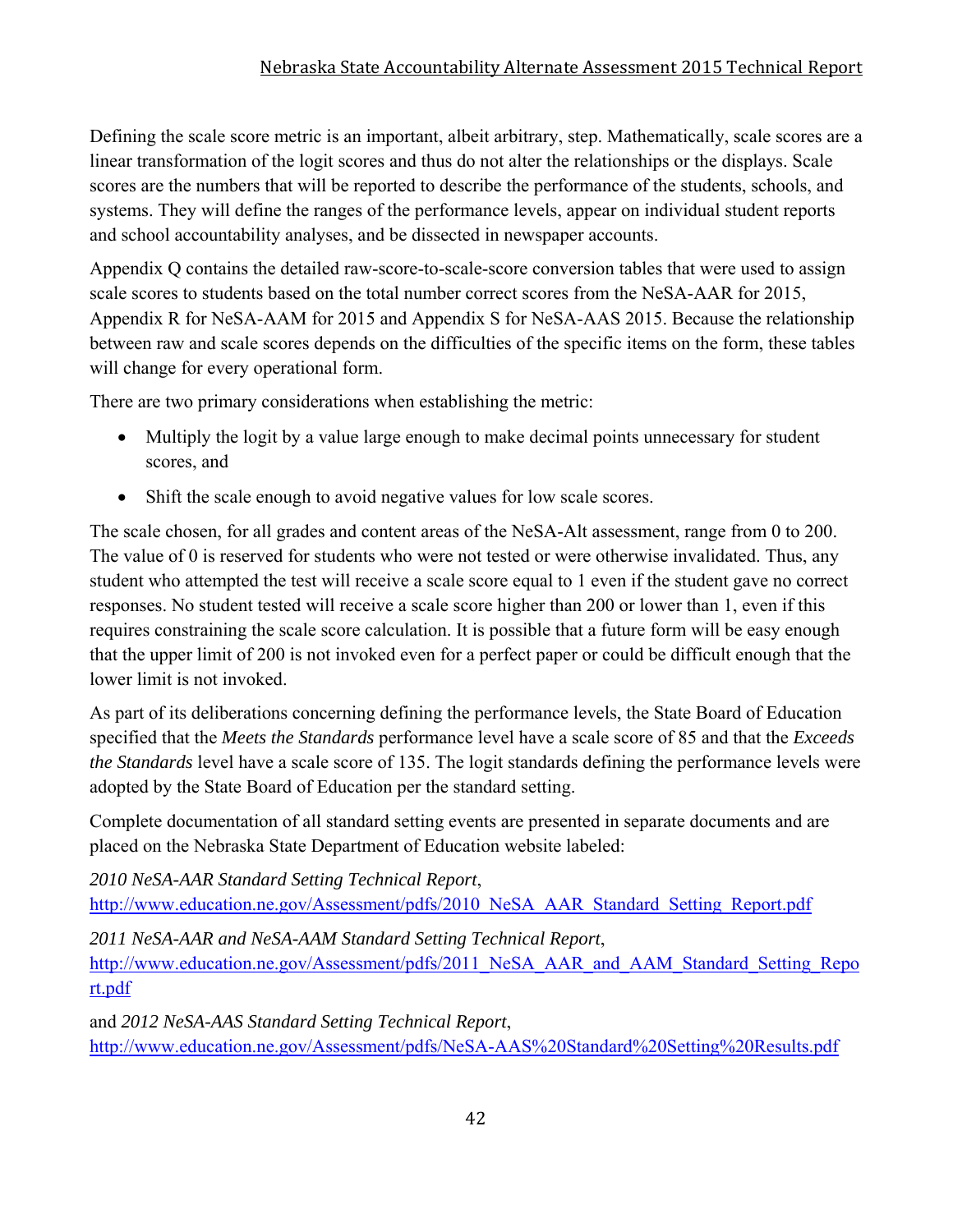Given the scale score and the logit standards defining the performance level, it is sufficient to define the final scale score metric. To ensure proper rounding on all future forms, the calculations used 84.501 and 134.501 as the scale score performance standards. The arithmetic was done using logits rounded to four decimals and the final constants for the slope and intercept of the transformation were rounded to five. Scale scores are rounded to whole numbers.

The transformation to scale scores is:

 $SS = a + b * logit,$ 

where:

 $b = \frac{134.501 - 84.501}{x_E - x_M},$ 

and where  $x_E$  is the logit for *Exceeds Standards* and  $x_M$  is the logit for *Meets Standards*.

Therefore:

 $a = 84.501 - bx_M$  or,  $a = 134.501 - bx_F$ .

Calculations of the slopes and intercepts for all grades of the NeSA-AAR scale score conversion are given in Table 6.2.1, for NeSA-AAM 6.2.2, and for NeSA-AAS 6.2.3. The raw-to-scale conversions are provided in Appendices Q, R, and S.

|                |        | <b>Logit Cut Points</b> |              | <b>Scale Score Ranges by</b><br><b>Performance Level</b> | <b>Conversion</b> |          |             |
|----------------|--------|-------------------------|--------------|----------------------------------------------------------|-------------------|----------|-------------|
| Grade          | B/M    | M/E                     | <b>Below</b> | <b>Meets</b>                                             | <b>Exceeds</b>    | Slope b  | Intercept a |
| 3              | 0.2501 | 1.8426                  | 1 to 84      | 85 to 134                                                | 135 to 200        | 31.39720 | 76.64840    |
| $\overline{4}$ | 0.2536 | 1.8106                  | 1 to 84      | 85 to 134                                                | 135 to 200        | 32.11300 | 76.35520    |
| 5              | 0.2612 | 1.5392                  | 1 to 84      | 85 to 134                                                | 135 to 200        | 39.12360 | 74.28010    |
| 6              | 0.4202 | 2.0909                  | 1 to 84      | 85 to 134                                                | 135 to 200        | 29.92760 | 71.92460    |
| $\overline{7}$ | 0.4169 | 1.7456                  | 1 to 84      | 85 to 134                                                | 135 to 200        | 37.63080 | 68.81120    |
| 8              | 0.6792 | 2.3138                  | 1 to 84      | 85 to 134                                                | 135 to 200        | 30.58680 | 63.72690    |
| 11             | 0.2362 | 1.8139                  | 1 to 84      | 85 to 134                                                | 135 to 200        | 31.69170 | 77.01370    |

**Table 6.2.1 NeSA-AAR Conversion of Logits to Scale Scores**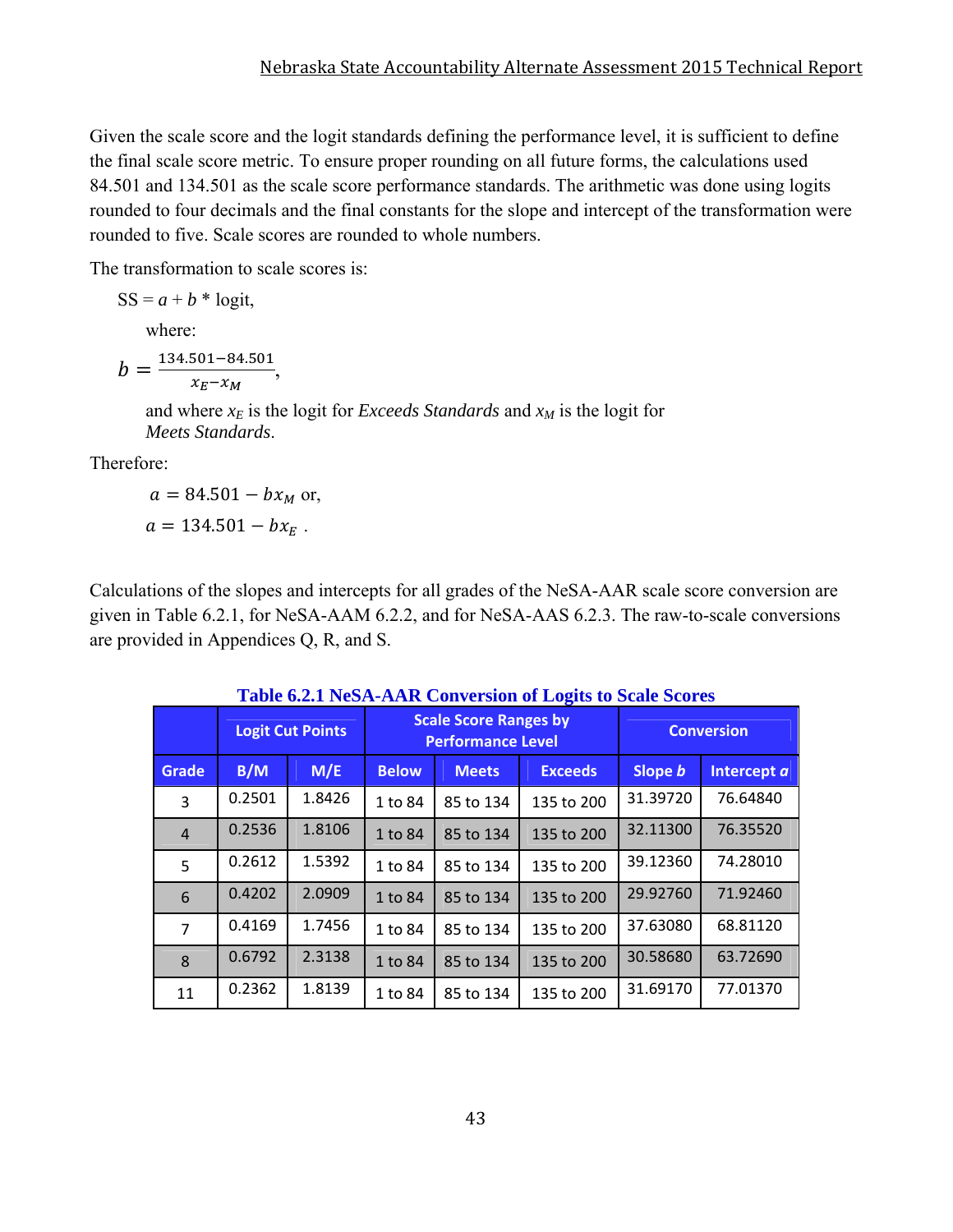|                | <u>Table 0.2.2 INCOA-AAMI COHVEISION OF LOGIES to beale Beofes</u> |                         |              |                                                          |                   |          |             |  |  |  |  |  |
|----------------|--------------------------------------------------------------------|-------------------------|--------------|----------------------------------------------------------|-------------------|----------|-------------|--|--|--|--|--|
|                |                                                                    | <b>Logit Cut Points</b> |              | <b>Scale Score Ranges by</b><br><b>Performance Level</b> | <b>Conversion</b> |          |             |  |  |  |  |  |
| Grade          | B/M                                                                | M/E                     | <b>Below</b> | <b>Meets</b>                                             | <b>Exceeds</b>    | Slope b  | Intercept a |  |  |  |  |  |
| 3              | $-0.0819$                                                          | 1.6006                  | 1 to 84      | 85 to 134                                                | 135 to 200        | 29.71770 | 86.93460    |  |  |  |  |  |
| $\overline{4}$ | 0.4250                                                             | 1.7728                  | 1 to 84      | 85 to 134                                                | 135 to 200        | 37.09750 | 68.73270    |  |  |  |  |  |
| 5              | $-0.0108$                                                          | 1.3462                  | 1 to 84      | 85 to 134                                                | 135 to 200        | 36.84600 | 84.89680    |  |  |  |  |  |
| 6              | 0.2970                                                             | 2.0591                  | 1 to 84      | 85 to 134                                                | 135 to 200        | 28.37520 | 76.07320    |  |  |  |  |  |
| 7              | 0.2953                                                             | 1.7471                  | 1 to 84      | 85 to 134                                                | 135 to 200        | 34.44000 | 74.33050    |  |  |  |  |  |
| 8              | 0.4528                                                             | 1.7661                  | 1 to 84      | 85 to 134                                                | 135 to 200        | 38.07200 | 67.26220    |  |  |  |  |  |
| 11             | 0.2976                                                             | 1.2809                  | 1 to 84      | 85 to 134                                                | 135 to 200        | 50.84920 | 69.36900    |  |  |  |  |  |

**Table 6.2.2 NeSA-AAM Conversion of Logits to Scale Scores**

#### **Table 6.2.3 NeSA-AAS Conversion of Logits to Scale Scores**

|       | <b>Logit Cut Points</b> |        |              | <b>Scale Score Ranges by</b> | <b>Conversion</b> |          |             |
|-------|-------------------------|--------|--------------|------------------------------|-------------------|----------|-------------|
|       |                         |        |              | <b>Performance Level</b>     |                   |          |             |
| Grade | B/M                     | M/E    | <b>Below</b> | <b>Meets</b>                 | <b>Exceeds</b>    | Slope b  | Intercept a |
| 5     | $-1.0631$               | 0.3571 | 1 to 84      | 85 to 134                    | 135 to 200        | 35.20631 | 121.93783   |
| 8     | $-0.7286$               | 0.5524 | 1 to 84      | 85 to 134                    | 135 to 200        | 39.03201 | 112.94872   |
| 11    | $-0.8043$               | 0.6780 | 1 to 84      | 85 to 134                    | 135 to 200        | 33.73136 | 111.64013   |

Complete frequency distributions of the state scale scores for the NeSA-AAR, NeSA-AAM, and NeSA-AAS are provided in Appendices Q, R, and S as part of the raw-to-scale-score conversion tables. In addition, descriptive statistics of the state raw scores, scale scores, and performance levels are computed for subgroups based on gender, ethnicity, special education status, limited English proficiency status, and food program eligibility status in Appendix T. A simple summary of the reading, mathematics, and science distributions can be found in Tables 6.2.4, 6.2.5, and 6.2.6.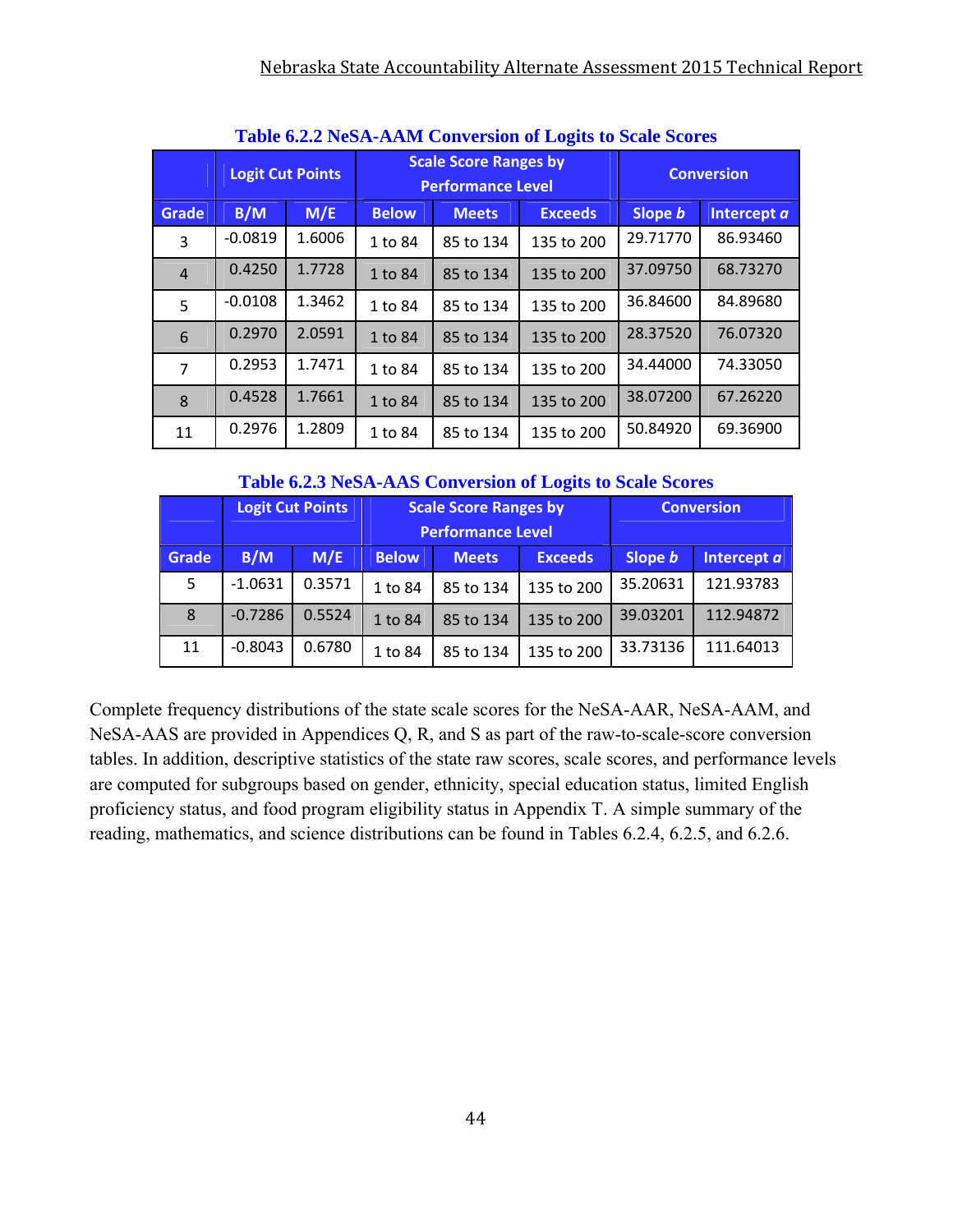| <b>Grade</b> |              |             | <b>Scale Score</b> | <b>Quartile</b> |               |              |  |
|--------------|--------------|-------------|--------------------|-----------------|---------------|--------------|--|
|              | <b>Count</b> | <b>Mean</b> | S.D.               | <b>First</b>    | <b>Second</b> | <b>Third</b> |  |
| 3            | 265          | 110.0       | 53.9               | 74              | 117           | 146          |  |
| 4            | 291          | 107.9       | 56.7               | 68              | 104           | 147          |  |
| 5            | 332          | 113.3       | 55.5               | 77              | 119           | 161          |  |
| 6            | 331          | 108.0       | 54.6               | 69              | 112           | 146          |  |
| 7            | 327          | 111.9       | 54.8               | 75              | 110           | 152          |  |
| 8            | 334          | 113.8       | 48.3               | 84              | 119           | 146          |  |
| 11           | 309          | 109.6       | 48.8               | 78              | 108           | 139          |  |

#### **Table 6.2.4 2015 NeSA-AAR State Scale Score Summary, All Students**

#### **Table 6.2.5 2015 NeSA-AAM State Scale Score Summary, All Students**

|              |              |             | <b>Scale Score</b> | <b>Quartile</b> |               |              |  |
|--------------|--------------|-------------|--------------------|-----------------|---------------|--------------|--|
| <b>Grade</b> | <b>Count</b> | <b>Mean</b> | S.D.               | <b>First</b>    | <b>Second</b> | <b>Third</b> |  |
| 3            | 256          | 110.1       | 52.1               | 77              | 120           | 147          |  |
| 4            | 289          | 105.7       | 59.9               | 66              | 104           | 146          |  |
| 5            | 334          | 111.2       | 54.3               | 75              | 116           | 147          |  |
| 6            | 339          | 101.1       | 48.8               | 67              | 101           | 137          |  |
| 7            | 329          | 108.0       | 52.4               | 63              | 107           | 151          |  |
| 8            | 338          | 96.2        | 51.7               | 61              | 98            | 131          |  |
| 11           | 318          | 97.9        | 59.7               | 53              | 101           | 149          |  |

#### **Table 6.2.6 2015 NeSA-AAS State Scale Score Summary, All Students**

| <b>Grade</b> | <b>Count</b> |             | <b>Scale Score</b> | <b>Quartile</b> |               |              |  |  |
|--------------|--------------|-------------|--------------------|-----------------|---------------|--------------|--|--|
|              |              | <b>Mean</b> | S.D.               | <b>First</b>    | <b>Second</b> | <b>Third</b> |  |  |
|              | 325          | 110.9       | 53.4               | 73              | 118           | 145          |  |  |
| 8            | 327          | 105.7       | 54.4               | 76              | 106           | 135          |  |  |
| 11           | 307          | 112.9       | 57.2               | 74              | 111           | 152          |  |  |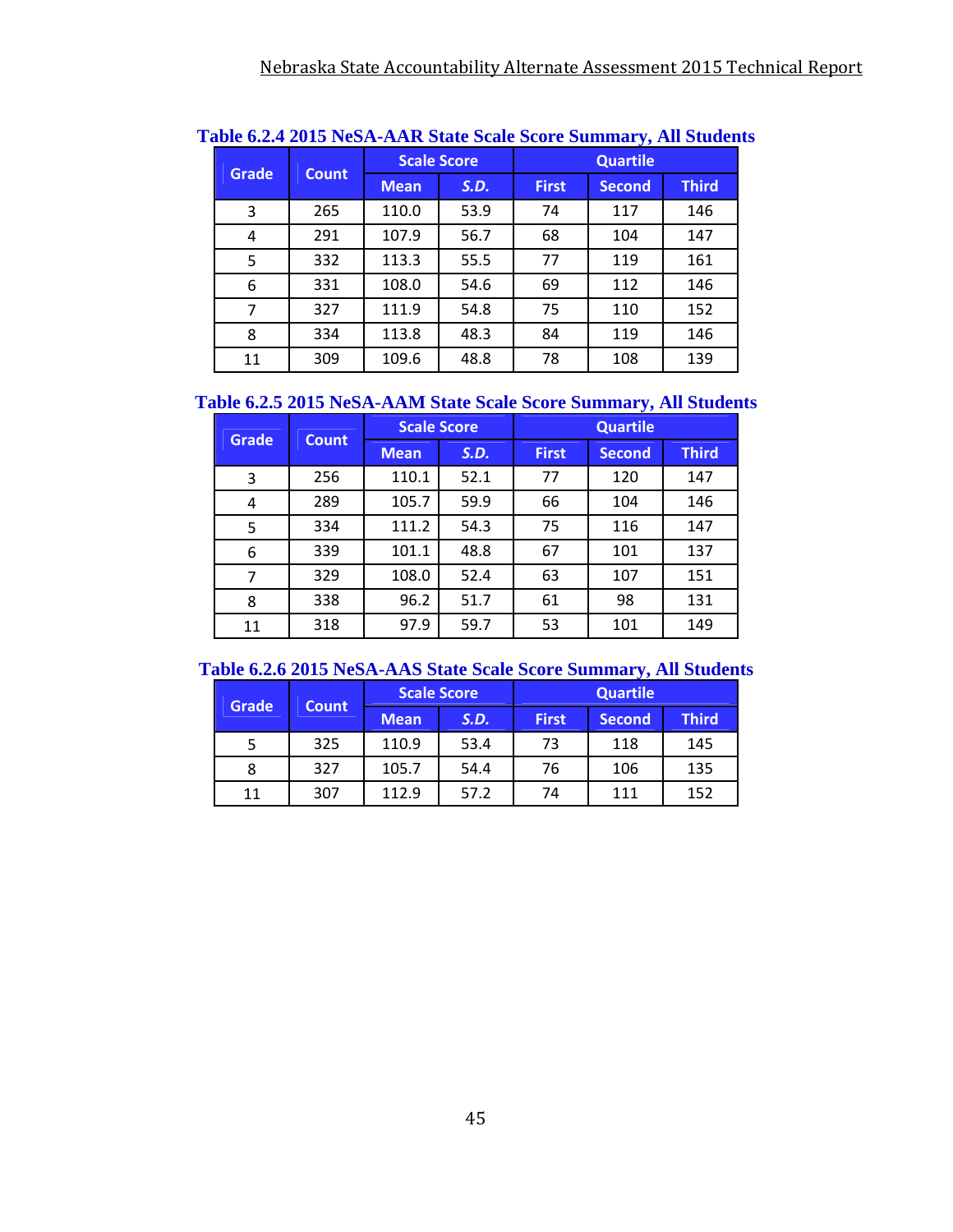# **7. FIELD TEST ITEM DATA SUMMARY**

As noted in Chapter Two, in addition to the operational items, field test items were embedded in all content areas and grade level assessments in order to expand the item pool for future form development. Field test items are items being administered for the first time to gather statistical information. These items do not count toward an individual student's score. All field tested items were analyzed statistically following classical item analysis methods including proportion correct, pointbiserial correlation, and DIF.

# 7.1 CLASSICAL ITEM STATISTICS

Indices known as classical item statistics included the item *p*-value and the point-biserial correlations for MC items. For MC items, the *p*-value reflects the proportion of students who answered the item correctly. In general, more capable students are expected to respond correctly to easy items and less capable students are expected to respond incorrectly to difficult items. The primary way of detecting such conditions is through the point-biserial correlation coefficient for dichotomous (MC) items. The point-biserial correlation will be positive if the total test mean score is higher for the students who respond correctly to MC items and negative when the reverse is true.

 The traditional statistics are computed for each NeSA-AAR field test item in Appendix F, for NeSA-AAM Appendix G and NeSA-AAS Appendix H. Tables 7.1.1, 7.1.2, and 7.1.3 provide summaries of the distributions of item proportion correct and point-biserial correlations. For future form construction, items with negative point-biserial correlations are never considered for operational use. Items with correlations less than 0.2 or proportion correct less than 0.3 or greater 0.9 are avoided when possible.

|                |            |                |                |            | Table 7.1.1 Summary of Statistics for NeSA-AAR 2015 Field Test Items |                |        |            |            |          |             |              |
|----------------|------------|----------------|----------------|------------|----------------------------------------------------------------------|----------------|--------|------------|------------|----------|-------------|--------------|
|                |            |                |                |            | <b>Item Proportion Correct</b>                                       |                |        |            |            |          |             |              |
| Grade          | $\leq 0.1$ | $\leq 0.2$     | $\leq 0.3$     | $\leq 0.4$ | $\leq 0.5$                                                           | $\leq 0.6$     | $≤0.7$ | $\leq 0.8$ | $\leq 0.9$ | >0.9     | <b>Mean</b> | <b>Total</b> |
| 3              | 0          | 0              | 0              |            | 0                                                                    | 8              | 3      | 3          |            | 0        | 0.603       | 16           |
| $\overline{4}$ | 0          | $\overline{0}$ | 1              |            | 3                                                                    | 3              | 3      | 3          | 2          | $\Omega$ | 0.586       | 16           |
| 5              | 0          | 1              | 1              | 1          | 3                                                                    | 5              | 2      | 2          | 1          | $\Omega$ | 0.536       | 16           |
| 6              | $\Omega$   | $\overline{0}$ | 1              |            | 4                                                                    | 4              | 4      |            | 1          | $\Omega$ | 0.552       | 16           |
| 7              | $\Omega$   | 0              | 1              | 3          |                                                                      | 6              |        | 4          | 0          | $\Omega$ | 0.549       | 16           |
| 8              | $\Omega$   | 0              | $\overline{2}$ | 4          | 3                                                                    | $\overline{2}$ | 4      | 1          | 0          | $\Omega$ | 0.485       | 16           |
| 11             | 0          | 0              | 2              | 1          | 5                                                                    | 3              | 4      | 1          | 0          | $\Omega$ | 0.501       | 16           |

#### **Table 7.1.1 Summary of Statistics for NeSA-AAR 2015 Field Test Items**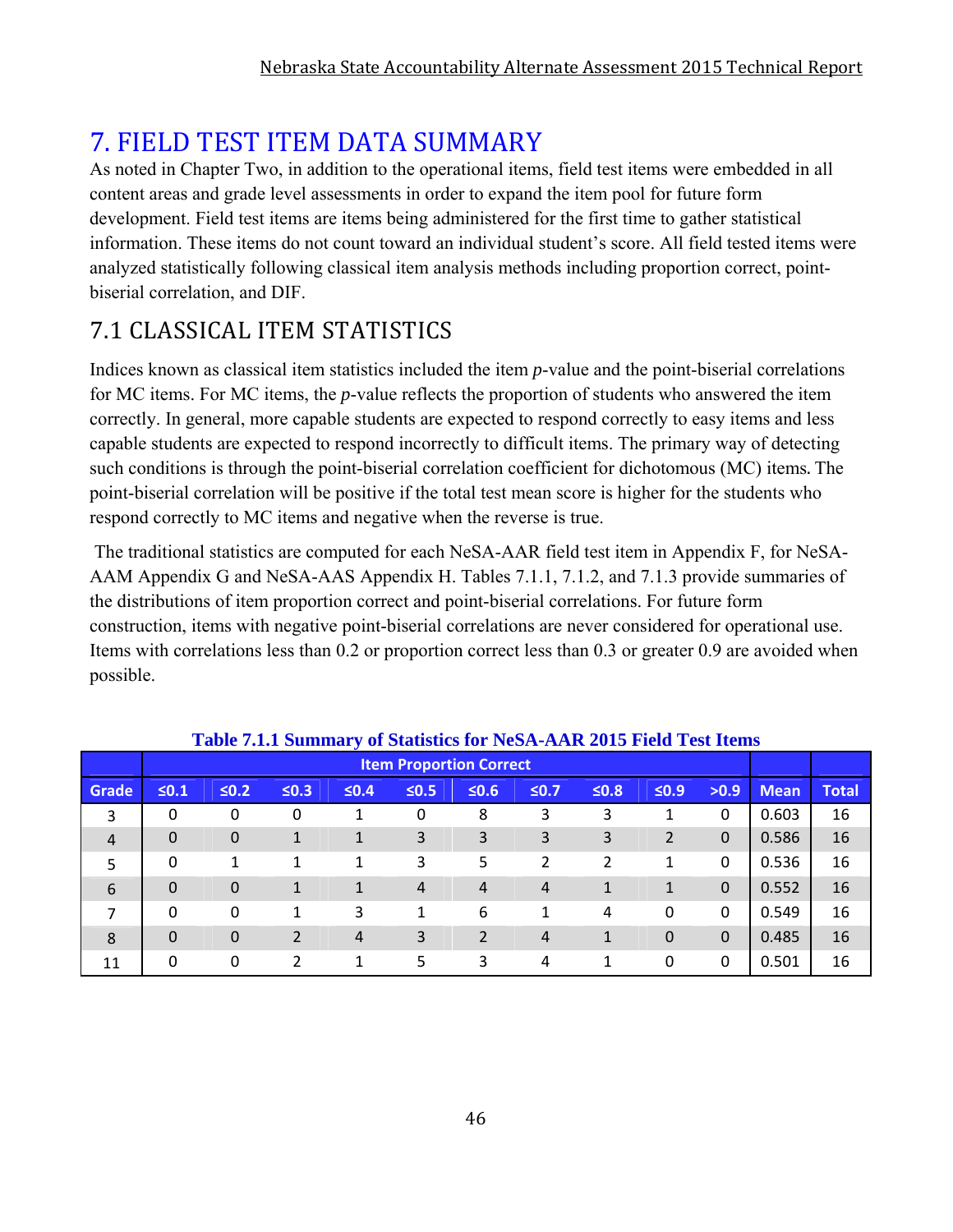### Nebraska State Accountability Alternate Assessment 2015 Technical Report

|                |            |            |               | <b>Item Point-biserial Correlation</b> |            |               |                |              |
|----------------|------------|------------|---------------|----------------------------------------|------------|---------------|----------------|--------------|
| Grade          | $\leq 0.1$ | $\leq 0.2$ | $\leq 0.3$    | $\leq 0.4$                             | $\leq 0.5$ | $\leq 0.6$    | >0.6           | <b>Total</b> |
| 3              |            | 0          | O             | 4                                      | 5          |               | 5              | 16           |
| $\overline{4}$ |            | 0          | 0             | 3                                      | 4          | 3             | 6              | 16           |
| 5              | 2          | $\Omega$   | $\mathcal{P}$ | $\mathfrak{p}$                         | 4          | $\mathfrak z$ | 4              | 16           |
| 6              |            |            | 0             | 3                                      | ξ          | 5             | 3              | 16           |
| 7              | າ          | O          | 5             | 1                                      | 4          | $\mathcal{P}$ | $\mathfrak{p}$ | 16           |
| 8              |            | O          | 4             | 5                                      | ς          |               | 2              | 16           |
| 11             |            | ς          |               | 4                                      |            | 3             | 2              | 16           |

### **Table 7.1.2 Summary of Statistics for NeSA-AAM 2015 Field Test Items**

|                |                |                |                  |                | <b>Item Proportion Correct</b> |                |                |                |             |              |             |              |
|----------------|----------------|----------------|------------------|----------------|--------------------------------|----------------|----------------|----------------|-------------|--------------|-------------|--------------|
| <b>Grade</b>   | $\leq 0.1$     | $≤0.2$         | $\leq 0.3$       | $≤0.4$         | $\leq 0.5$                     | $\leq 0.6$     | $≤0.7$         | $\leq 0.8$     | $\leq 0.9$  | >0.9         | <b>Mean</b> | <b>Total</b> |
| 3              | 0              | 0              |                  | 2              |                                | 5              | 5              | $\mathbf 0$    | 2           | 0            | 0.575       | 16           |
| $\overline{4}$ | $\overline{0}$ | 0              | $\boldsymbol{0}$ | 1              | 3                              | $\overline{4}$ | $\overline{4}$ | 3              | 1           | $\mathbf{0}$ | 0.599       | 16           |
| 5              | 0              | 0              | 1                | 2              | 4                              | 2              | 3              | 3              | 1           | 0            | 0.557       | 16           |
| 6              | $\mathbf 0$    | $\overline{0}$ | $\mathbf 0$      | 2              | 3                              | 6              | 3              | $\overline{2}$ | $\mathbf 0$ | $\mathbf 0$  | 0.540       | 16           |
| 7              | 0              | 0              | 1                | 2              | 5                              | 6              | 1              | 1              | 0           | 0            | 0.500       | 16           |
| 8              | $\mathbf 0$    | 1              | $\mathbf 0$      | $\overline{2}$ | 3                              | $\overline{4}$ | 3              | 3              | $\mathbf 0$ | $\mathbf 0$  | 0.537       | 16           |
| 11             | 0              | 0              | 0                | 6              | 6                              | 2              | 2              | 0              | 0           | $\Omega$     | 0.451       | 16           |

|                |            |            |            | <b>Item Point-biserial Correlation</b> |            |                |          |              |
|----------------|------------|------------|------------|----------------------------------------|------------|----------------|----------|--------------|
| Grade          | $\leq 0.1$ | $\leq 0.2$ | $\leq 0.3$ | $\leq 0.4$                             | $\leq 0.5$ | $\leq 0.6$     | >0.6     | <b>Total</b> |
| 3              |            |            |            | 0                                      |            |                | 8        | 16           |
| $\overline{4}$ | $\Omega$   |            |            | 4                                      | 3          | $\overline{2}$ | 6        | 16           |
| 5              | n          |            | 3          | $\mathfrak{p}$                         | 3          | 3              | 5        | 16           |
| 6              |            |            |            | っ                                      | ς          | 9              |          | 16           |
|                | n          |            | 2          | 3                                      | 6          | 4              | $\Omega$ | 16           |
| 8              | O          |            |            | 3                                      | 4          | 4              | 3        | 16           |
| 11             |            |            | ς          |                                        |            | 3              | 0        | 16           |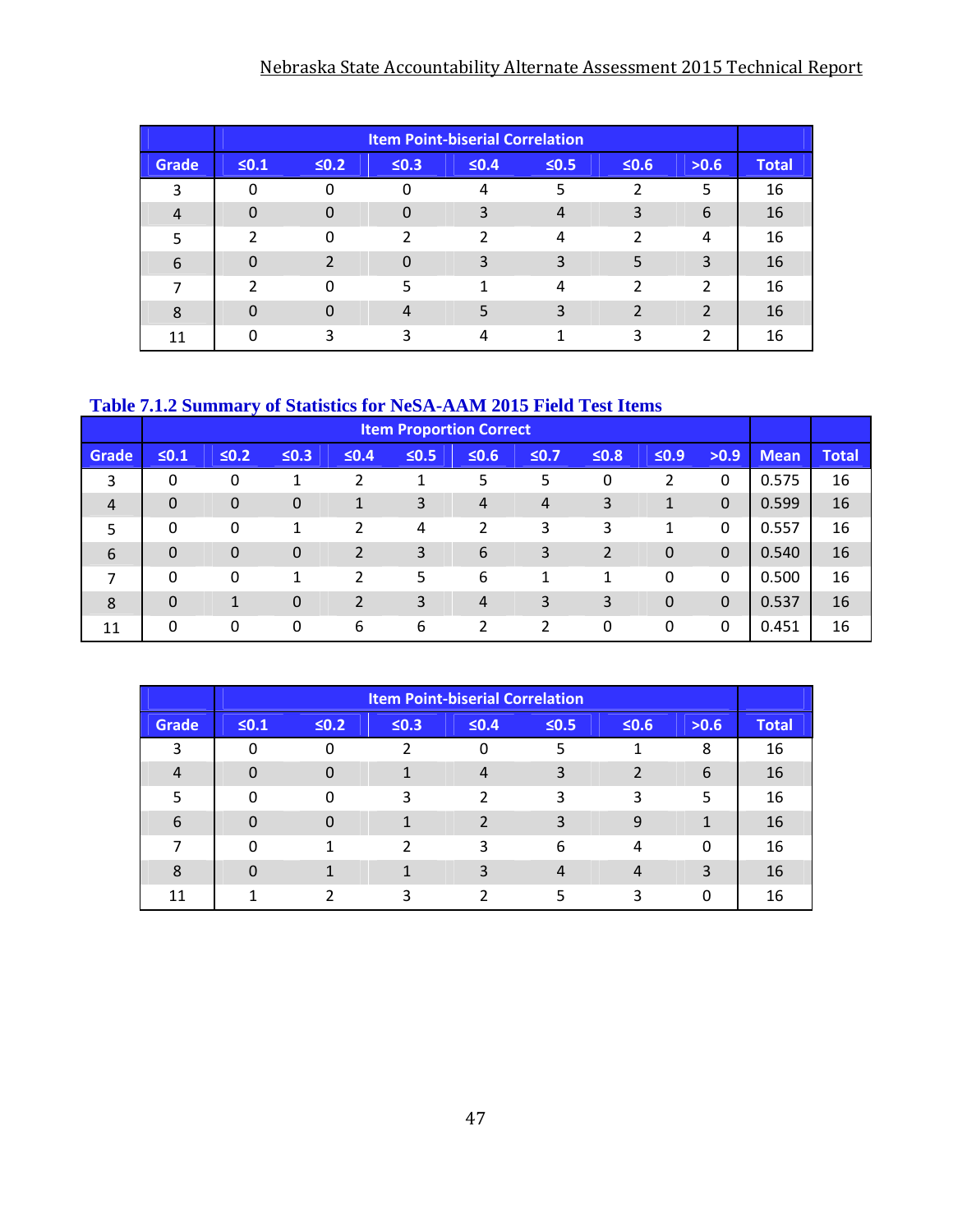|       | <b>Table 7.1.3 Summary of Statistics for NeSA-AAS 2015 Field Test Items</b> |                                |            |            |            |             |            |            |            |      |             |       |  |
|-------|-----------------------------------------------------------------------------|--------------------------------|------------|------------|------------|-------------|------------|------------|------------|------|-------------|-------|--|
|       |                                                                             | <b>Item Proportion Correct</b> |            |            |            |             |            |            |            |      |             |       |  |
| Grade | $\leq 0.1$                                                                  | $\leq 0.2$                     | $\leq 0.3$ | $\leq 0.4$ | $\leq 0.5$ | <b>SO.6</b> | $\leq 0.7$ | $\leq 0.8$ | $\leq 0.9$ | >0.9 | <b>Mean</b> | Total |  |
|       |                                                                             |                                |            |            |            |             |            |            |            |      | 0.598       | 16    |  |
| 8     | $\Omega$                                                                    | 0                              |            | $\Omega$   |            |             |            | 4          |            |      | 0.604       | 16    |  |
| 11    |                                                                             | 0                              | 0          |            |            |             |            |            |            |      | 0.599       | 16    |  |

|       |            |            |            | <b>Item Point-biserial Correlation</b> |            |            |      |              |
|-------|------------|------------|------------|----------------------------------------|------------|------------|------|--------------|
| Grade | $\leq 0.1$ | $\leq 0.2$ | $\leq 0.3$ | $\leq 0.4$                             | $\leq 0.5$ | $\leq 0.6$ | >0.6 | <b>Total</b> |
|       |            |            |            |                                        |            |            |      | 16           |
| 8     |            |            | ર          |                                        |            |            |      | 16           |
| 11    |            |            |            |                                        |            |            |      | 16           |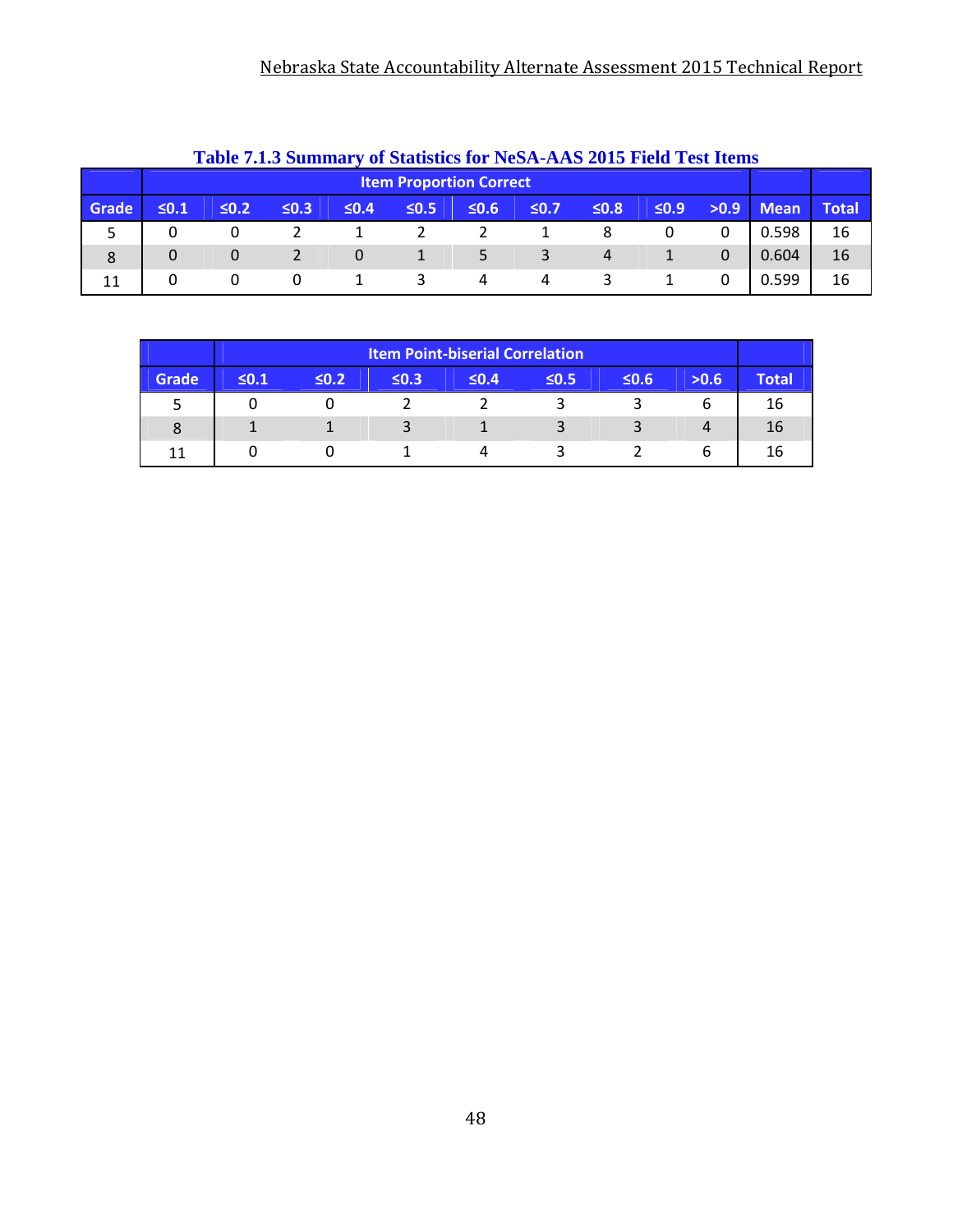# 8. RELIABILITY

This chapter addresses the reliability of NeSA-Alt test scores. According to Mehrens and Lehmann (1975) reliability is defined as:

…. the degree of consistency between two measures of the same thing. (p. 88).

# 8.1 COEFFICIENT ALPHA

The ability to measure consistently is a necessary prerequisite for making appropriate interpretations (i.e., showing evidence of valid use of results). Conceptually, reliability can be referred to as the consistency of the results between two measures of the same thing. This consistency can be seen in the degree of agreement between two measures on two occasions. Operationally, such comparisons are the essence of the mathematically defined reliability indices.

All measures consist of an accurate, or true, component and an inaccurate, or error, component. Errors occur as a natural part of the measurement process and can never be eliminated entirely. For example, uncontrollable factors such as differences in the physical environment and changes in examinee disposition may increase error and decrease reliability. This is the fundamental premise of traditional reliability analysis and measurement theory. Stated explicitly, this relationship can be seen as the following:

$$
Observed Score = True Score + Error
$$
\n
$$
(8.1)
$$

To facilitate a mathematical definition of reliability, these components can be rearranged to form the following ratio:

$$
Reliability = \frac{TrueScoreVariance}{ObservedScoreVariance} = \frac{TrueScoreVariance}{TrueScoreVariance + ErrorScoreVariance}
$$
(8.2)

When there is no error, the reliability is true score variance divided by true score variance, which equals 1. However, as more error influences the measure, the error component in the denominator of the ratio increases. As a result, the reliability decreases.

The reliability index used for the 2015 administration of the NeSA-Alt was the Coefficient Alpha  $\alpha$ (Cronbach, 1951). Acceptable α values generally range in the mid to high 0.80s to low 0.90s. The total test Coefficient Alpha reliabilities of the whole population are presented in Table 8.1.1 for each grade and content area of the NeSA-Alt. The table contains test length in total number of items (*L*), test reliabilities, and traditional standard errors of measurement (SEM). As can be seen in the table, all reading, mathematics, and science forms for grades 3-11 have Coefficient Alphas in the low 0.90s. Overall, these α values provide evidence of good reliability.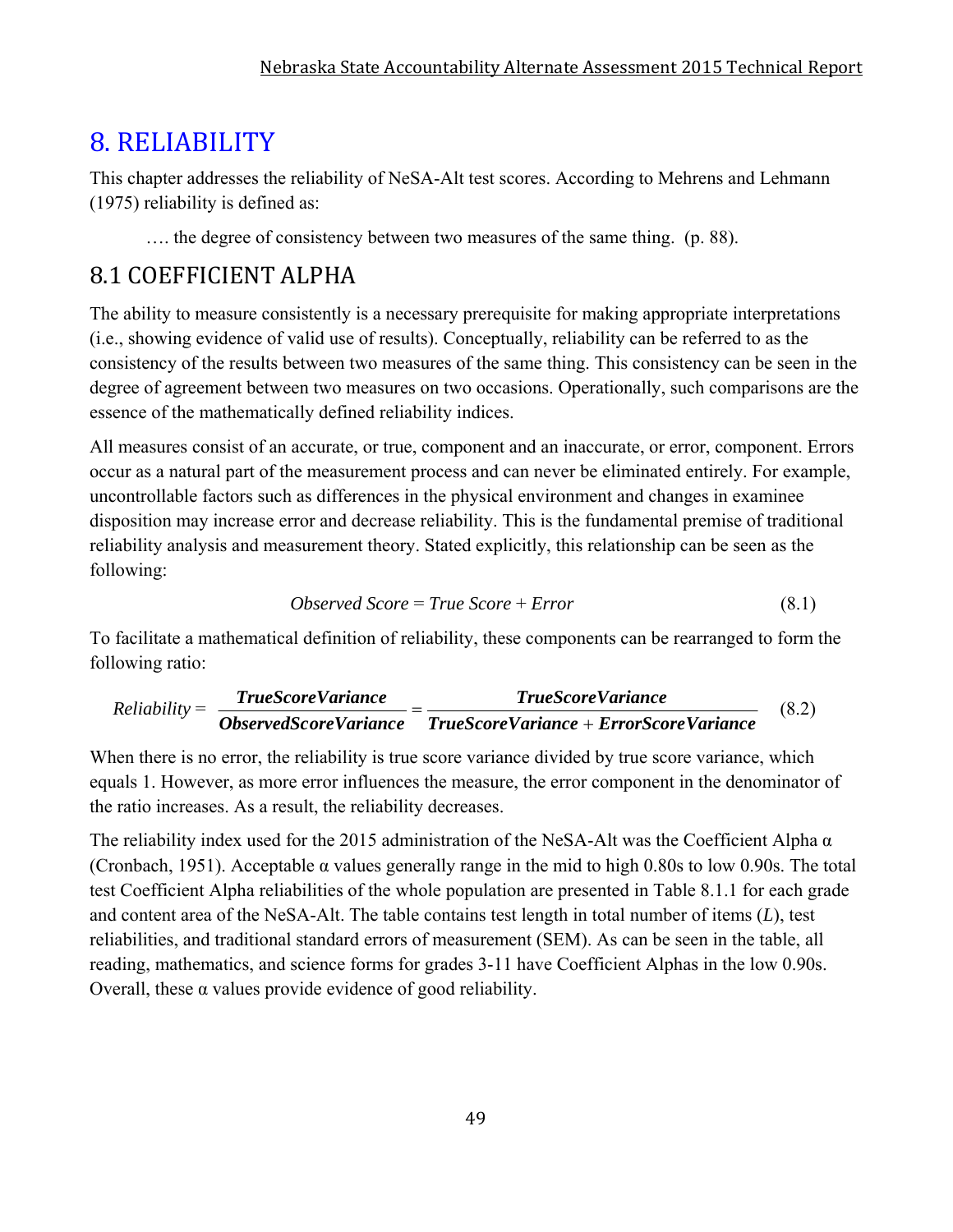|             | <b>Grade</b> | L  | <b>Reliability</b> | <b>SEM</b> |
|-------------|--------------|----|--------------------|------------|
|             | 3            | 25 | 0.93               | 1.9        |
|             | 4            | 25 | 0.93               | 1.9        |
|             | 5            | 25 | 0.91               | 2.0        |
| Reading     | 6            | 25 | 0.94               | 1.9        |
|             | 7            | 25 | 0.90               | 2.0        |
|             | 8            | 25 | 0.91               | 2.0        |
|             | 11           | 25 | 0.91               | 2.0        |
|             | 3            | 25 | 0.94               | 1.8        |
|             | 4            | 30 | 0.94               | 2.1        |
| Mathematics | 5            | 30 | 0.93               | 2.1        |
|             | 6            | 30 | 0.94               | 2.1        |
|             | 7            | 30 | 0.92               | 2.1        |
|             | 8            | 30 | 0.92               | 2.2        |
|             | 11           | 30 | 0.91               | 2.2        |
|             | 5            | 25 | 0.92               | 2.0        |
| Science     | 8            | 25 | 0.91               | 2.0        |
|             | 11           | 30 | 0.94               | 2.0        |

#### **Table 8.1.1 Reliabilities and Standard Errors of Measurement**

Appendix U present  $\alpha$  for the content strands. Given that  $\alpha$  is a function of test length, the smaller item counts for the content standards result in lower values of  $\alpha$  which is to be expected. Reliability estimates for subgroups based on gender, ethnicity, special education status, limited English proficiency status, and food program eligibility status are not computed for the NeSA-Alt tests due to the small sample size of some subgroups.

### 8.2 STANDARD ERROR OF MEASUREMENT

The *SEM* in the true score model uses the information from the test along with an estimate of reliability to make statements about the degree to which error influences individual scores. The *SEM* is based on the premise that underlying traits, such as academic achievement, cannot be measured exactly without a perfectly precise measuring instrument. The standard error expresses unreliability in terms of the raw-score metric. The *SEM* formula is provided below:

$$
SEM = SD\sqrt{1 - reliability}.
$$
\n(8.3)

This formula indicates that the value of the *SEM* depends on both the reliability coefficient and the standard deviation of test scores. If the reliability were equal to 0.00 (the lowest possible value), the *SEM* would be equal to the standard deviation of the test scores. If test reliability were equal to 1.00 (the highest possible value), the *SEM* would be 0.0. In other words, a perfectly reliable test has no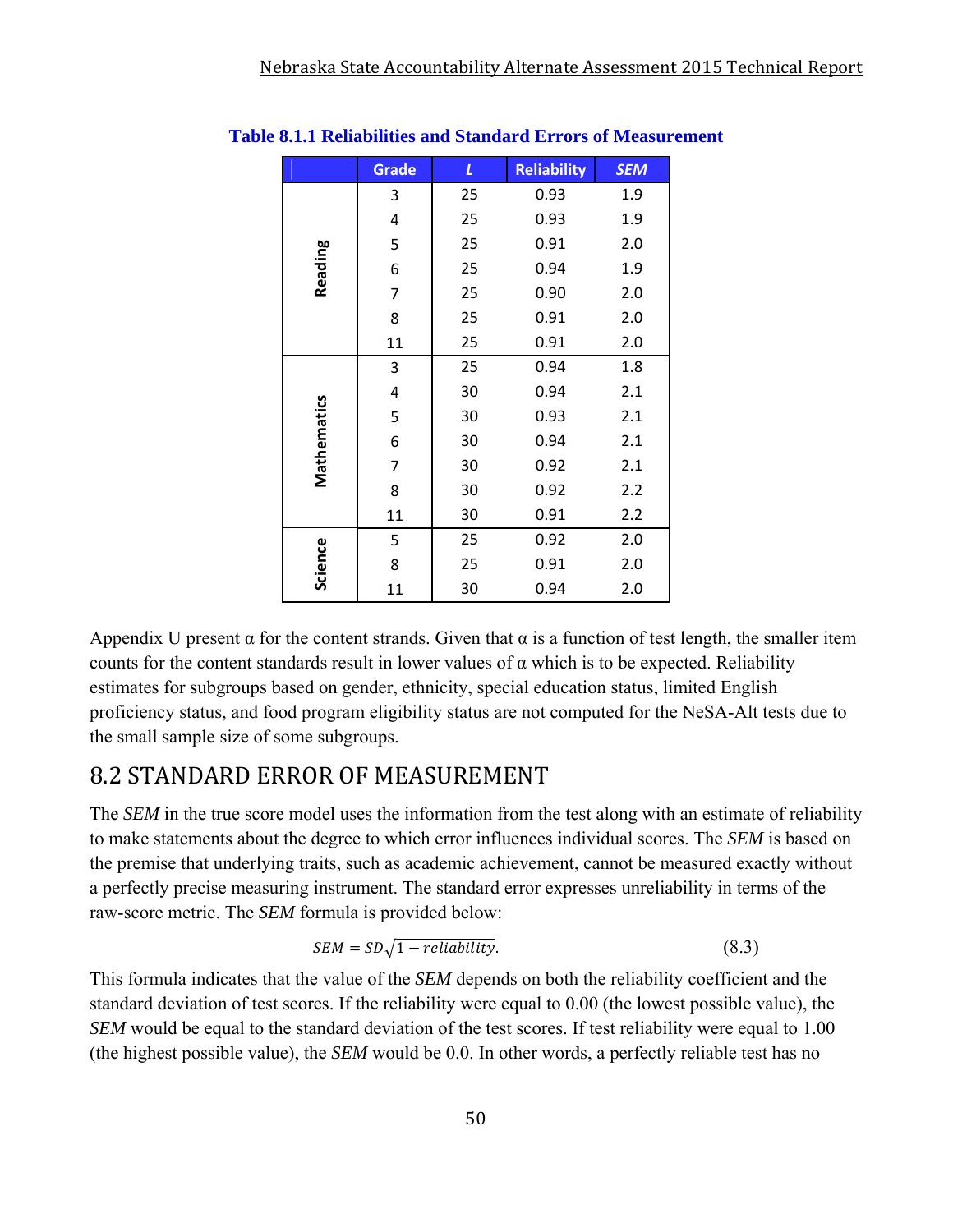measurement error (Harvill, 1991). *SEM*s were calculated for each NeSA-Alt grade and content area using raw scores and displayed in Table 8.1.1.

### 8.3 CONDITIONAL STANDARD ERROR OF MEASUREMENT (CSEM)

The preceding discussion reviews the true score approach to judging a test's consistency. This approach is useful for making overall comparisons between alternate forms. However, it is not very useful for judging the precision with which a specific student's score is known. The Rasch measurement models provide "conditional standard errors" that pertain to each unique ability estimate. Therefore, the *CSEM* may be especially useful in characterizing measurement precision in the neighborhood of a score level used for decision-making—such as cut scores for identifying students who meet a performance standard.

The complete set of conditional standard errors for every obtainable score can be found in Appendices Q, R and S as part of the raw-to-scale-score conversions for each grade and content area. Values were derived using the calibration data file described in Chapter Six and are on the scaled score metric. The magnitudes of *CSEM* s across the score scale seemed reasonable for most NeSA-Alt tests that the values are lower in the middle of the score range and increase at both extremes (i.e., at smaller and larger scale scores). This is because ability estimates from scores near the center of the test scoring range are known much more precisely than abilities associated with extremely high or extremely low scores. Table 8.3.1 reports the minimum *CSEM* of the scale score associated with the zero total test score (Min *CSEM*), the maximum *CSEM* of the scale score associated with the perfect total test score (Max *CSEM*), *CSEM* at the cuts of Below and Meets performance levels (*CSEM* B/M), and *CSEM* at the cuts of Meets and Exceeds performance levels (*CSEM* M/E) for each grade and content area. *CSEM* values at the cut score were generally associated with smaller *CSEM* values, indicating that more precise measurement occurs at these cuts.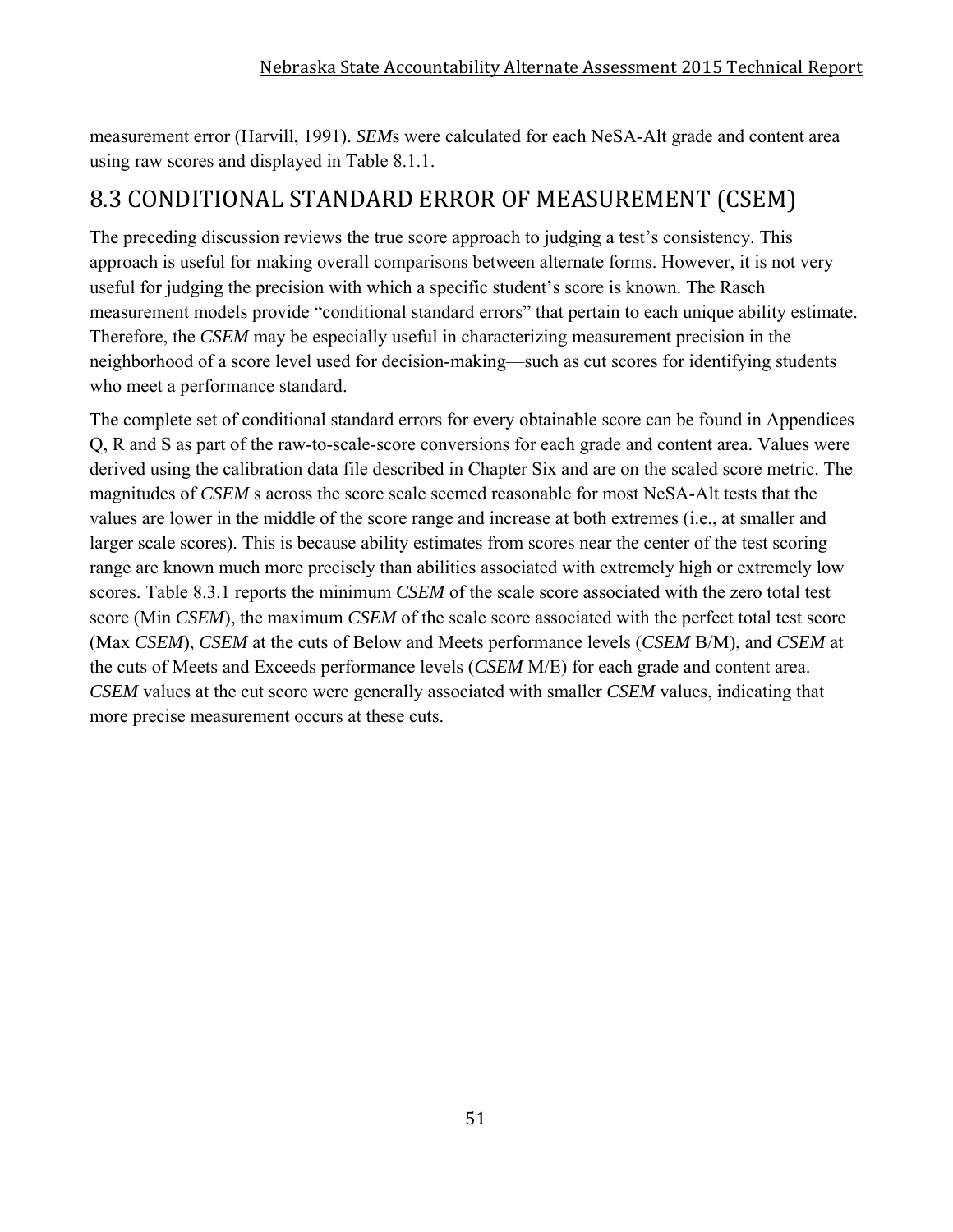|             |                         | <b>Min</b>  | Max         | <b>CSEM</b> | <b>CSEM</b> |
|-------------|-------------------------|-------------|-------------|-------------|-------------|
|             | <b>Grade</b>            | <b>CSEM</b> | <b>CSEM</b> | B/M         | M/E         |
|             | 3                       | 13          | 58          | 13          | 18          |
|             | 4                       | 14          | 59          | 14          | 18          |
|             | 5                       | 16          | 72          | 16          | 20          |
| Reading     | 6                       | 12          | 55          | 13          | 17          |
|             | $\overline{7}$          | 16          | 69          | 16          | 21          |
|             | 8                       | 13          | 56          | 13          | 17          |
|             | 11                      | 13          | 58          | 13          | 18          |
|             | 3                       | 13          | 55          | 13          | 17          |
|             | $\overline{\mathbf{4}}$ | 14          | 68          | 15          | 19          |
|             | 5                       | 14          | 68          | 14          | 18          |
| Mathematics | 6                       | 11          | 52          | 11          | 16          |
|             | 7                       | 13          | 63          | 14          | 19          |
|             | 8                       | 15          | 70          | 15          | 21          |
|             | 11                      | 20          | 94          | 21          | 25          |
|             | 5                       | 15          | 65          | 15          | 18          |
| Science     | 8                       | 17          | 72          | 17          | 22          |
|             | 11                      | 13          | 62          | 13          | 18          |

**Table 8.3.1** *CSEM* **of the Scale Scores for 2015 NeSA-Alt Tests** 

# 8.4 DECISION CONSISTENCY AND ACCURACY

When criterion-referenced tests are used to place the examinees into two or more performance classifications, it is useful to have some indication of how accurate or consistent such classifications are. Decision consistency refers to the degree to which the achievement level for each student can be replicated upon retesting using an equivalent form (Huynh, 1976). Decision accuracy describes the extent to which achievement-level classification decisions based on the administered test form would agree with the decisions that would be made on the basis of a perfectly reliable test. In a standardsbased testing program there should be great interest in knowing how consistently and accurately students are classified into performance categories.

Since it is not feasible to repeat NeSA-Alt testing in order to estimate the proportion of students who would be reclassified in the same achievement levels, a statistical model needs to be imposed on the data to project the consistency or accuracy of classifications solely using data from the available administration (Hambleton & Novick, 1973). Although a number of procedures are available, two well-known methods were developed by Hanson and Brennan (1990) and Livingston and Lewis (1995) utilizing specific true-score models. These approaches are fairly complex, and the cited sources contain details regarding the statistical models used to calculate decision consistency from the single NeSA-Alt administration.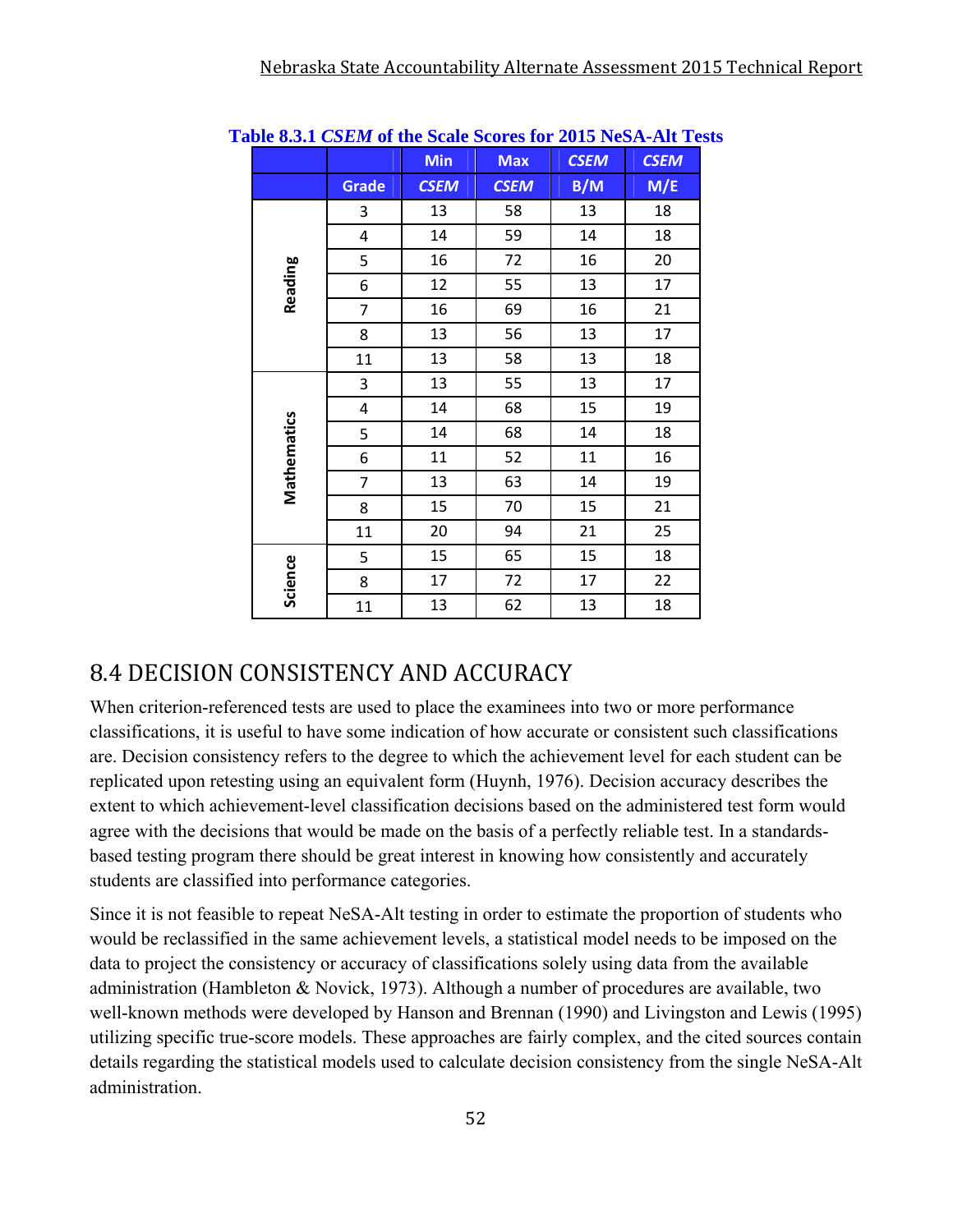#### Nebraska State Accountability Alternate Assessment 2015 Technical Report

Several factors might affect decision consistency. One important factor is the reliability of the scores. All other things being equal, more reliable test scores tend to result in more similar reclassifications. Another factor is the location of the cutscore in the score distribution. More consistent classifications are observed when the cutscores are located away from the mass of the score distribution. The number of performance levels is also a consideration. Consistency indices for four performance levels should be lower than those based on three categories because classification using four levels would allow more opportunity to change achievement levels. Finally, some research has found that results from the Hanson and Brennan (1990) method on a dichotomized version of a complex assessment yield similar results to the Livingston and Lewis method (1995) and the method by Stearns and Smith (2007).

The results for the overall consistency across all three achievement levels are presented in Tables 8.4.1 – 8.4.3. The tabled values, derived using the program *BB-Class* (Brennan & Hanson, 2004), show that consistency values across the two methods are generally very similar. Across all content areas, the overall decision consistency ranged from the mid 0.80s to the low 0.90s while the decision accuracy ranged from the high 0.80s to the mid 0.90s. If a parallel test were administered, at least 85% or more of students would be classified in the same way. Dichotomous decisions using the Meets cuts (Below/Meets) generally have the highest consistency values and exceeded 0.90 in all cases. The pattern of decision accuracy across different cuts is similar to that of decision consistency.

|                               | Grade |                          | <b>Livingston &amp; Lewis</b> |                                       |                | <b>Hanson &amp; Brennan</b> |                          |                                       |                |  |  |
|-------------------------------|-------|--------------------------|-------------------------------|---------------------------------------|----------------|-----------------------------|--------------------------|---------------------------------------|----------------|--|--|
| <b>Content</b><br><b>Area</b> |       | <b>Decision Accuracy</b> |                               | <b>Decision</b><br><b>Consistency</b> |                |                             | <b>Decision Accuracy</b> | <b>Decision</b><br><b>Consistency</b> |                |  |  |
|                               |       | <b>Meets</b>             | <b>Exceeds</b>                | <b>Meets</b>                          | <b>Exceeds</b> | <b>Meets</b>                | <b>Exceeds</b>           | <b>Meets</b>                          | <b>Exceeds</b> |  |  |
|                               | 3     | 0.94                     | 0.91                          | 0.92                                  | 0.88           | 0.94                        | 0.91                     | 0.92                                  | 0.88           |  |  |
|                               | 4     | 0.94                     | 0.92                          | 0.92                                  | 0.89           | 0.94                        | 0.92                     | 0.92                                  | 0.90           |  |  |
|                               | 5     | 0.93                     | 0.92                          | 0.91                                  | 0.89           | 0.93                        | 0.91                     | 0.91                                  | 0.89           |  |  |
| Reading                       | 6     | 0.94                     | 0.93                          | 0.92                                  | 0.90           | 0.94                        | 0.93                     | 0.92                                  | 0.91           |  |  |
|                               | 7     | 0.93                     | 0.92                          | 0.90                                  | 0.89           | 0.93                        | 0.92                     | 0.90                                  | 0.89           |  |  |
|                               | 8     | 0.94                     | 0.90                          | 0.91                                  | 0.87           | 0.93                        | 0.90                     | 0.91                                  | 0.87           |  |  |
|                               | 11    | 0.93                     | 0.91                          | 0.90                                  | 0.87           | 0.93                        | 0.90                     | 0.90                                  | 0.87           |  |  |

#### **Table 8.4.1 NeSA-AAR Decision Consistency Results**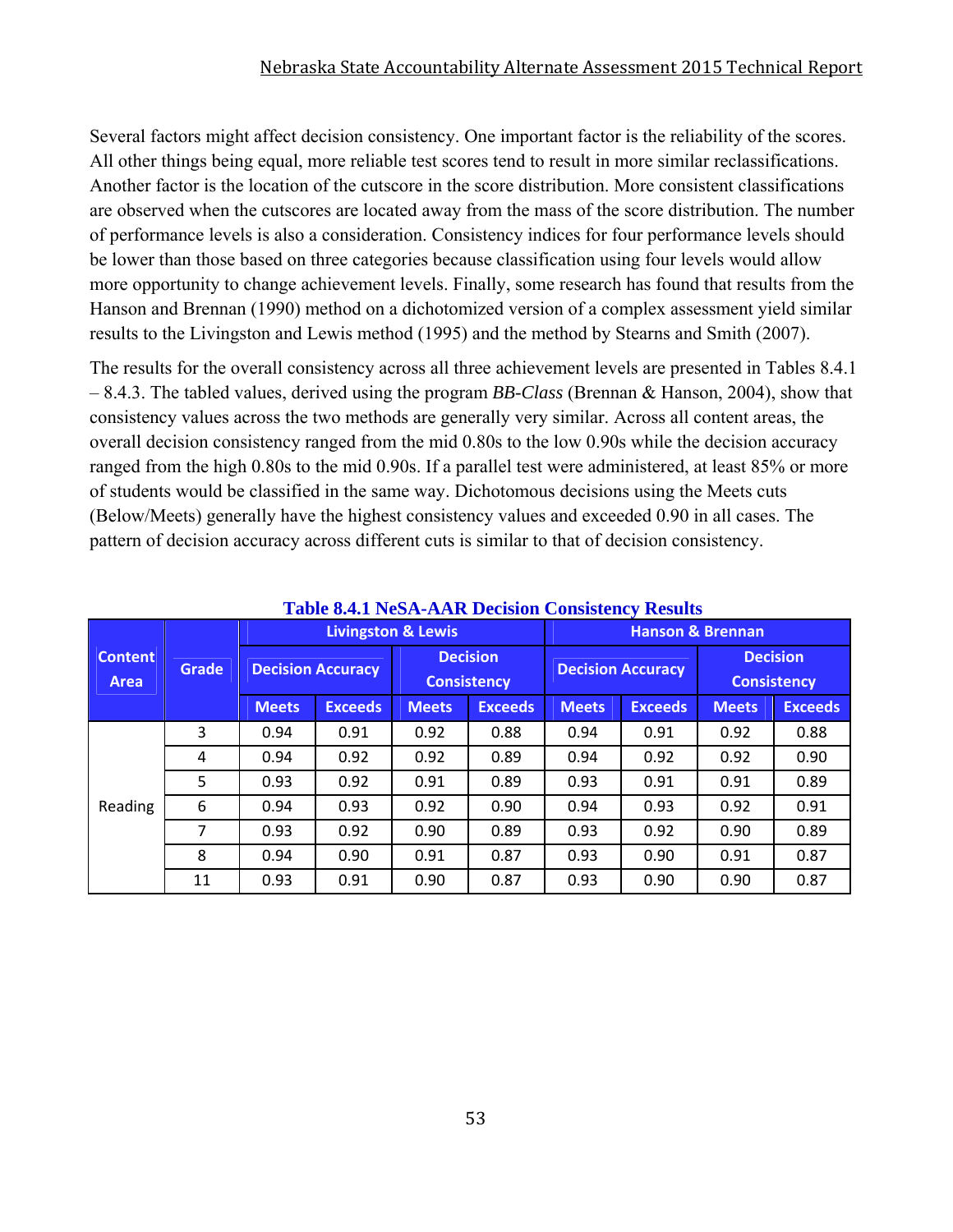### Nebraska State Accountability Alternate Assessment 2015 Technical Report

|                        | <b>Table 6.4.2 INESA-AAINI DECISION CONSISTENCY RESULTS</b> |                          |                |                                       |                |                             |                          |                                       |                |  |  |  |  |
|------------------------|-------------------------------------------------------------|--------------------------|----------------|---------------------------------------|----------------|-----------------------------|--------------------------|---------------------------------------|----------------|--|--|--|--|
|                        |                                                             |                          |                | <b>Livingston &amp; Lewis</b>         |                | <b>Hanson &amp; Brennan</b> |                          |                                       |                |  |  |  |  |
| <b>Content</b><br>Area | <b>Grade</b>                                                | <b>Decision Accuracy</b> |                | <b>Decision</b><br><b>Consistency</b> |                |                             | <b>Decision Accuracy</b> | <b>Decision</b><br><b>Consistency</b> |                |  |  |  |  |
|                        |                                                             | <b>Meets</b>             | <b>Exceeds</b> | <b>Meets</b>                          | <b>Exceeds</b> | <b>Meets</b>                | <b>Exceeds</b>           | <b>Meets</b>                          | <b>Exceeds</b> |  |  |  |  |
|                        | 3                                                           | 0.95                     | 0.89           | 0.93                                  | 0.84           | 0.95                        | 0.89                     | 0.93                                  | 0.86           |  |  |  |  |
|                        | 4                                                           | 0.93                     | 0.92           | 0.91                                  | 0.89           | 0.93                        | 0.92                     | 0.91                                  | 0.89           |  |  |  |  |
|                        | 5                                                           | 0.93                     | 0.90           | 0.91                                  | 0.87           | 0.93                        | 0.90                     | 0.91                                  | 0.87           |  |  |  |  |
| Math                   | 6                                                           | 0.94                     | 0.93           | 0.92                                  | 0.90           | 0.94                        | 0.93                     | 0.92                                  | 0.90           |  |  |  |  |
|                        | 7                                                           | 0.93                     | 0.89           | 0.91                                  | 0.84           | 0.93                        | 0.90                     | 0.91                                  | 0.86           |  |  |  |  |
|                        | 8                                                           | 0.91                     | 0.91           | 0.88                                  | 0.88           | 0.91                        | 0.91                     | 0.88                                  | 0.88           |  |  |  |  |
|                        | 11                                                          | 0.91                     | 0.90           | 0.88                                  | 0.86           | 0.91                        | 0.90                     | 0.88                                  | 0.86           |  |  |  |  |

### **Table 8.4.2 NeSA-AAM Decision Consistency Results**

### **Table 8.4.3 NeSA-AAS Decision Consistency Results**

|                               | Grade |                          |                | Livingston & Lewis                    |                | <b>Hanson &amp; Brennan</b> |                |                                       |                |  |
|-------------------------------|-------|--------------------------|----------------|---------------------------------------|----------------|-----------------------------|----------------|---------------------------------------|----------------|--|
| <b>Content</b><br><b>Area</b> |       | <b>Decision Accuracy</b> |                | <b>Decision</b><br><b>Consistency</b> |                | <b>Decision Accuracy</b>    |                | <b>Decision</b><br><b>Consistency</b> |                |  |
|                               |       | <b>Meets</b>             | <b>Exceeds</b> | <b>Meets</b>                          | <b>Exceeds</b> | <b>Meets</b>                | <b>Exceeds</b> | <b>Meets</b>                          | <b>Exceeds</b> |  |
|                               | 5     | 0.94                     | 0.91           | 0.91                                  | 0.87           | 0.94                        | 0.91           | 0.92                                  | 0.87           |  |
| Science                       | 8     | 0.92                     | 0.90           | 0.89                                  | 0.85           | 0.92                        | 0.89           | 0.89                                  | 0.86           |  |
|                               | 11    | 0.94                     | 0.93           | 0.92                                  | 0.90           | 0.94                        | 0.92           | 0.92                                  | 0.90           |  |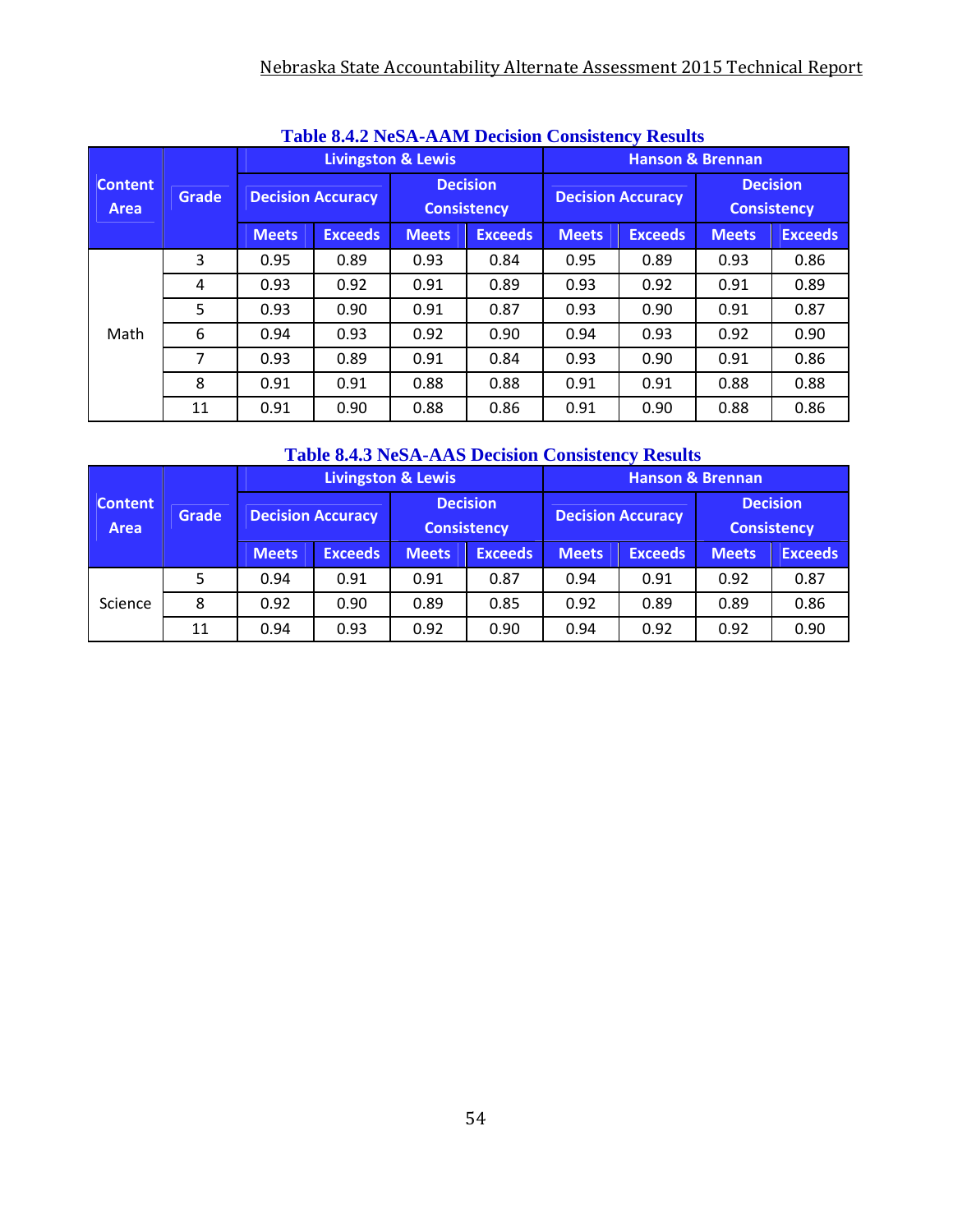# 9. VALIDITY

As defined in the *Standards for Educational and Psychological Testing* (AERA, APA, & NCME, 2014), "Validity refers to the degree to which evidence and theory support the interpretation of test scores for proposed uses of tests" (p. 11). The validity process involves the collection of a variety of evidence to support the proposed test score interpretations and uses. This entire technical report describes the technical aspects of the NeSA-Alt tests in support of their score interpretations and uses. Each of the previous chapters contributes important evidence components that pertain to score validation: test development, test scoring, item analysis, Rasch calibration, scaling, and reliability. This chapter summarizes and synthesizes the evidence based on the framework presented in *The Standards*.

# 9.1 EVIDENCE BASED ON TEST CONTENT

Content validity addresses whether the test adequately samples the relevant material it purports to cover. The NeSA-Alt for grades 3 to 8 and 11 is a criterion-referenced assessment. The criteria referenced are the Nebraska reading and mathematics content standards. Each assessment was based on and was directly aligned to the Nebraska statewide alternate content standards to ensure good content validity.

For criterion-referenced, standards-based assessment, the strong content validity evidence is derived directly from the test construction process and the item scaling. The item development and test construction process, described above, ensures that every item aligns directly to one of the content standards. This alignment is foremost in the minds of the item writers and editors. As a routine part of item selection prior to an item appearing on a test form, the review committees check the alignment of the items with the standards and make any adjustments necessary. The result is consensus among the content specialists and teachers that the assessment does in fact assess what was intended.

The empirical item scaling, which indicates where each item falls on the logit ability-difficulty continuum, should be consistent with what theory suggests about the items. Items that require more knowledge, more advanced skills, and more complex behaviors should be empirically more difficult than those requiring less. Evidence of this agreement is contained in the item summary tables in Appendices K, L, and M.

# 9.2 EVIDENCE BASED ON INTERNAL STRUCTURE

As described in the *Standards for Educational and Psychological Testing* (2014), internal-structure evidence refers to the degree to which the relationships between test items and test components conform to the construct on which the proposed test interpretations are based.

Item-Test Correlations: Item-test correlations are reviewed in Chapter Four. All values are positive and of acceptable magnitude.

Item Response Theory Dimensionality: Results from principle components analyses are presented in Chapter Five. The NeSA-Alt reading, mathematics, and science tests were essentially unidimensional,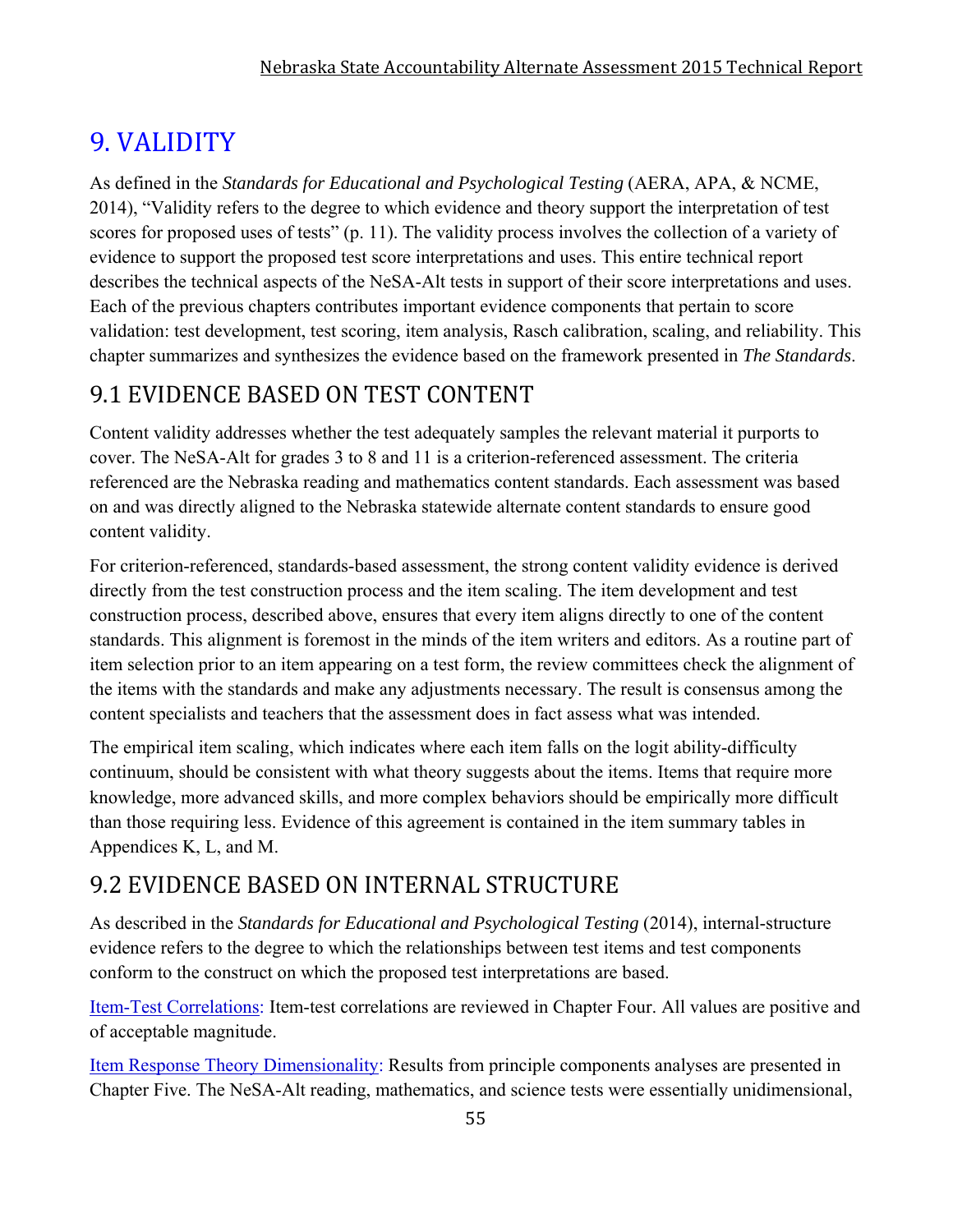providing evidence supporting interpretations based on the total scores for the respective NeSA-Alt tests.

Strand Correlations: Correlations and disattenuated correlations between strand scores within each content area are presented below. This data can also provide information on score dimensionality that is part of internal-structure evidence. As noted in Chapter Two and also in Table 9.2.1, the NeSA-AAR tests have two strands (denoted by R.1 and R.2), the NeSA-AAM tests have four strands (denoted by M.1, M.2, M.3, and M.4), and the NeSA-AAS have four strands (denoted by S.1, S.2, S.3, and S.4) for each grade and content area.

For each grade, Pearson correlation coefficients between these strands are reported in Tables 9.2.2.a through 9.2.2.g. The intercorrelations between the strands within the content areas are positive and generally range from moderate to high in value.

| <b>Content</b>     | Code           | <b>Strand</b>                                  |  |  |  |  |
|--------------------|----------------|------------------------------------------------|--|--|--|--|
| <b>Reading</b>     | R.1            | Vocabulary                                     |  |  |  |  |
|                    | R.2            | Comprehension                                  |  |  |  |  |
|                    | M.1            | Number Sense                                   |  |  |  |  |
| <b>Mathematics</b> | M.2            | Geometric/Measurement                          |  |  |  |  |
|                    | M <sub>3</sub> | Algebraic                                      |  |  |  |  |
|                    | M.4            | Data Analysis/Probability                      |  |  |  |  |
|                    | S.1            | Inquiry, the Nature of Science, and Technology |  |  |  |  |
|                    | S.2            | <b>Physical Science</b>                        |  |  |  |  |
| <b>Science</b>     | S.3            | Life Science                                   |  |  |  |  |
|                    | S.4            | Earth and Space Science                        |  |  |  |  |

### **Table 9.2.1 NeSA-Alt Content Strands**

| Grade 3 | R.1  | R.2  | $\sim$<br>M.1 | M.2  | M.3  | M.4 |
|---------|------|------|---------------|------|------|-----|
| R.1     |      |      |               |      |      |     |
| R.2     | 0.79 |      |               |      |      |     |
| M.1     | 0.77 | 0.80 |               |      |      |     |
| M.2     | 0.79 | 0.85 | 0.83          |      |      |     |
| M.3     | 0.66 | 0.75 | 0.71          | 0.72 |      |     |
| M.4     | 0.67 | 0.76 | 0.75          | 0.71 | 0.69 |     |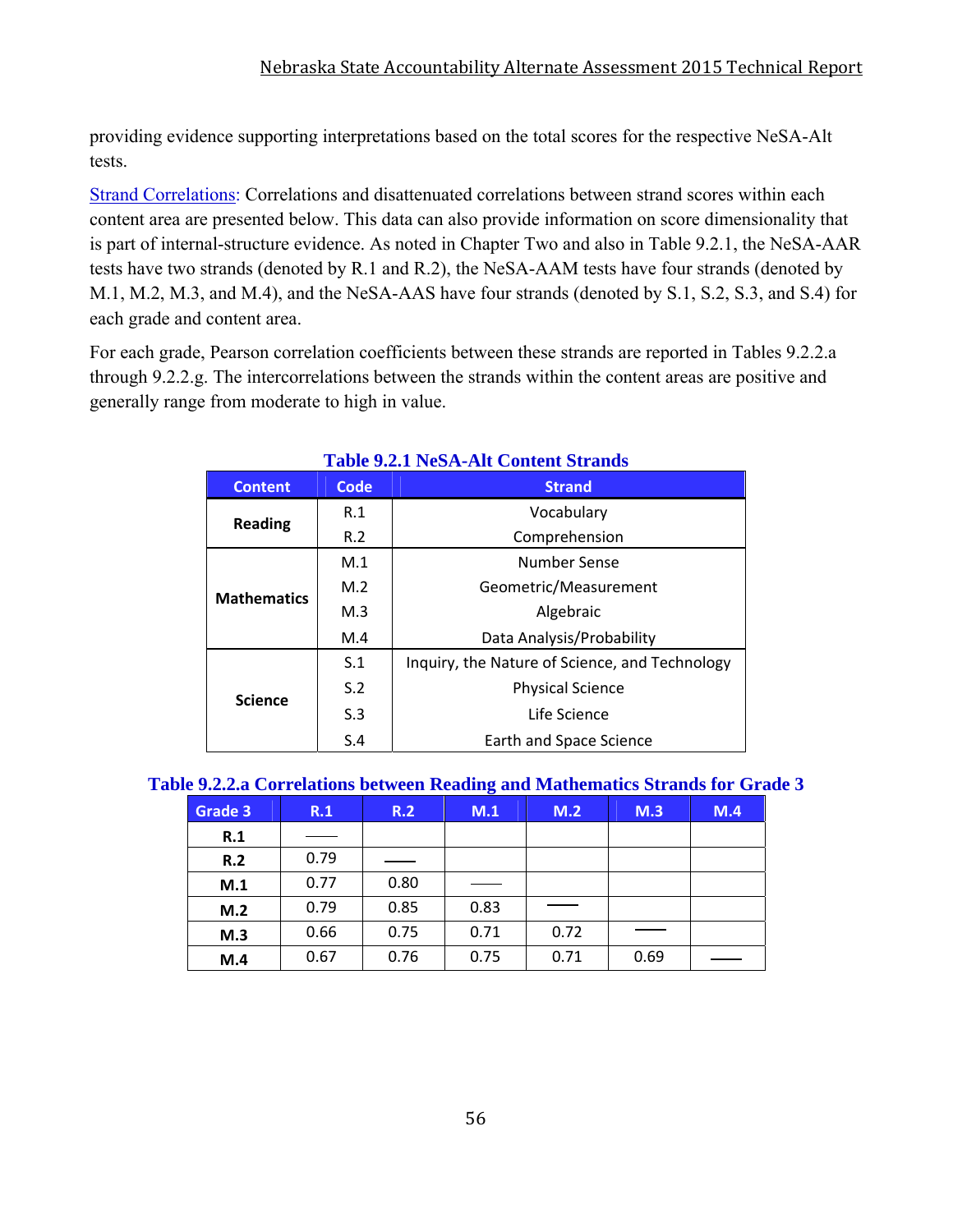|                |      |      | --- 0 |      |      |     |
|----------------|------|------|-------|------|------|-----|
| <b>Grade 4</b> | R.1  | R.2  | M.1   | M.2  | M.3  | M.4 |
| R.1            |      |      |       |      |      |     |
| R.2            | 0.87 |      |       |      |      |     |
| M.1            | 0.83 | 0.86 |       |      |      |     |
| M.2            | 0.85 | 0.88 | 0.85  |      |      |     |
| M.3            | 0.79 | 0.80 | 0.81  | 0.79 |      |     |
| M.4            | 0.72 | 0.75 | 0.70  | 0.75 | 0.71 |     |

#### **Table 9.2.2.b Correlations between Reading and Mathematics Strands for Grade 4**

#### **Table 9.2.2.c Correlations between Reading, Mathematics, and Science Strands for Grade 5**

| Grade 5 | R.1  | R.2  | M.1  | M.2  | ັ<br>M.3 | $\sim$<br>M.4 | S.1  | S.2  | S.3  | S.4 |
|---------|------|------|------|------|----------|---------------|------|------|------|-----|
| R.1     |      |      |      |      |          |               |      |      |      |     |
| R.2     | 0.84 |      |      |      |          |               |      |      |      |     |
| M.1     | 0.81 | 0.83 |      |      |          |               |      |      |      |     |
| M.2     | 0.80 | 0.77 | 0.85 |      |          |               |      |      |      |     |
| M.3     | 0.67 | 0.69 | 0.72 | 0.70 |          |               |      |      |      |     |
| M.4     | 0.67 | 0.66 | 0.67 | 0.70 | 0.66     |               |      |      |      |     |
| S.1     | 0.70 | 0.73 | 0.72 | 0.74 | 0.62     | 0.65          |      |      |      |     |
| S.2     | 0.81 | 0.80 | 0.82 | 0.77 | 0.65     | 0.61          | 0.70 |      |      |     |
| S.3     | 0.74 | 0.75 | 0.79 | 0.79 | 0.68     | 0.70          | 0.72 | 0.75 |      |     |
| S.4     | 0.77 | 0.76 | 0.79 | 0.78 | 0.65     | 0.67          | 0.71 | 0.77 | 0.76 |     |

#### **Table 9.2.2.d Correlations between Reading and Mathematics Strands for Grade 6**

| Grade 6 | R.1  | R.2  | M.1  | M.2  | M.3  | M.4 |
|---------|------|------|------|------|------|-----|
| R.1     |      |      |      |      |      |     |
| R.2     | 0.87 |      |      |      |      |     |
| M.1     | 0.79 | 0.85 |      |      |      |     |
| M.2     | 0.76 | 0.82 | 0.83 |      |      |     |
| M.3     | 0.76 | 0.77 | 0.79 | 0.79 |      |     |
| M.4     | 0.77 | 0.76 | 0.78 | 0.75 | 0.71 |     |

#### **Table 9.2.2.e Correlations between Reading and Mathematics Strands for Grade 7**

| <b>Grade 7</b> | R.1  | R.2  | M.1  | M.2  | M.3  | M.4 |
|----------------|------|------|------|------|------|-----|
| R.1            |      |      |      |      |      |     |
| R.2            | 0.83 |      |      |      |      |     |
| M.1            | 0.72 | 0.75 |      |      |      |     |
| M.2            | 0.73 | 0.72 | 0.71 |      |      |     |
| M.3            | 0.74 | 0.79 | 0.76 | 0.72 |      |     |
| M.4            | 0.76 | 0.76 | 0.77 | 0.74 | 0.71 |     |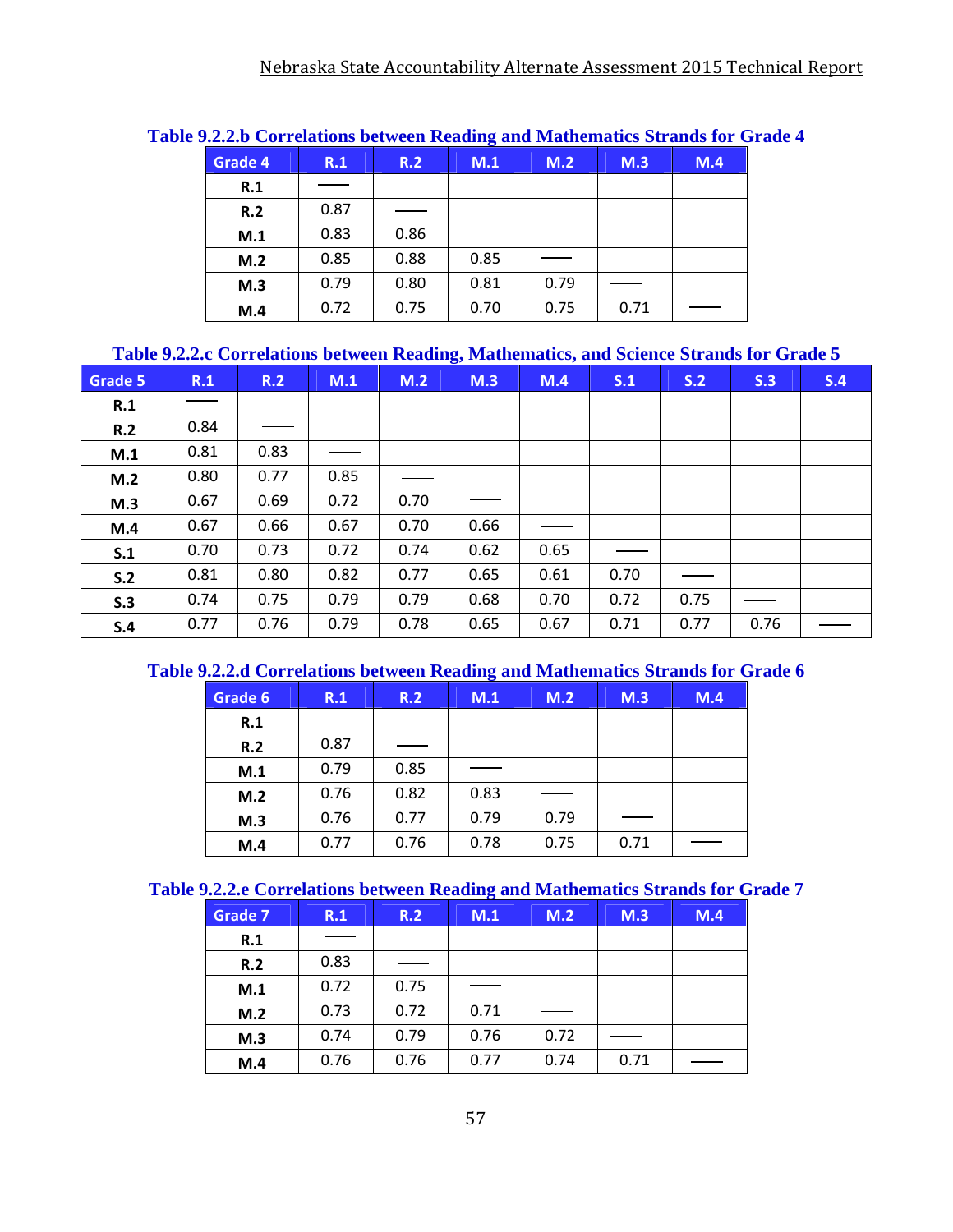|         | Table 9.2.2.1 Correlations between Reading, Mathematics, and Science Strands for Grade 6 |      |      |      |      |      |      |      |      |     |  |  |
|---------|------------------------------------------------------------------------------------------|------|------|------|------|------|------|------|------|-----|--|--|
| Grade 8 | R.1                                                                                      | R.2  | M.1  | M.2  | M.3  | M.4  | S.1  | S.2  | S.3  | S.4 |  |  |
| R.1     |                                                                                          |      |      |      |      |      |      |      |      |     |  |  |
| R.2     | 0.83                                                                                     |      |      |      |      |      |      |      |      |     |  |  |
| M.1     | 0.71                                                                                     | 0.75 |      |      |      |      |      |      |      |     |  |  |
| M.2     | 0.74                                                                                     | 0.77 | 0.73 |      |      |      |      |      |      |     |  |  |
| M.3     | 0.72                                                                                     | 0.75 | 0.76 | 0.74 |      |      |      |      |      |     |  |  |
| M.4     | 0.69                                                                                     | 0.73 | 0.70 | 0.71 | 0.68 |      |      |      |      |     |  |  |
| S.1     | 0.68                                                                                     | 0.69 | 0.64 | 0.68 | 0.65 | 0.60 |      |      |      |     |  |  |
| S.2     | 0.75                                                                                     | 0.78 | 0.69 | 0.68 | 0.73 | 0.66 | 0.68 |      |      |     |  |  |
| S.3     | 0.80                                                                                     | 0.80 | 0.70 | 0.76 | 0.71 | 0.74 | 0.69 | 0.77 |      |     |  |  |
| S.4     | 0.74                                                                                     | 0.73 | 0.66 | 0.71 | 0.67 | 0.66 | 0.68 | 0.69 | 0.73 |     |  |  |

**Table 9.2.2.f Correlations between Reading, Mathematics, and Science Strands for Grade 8**

| Grade 11 | R.1  | R.2  | M.1  | M.2  | M.3  | M.4  | S.1  | S.2  | S.3  | S.4 |
|----------|------|------|------|------|------|------|------|------|------|-----|
| R.1      |      |      |      |      |      |      |      |      |      |     |
| R.2      | 0.81 |      |      |      |      |      |      |      |      |     |
| M.1      | 0.58 | 0.66 |      |      |      |      |      |      |      |     |
| M.2      | 0.70 | 0.78 | 0.64 |      |      |      |      |      |      |     |
| M.3      | 0.74 | 0.80 | 0.64 | 0.77 |      |      |      |      |      |     |
| M.4      | 0.63 | 0.67 | 0.53 | 0.65 | 0.64 |      |      |      |      |     |
| S.1      | 0.74 | 0.80 | 0.58 | 0.77 | 0.79 | 0.64 |      |      |      |     |
| S.2      | 0.75 | 0.80 | 0.58 | 0.72 | 0.75 | 0.64 | 0.80 |      |      |     |
| S.3      | 0.72 | 0.80 | 0.58 | 0.73 | 0.77 | 0.64 | 0.77 | 0.82 |      |     |
| S.4      | 0.75 | 0.81 | 0.60 | 0.76 | 0.79 | 0.71 | 0.78 | 0.81 | 0.81 |     |

The correlations in Tables 9.2.2.a through 9.2.2.g are based on the observed strand scores. These observed-score correlations are weakened by existing measurement error contained within each strand. As a result, disattenuating the observed correlations can provide an estimate of the relationships between strands if there is no measurement error. The disattenuated correlation coefficients can be computed from the observed correlations (reported in Tables 9.2.2.a – 9.2.2.g) and the reliabilities for each strand (Spearman, 1904, 1910). Disattenuated correlations very near 1.00 might suggest that the same or very similar constructs are being measured. Values somewhat less than 1.00 might suggest that different strands are measuring slightly different aspects of the same construct. Values markedly less than 1.00 might suggest the strands reflect different constructs.

Tables 9.2.3.a through 9.2.3.g show the corresponding disattenuated correlations for the 2015 NeSA-Alt tests for each grade. Given that none of these strands has perfect reliabilities (see Chapter Eight), the disattenuated strand correlations are higher than their observed score counterparts. Some withincontent-area correlations are very high (e.g., above 0.95), suggesting that the within-content-area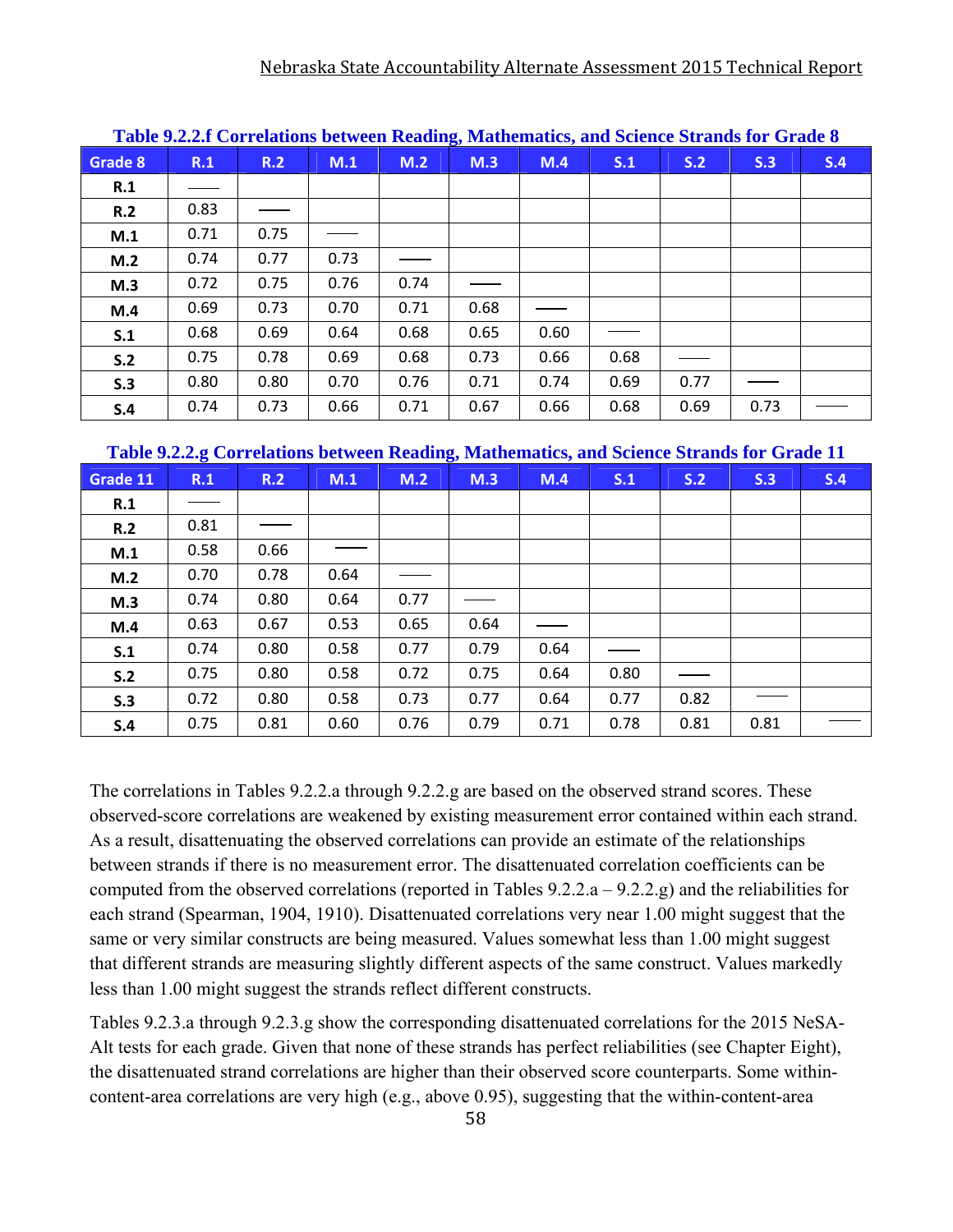strands might be measuring essentially the same construct. This, in turn, suggests that some strand scores might not provide unique information about the strengths or weaknesses of students.

On a fairly consistent basis, the correlations between the strands within each content area were higher than the correlations between strands across different content areas. In general, within-content-area strand correlations were mostly close to 1.00, while across-content-area strand correlations generally ranged from 0.83 to 1.00. Such a pattern is expected since the two content area tests were designed to measure different constructs.

| $\mathcal{I}$ .2.5. a Disaltentated bu and Correlations for Iveauing and Mathematics, $\mathcal{I}$ |      |      |      |      |      |     |
|-----------------------------------------------------------------------------------------------------|------|------|------|------|------|-----|
| Grade 3                                                                                             | R.1  | R.2  | M.1  | M.2  | M.3  | M.4 |
| R.1                                                                                                 |      |      |      |      |      |     |
| R.2                                                                                                 | 0.92 |      |      |      |      |     |
| M.1                                                                                                 | 0.94 | 0.92 |      |      |      |     |
| M.2                                                                                                 | 0.95 | 0.96 | 0.98 |      |      |     |
| M.3                                                                                                 | 0.89 | 0.95 | 0.93 | 0.94 |      |     |
| M.4                                                                                                 | 0.94 | 1.00 | 1.00 | 0.96 | 1.00 |     |

### **Table 9.2.3.a Disattenuated Strand Correlations for Reading and Mathematics: Grade 3**

#### **Table 9.2.3.b Disattenuated Strand Correlations for Reading and Mathematics: Grade 4**

| Grade 4 | R.1  | R.2  | M.1  | M.2  | M.3  | M.4 |
|---------|------|------|------|------|------|-----|
| R.1     |      |      |      |      |      |     |
| R.2     | 1.00 |      |      |      |      |     |
| M.1     | 0.98 | 0.98 |      |      |      |     |
| M.2     | 1.00 | 1.00 | 0.98 |      |      |     |
| M.3     | 1.00 | 1.00 | 1.00 | 1.00 |      |     |
| M.4     | 0.93 | 0.94 | 0.89 | 0.96 | 1.00 |     |

#### **Table 9.2.3.c Disattenuated Strand Correlations for Reading, Mathematics and Science: Grade 5**

| Grade 5 | R.1  | R.2  | M.1  | M.2  | M.3  | M.4  | S.1  | S.2  | S.3  | S.4 |
|---------|------|------|------|------|------|------|------|------|------|-----|
| R.1     |      |      |      |      |      |      |      |      |      |     |
| R.2     | 1.00 |      |      |      |      |      |      |      |      |     |
| M.1     | 0.99 | 0.96 |      |      |      |      |      |      |      |     |
| M.2     | 0.98 | 0.91 | 1.00 |      |      |      |      |      |      |     |
| M.3     | 1.00 | 1.00 | 1.00 | 1.00 |      |      |      |      |      |     |
| M.4     | 0.91 | 0.85 | 0.88 | 0.93 | 1.00 |      |      |      |      |     |
| S.1     | 0.94 | 0.94 | 0.93 | 0.98 | 0.91 | 0.94 |      |      |      |     |
| S.2     | 1.00 | 0.97 | 1.00 | 0.96 | 0.96 | 0.83 | 0.95 |      |      |     |
| S.3     | 1.00 | 0.96 | 1.00 | 1.00 | 1.00 | 1.00 | 1.00 | 1.00 |      |     |
| S.4     | 0.98 | 0.92 | 0.97 | 0.96 | 1.00 | 0.91 | 0.97 | 0.98 | 1.00 |     |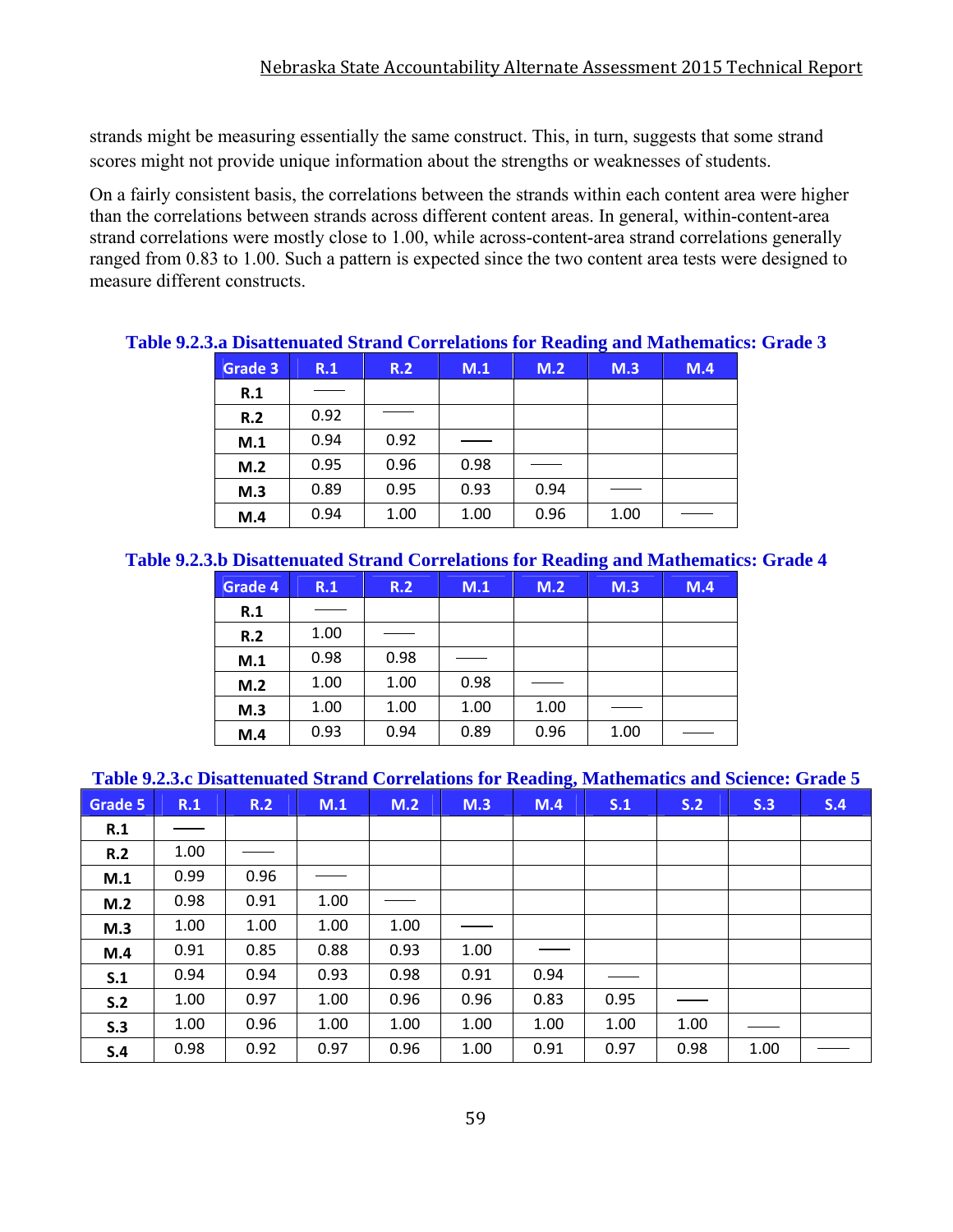|         |      |      |      |      | 0    |     |
|---------|------|------|------|------|------|-----|
| Grade 6 | R.1  | R.2  | M.1  | M.2  | M.3  | M.4 |
| R.1     |      |      |      |      |      |     |
| R.2     | 1.00 |      |      |      |      |     |
| M.1     | 0.96 | 0.99 |      |      |      |     |
| M.2     | 0.92 | 0.96 | 1.00 |      |      |     |
| M.3     | 0.93 | 0.90 | 0.97 | 0.98 |      |     |
| M.4     | 0.97 | 0.93 | 1.00 | 0.96 | 0.92 |     |

#### **Table 9.2.3.d Disattenuated Strand Correlations for Reading and Mathematics: Grade 6**

#### **Table 9.2.3.e Disattenuated Strand Correlations for Reading and Mathematics: Grade 7**

| Grade 7 | R.1  | R.2  | M.1  | M.2  | M.3  | M.4 |
|---------|------|------|------|------|------|-----|
| R.1     |      |      |      |      |      |     |
| R.2     | 1.00 |      |      |      |      |     |
| M.1     | 0.97 | 0.97 |      |      |      |     |
| M.2     | 0.93 | 0.89 | 0.95 |      |      |     |
| M.3     | 0.97 | 1.00 | 1.00 | 0.94 |      |     |
| M.4     | 0.98 | 0.94 | 1.00 | 0.94 | 0.92 |     |

#### **Table 9.2.3.f Disattenuated Strand Correlations for Reading, Mathematics and Science: Grade 8**

| <b>Grade 8</b> | R.1  | R.2  | M.1  | M.2  | M.3  | M.4  | S.1  | S.2  | S.3  | S.4 |
|----------------|------|------|------|------|------|------|------|------|------|-----|
| R.1            |      |      |      |      |      |      |      |      |      |     |
| R.2            | 1.00 |      |      |      |      |      |      |      |      |     |
| M.1            | 0.92 | 0.94 |      |      |      |      |      |      |      |     |
| M.2            | 0.93 | 0.93 | 0.96 |      |      |      |      |      |      |     |
| M.3            | 0.95 | 0.96 | 1.00 | 0.98 |      |      |      |      |      |     |
| M.4            | 0.93 | 0.96 | 0.99 | 0.97 | 0.98 |      |      |      |      |     |
| S.1            | 0.97 | 0.96 | 0.96 | 0.98 | 0.91 | 0.95 |      |      |      |     |
| S.2            | 1.00 | 1.00 | 0.98 | 0.93 | 0.97 | 0.97 | 1.00 |      |      |     |
| S.3            | 1.00 | 0.97 | 0.91 | 0.96 | 1.00 | 1.00 | 1.00 | 1.00 |      |     |
| S.4            | 0.97 | 0.93 | 0.90 | 0.94 | 0.97 | 0.95 | 1.00 | 0.98 | 0.96 |     |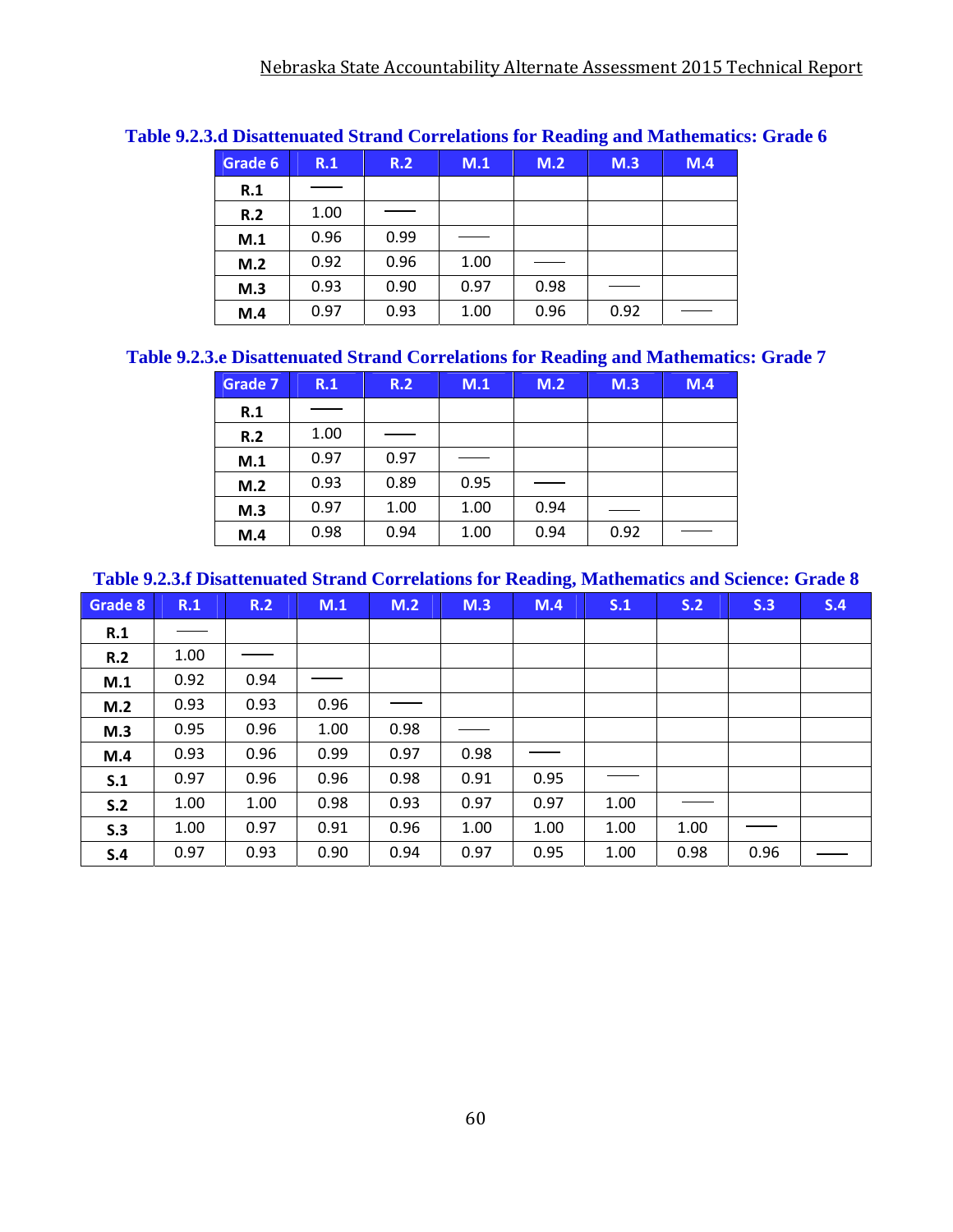| Table 7.4.3.g Disattendated bu and Correlations for Keauing, mathematics and belence. Orade IT |      |      |      |      |      |      |      |      |      |     |  |
|------------------------------------------------------------------------------------------------|------|------|------|------|------|------|------|------|------|-----|--|
| Grade 11                                                                                       | R.1  | R.2  | M.1  | M.2  | M.3  | M.4  | S.1  | S.2  | S.3  | S.4 |  |
| R.1                                                                                            |      |      |      |      |      |      |      |      |      |     |  |
| R.2                                                                                            | 1.00 |      |      |      |      |      |      |      |      |     |  |
| M.1                                                                                            | 0.96 | 1.00 |      |      |      |      |      |      |      |     |  |
| M.2                                                                                            | 0.88 | 0.92 | 1.00 |      |      |      |      |      |      |     |  |
| M.3                                                                                            | 0.96 | 0.98 | 1.00 | 0.96 |      |      |      |      |      |     |  |
| M.4                                                                                            | 0.97 | 0.97 | 1.00 | 0.96 | 0.98 |      |      |      |      |     |  |
| S.1                                                                                            | 1.00 | 1.00 | 1.00 | 1.00 | 1.00 | 1.00 |      |      |      |     |  |
| S.2                                                                                            | 0.95 | 0.94 | 0.92 | 0.86 | 0.93 | 0.95 | 1.00 |      |      |     |  |
| S.3                                                                                            | 0.90 | 0.94 | 0.91 | 0.86 | 0.99 | 0.93 | 1.00 | 0.98 |      |     |  |
| S.4                                                                                            | 0.96 | 0.97 | 0.97 | 0.92 | 1.00 | 1.00 | 1.00 | 0.99 | 0.98 |     |  |

**Table 9.2.3.g Disattenuated Strand Correlations for Reading, Mathematics and Science: Grade 11** 

# 9.3 EVIDENCE RELATED TO THE USE OF THE RASCH MODEL

Since the Rasch model is the basis of all calibration, scaling, and linking analyses associated with the NeSA-Alt, the validity of the inferences from these results depends on the degree to which the assumptions of the model are met as well as the fit between the model and test data. As discussed at length in Chapter Five, the underlying assumptions of Rasch models were essentially met for all the NeSA-Alt data, indicating the appropriateness of using the Rasch models to analyze the NeSA-Alt data.

In addition, the Rasch model was also used to link different operational NeSA-Alt tests across years. The accuracy of the linking also affects the accuracy of student scores and the validity of score uses. DRC Psychometric Services staff conducted verifications to check the accuracy of the procedures, including item calibration, conversions from the raw score to the Rasch ability estimate, and conversions from the Rasch ability estimates to the scale scores.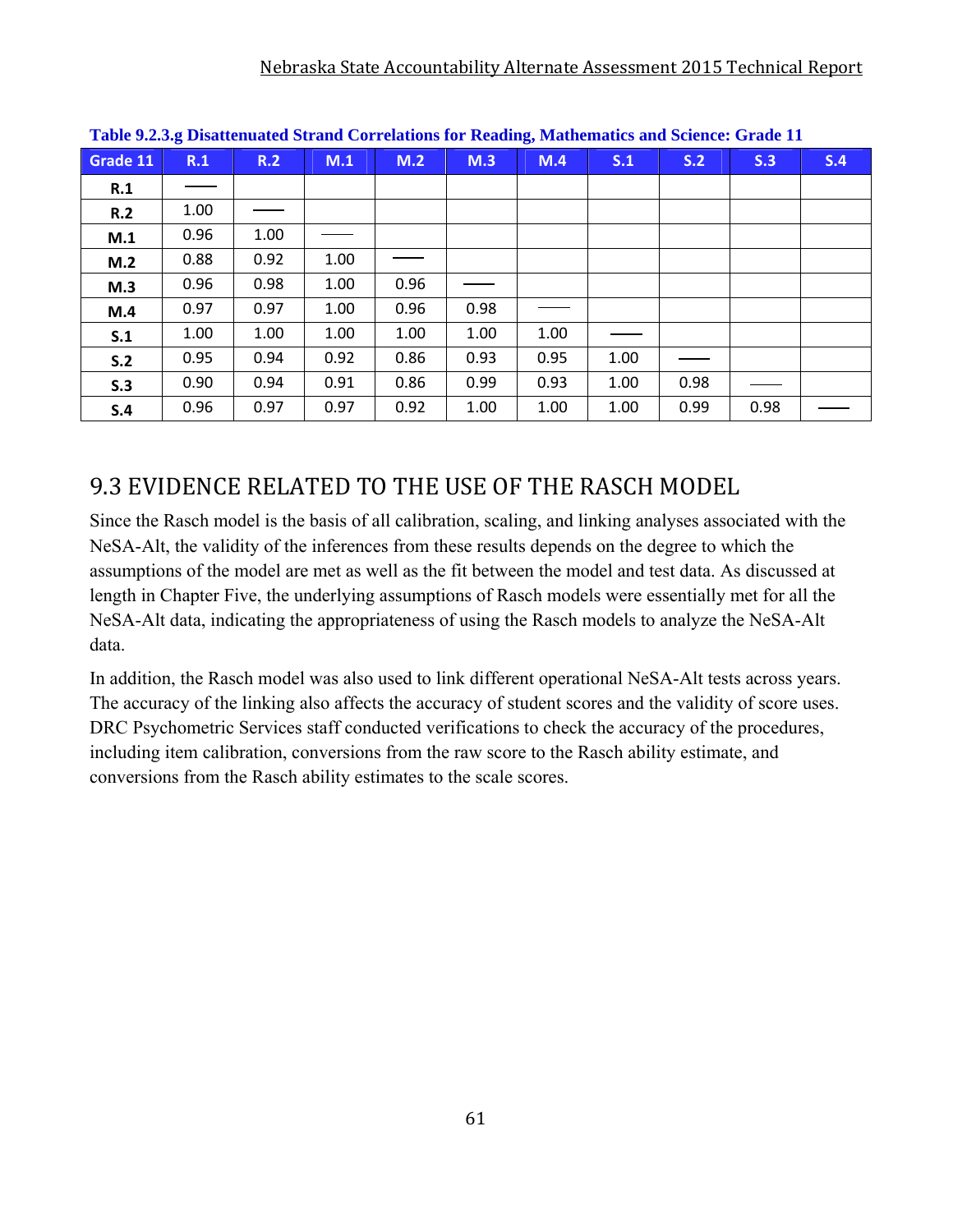### 10. REFERENCES

- American Educational Research Association, American Psychological Association, & National Council on Measurement in Education. (2014). *Standards for educational and psychological testing*. Washington, DC: American Educational Research Association.
- Andersen, E. B. (1977). Sufficient statistics and latent trait models. *Psychometrika*, *42*, 69-81.
- Andrich, D. (1988). *Rasch models for measurement*. Newberry Park, CA: Sage.
- Brennan, R. L. (2004). BB-Class (Version 1.0). [Computer software] Iowa City, IA: University of Iowa, Center for Advanced Studies in Measurement & Assessment. Retrieved from www.education.uiowa.edu/casma.
- Chen, W., & Thissen, D. (1997). Local dependence indexes for item pairs using item response theory. *Journal of Educational and Behavioral Statistics*, *22*, 265-289.
- Cizek, G. J., & Bunch, M. B. (2007). *Standard setting: A guide to establishing and evaluating performance standards on tests*. Thousand Oaks, CA: Sage.
- Cronbach, L. (1951). Coefficient alpha and the internal structure of tests. *Psychometrika*, *16*, 297-334.
- Fischer, G., & Molenaar, I. (1995). *Rasch models : Foundations, recent developments, and applications.* New York, NY: Springer.
- Hambleton, R. K., & Novick, M. R. (1973). Toward an integration of theory and method for criterionreferenced tests. *Journal of Educational Measurement*, *10*, 159-170.
- Hanson, B. A., & Brennan, R. L. (1990). An investigation of classification consistency indexes estimated under alternative strong true score theory models. *Journal of Educational Measurement, 27,* 345-359*.*
- Harvill, L. M. (1991). Standard error of measurement. *Educational Measurement: Issues and Practices*, *10*(2), 33-41.
- Huynh, H. (1976). On the reliability of decisions in domain-referenced testing. *Journal of Educational Measurement, 13*, 253-264.
- Huynh, H. (2000). Guidelines for Rasch linking for PACT. Memorandum to Paul Sandifer on June 18, 2000. Columbia, SC: Available from Author.
- Huynh, H., & Rawls, A. (2009). A comparison between Robust *z* and 0.3-logit difference procedures in assessing stability of linking items for the Rasch model. In E. V. Smith, Jr., & G. E. Stone (Eds.) Applications of Rasch measurement in criterion-referenced testing. (pp. 429-442). Maple Grove, MN: JAM Press.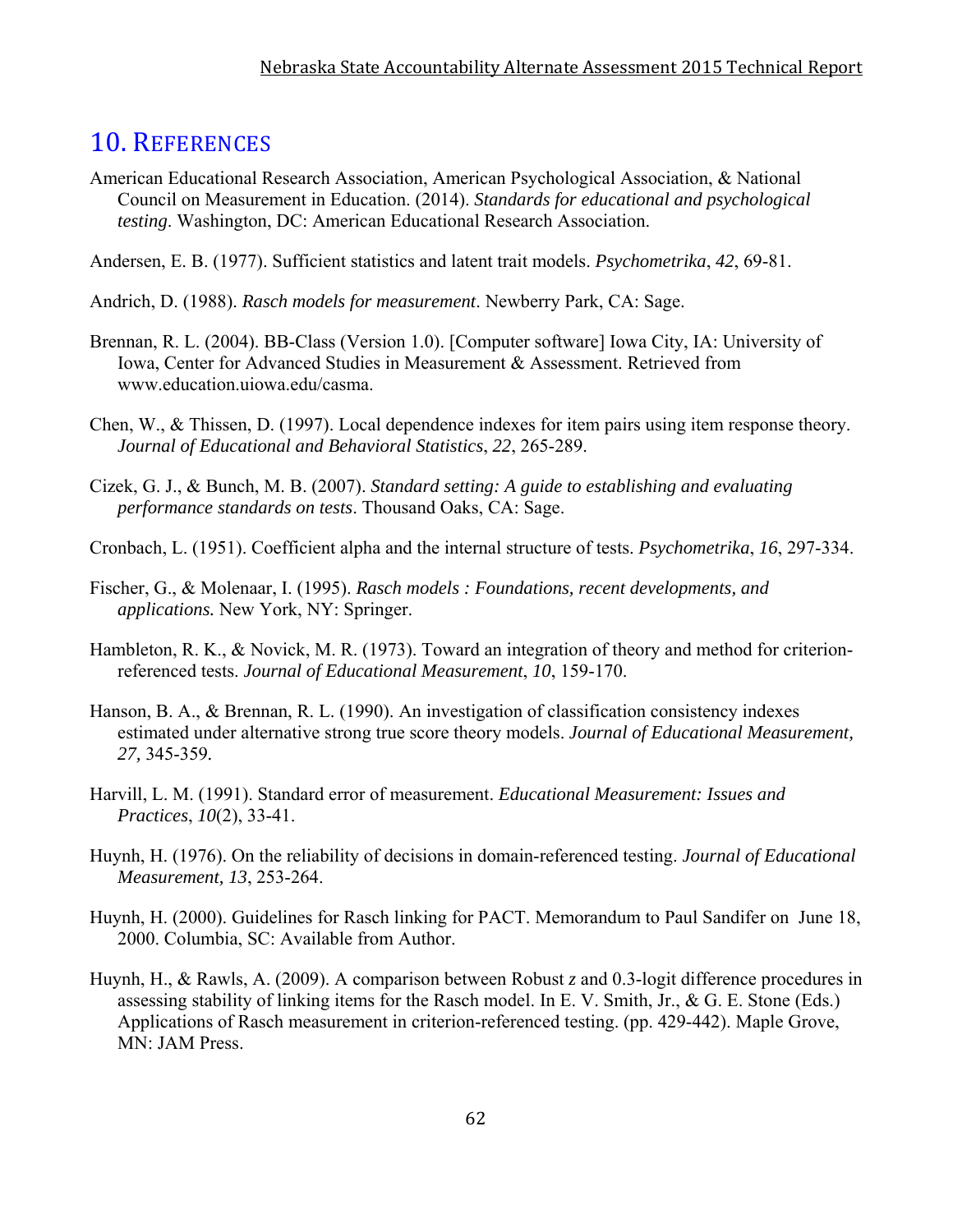- Huynh, H., & Meyer, P. (2010). Use of Robust *z* in detecting unstable items in item response theory models. *Practical Research, Assessment, and Evaluation*, 1*5*, ( 2). Retrieved from ????
- Lewis, D. M., Mitzel, H. C., & Green, D. R. (1996, June). Standard setting: A bookmark approach. In D. R. Green (Chair), *IRT-Based standard-setting procedures utilizing behavioral anchoring*. Symposium conducted at the Council of Chief State School Officers National Conference on Large-Scale Assessment, Phoenix, AZ.
- Linacre, J. M. (2009). *A user's guide to WINSTEPS MININSTEP Rasch-model computer programs*. Chicago, IL: Winsteps.com
- Linacre, J. M. (2015). Winsteps<sup>®</sup> Rasch measurement computer program (V3.90). Beaverton, OR: Winsteps.com.
- Livingston, S., & Lewis, C. (1995). Estimating the consistency and accuracy of classifications based on test scores. *Journal of Educational Measurement*, *32*, 179-197.
- Ludlow, L. H. (1986). Graphical analysis of item response theory residuals. *Applied Psychological Measurement*, *10*, 217-229.
- Mantel, N., & Haenszel, W. (1959). Statistical aspects of the analysis of data from retrospective studies of disease. *Journal of the National Cancer Institute*, *22*, 719-748.
- McDonald, R. P. (1979). The structural analysis of multivariate data: A sketch of general theory. *Multivariate Behavioral Research*, *14*, 21-38.
- Mead, R. J. (1976). *Assessing the fit of data to the Rasch model through the analysis of residuals*. Unpublished doctoral dissertation. Chicago, IL: University of Chicago.
- Mead, R. J. (2008). *A Rasch primer: The measurement theory of Georg Rasch*. (Psychometrics Services Research Memorandum 2008–001). Maple Grove, MN: Data Recognition Corporation.
- Mehrens, W. A., & Lehmann, I. J. (1975) *Standardized tests in education* (2<sup>nd</sup> ed.). New York, NY: Holt, Rinehart, and Winston.
- Mogilner, A. (1992). *Children's writer's world book*. Cincinnati, OH: Writer's Digest Books.
- Rasch, G. (1960). *Probabilistic models for some intelligence and attainment tests*. Copenhagen, Denmark: Danish Institute for Educational Research.
- Rasch, G. (1977). On specific objectivity: An attempt at formalizing the request for generality and validity of scientific statements. *Danish Yearbook of Philosophy, 14*, 58-94.
- Spearman C. (1904). The proof and measurement of association between two things. *American Journal of Psychology*, *15*, 72-101.